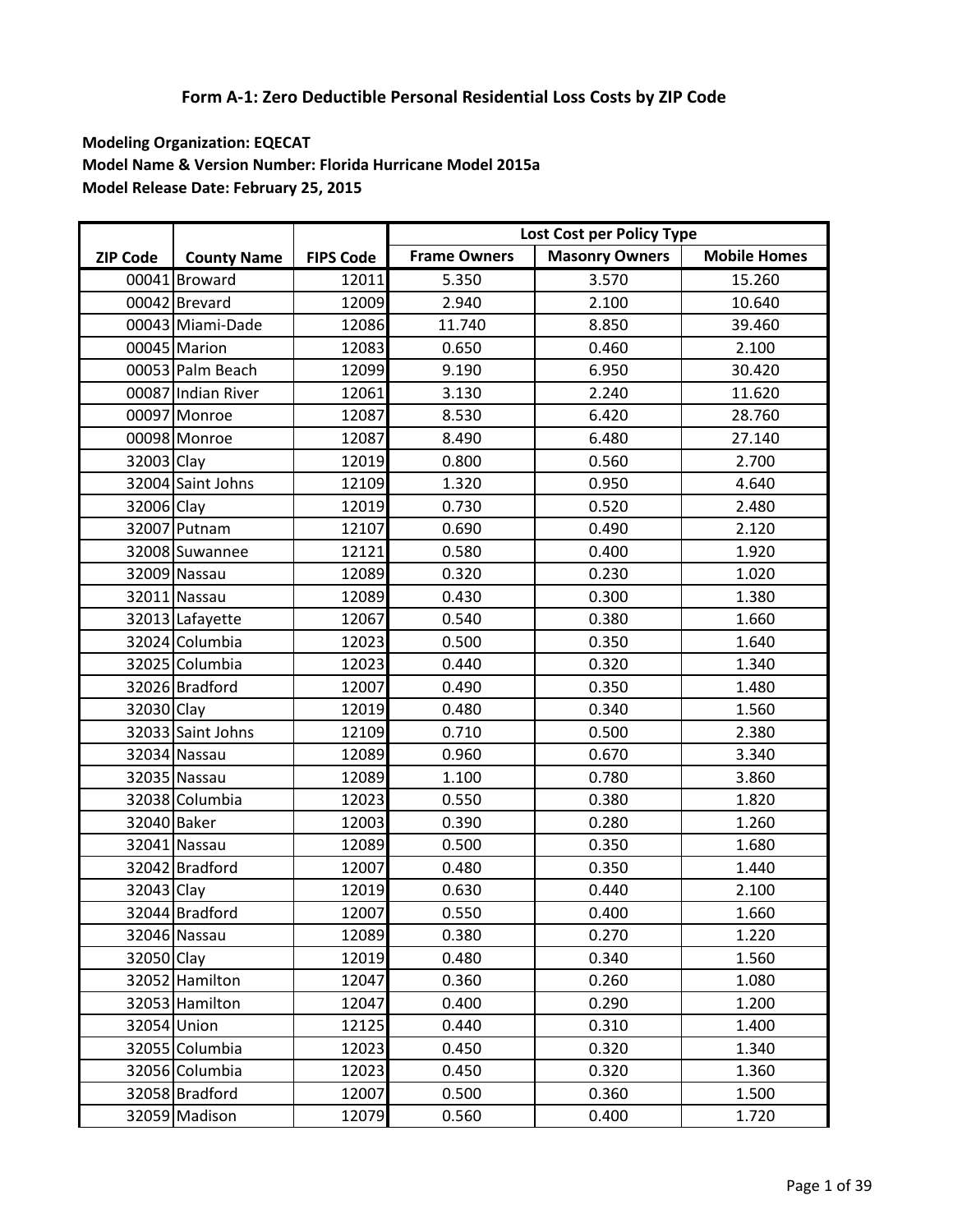|                 |                    |                  |                     | Lost Cost per Policy Type |                     |
|-----------------|--------------------|------------------|---------------------|---------------------------|---------------------|
| <b>ZIP Code</b> | <b>County Name</b> | <b>FIPS Code</b> | <b>Frame Owners</b> | <b>Masonry Owners</b>     | <b>Mobile Homes</b> |
|                 | 32060 Suwannee     | 12121            | 0.460               | 0.330                     | 1.400               |
|                 | 32061 Columbia     | 12023            | 0.400               | 0.280                     | 1.280               |
|                 | 32062 Suwannee     | 12121            | 0.570               | 0.400                     | 1.900               |
| 32063 Baker     |                    | 12003            | 0.440               | 0.320                     | 1.340               |
|                 | 32064 Suwannee     | 12121            | 0.480               | 0.340                     | 1.480               |
| 32065 Clay      |                    | 12019            | 0.530               | 0.370                     | 1.740               |
|                 | 32066 Lafayette    | 12067            | 0.580               | 0.420                     | 1.800               |
| 32067 Clay      |                    | 12019            | 0.730               | 0.520                     | 2.480               |
| 32068 Clay      |                    | 12019            | 0.480               | 0.340                     | 1.560               |
|                 | 32071 Suwannee     | 12121            | 0.640               | 0.450                     | 2.140               |
| 32072 Baker     |                    | 12003            | 0.320               | 0.230                     | 1.000               |
| 32073 Clay      |                    | 12019            | 0.670               | 0.470                     | 2.240               |
| 32079 Clay      |                    | 12019            | 0.500               | 0.360                     | 1.660               |
|                 | 32080 Saint Johns  | 12109            | 1.400               | 0.990                     | 4.920               |
|                 | 32081 Saint Johns  | 12109            | 0.590               | 0.410                     | 1.960               |
|                 | 32082 Saint Johns  | 12109            | 1.200               | 0.850                     | 4.200               |
|                 | 32083 Union        | 12125            | 0.470               | 0.340                     | 1.420               |
|                 | 32084 Saint Johns  | 12109            | 1.020               | 0.710                     | 3.520               |
|                 | 32085 Saint Johns  | 12109            | 1.220               | 0.860                     | 4.280               |
|                 | 32086 Saint Johns  | 12109            | 0.990               | 0.700                     | 3.440               |
| 32087 Baker     |                    | 12003            | 0.300               | 0.210                     | 0.940               |
|                 | 32091 Bradford     | 12007            | 0.540               | 0.390                     | 1.640               |
|                 | 32092 Saint Johns  | 12109            | 0.700               | 0.490                     | 2.380               |
|                 | 32094 Suwannee     | 12121            | 0.470               | 0.340                     | 1.440               |
|                 | 32095 Saint Johns  | 12109            | 0.930               | 0.650                     | 3.220               |
|                 | 32096 Hamilton     | 12047            | 0.340               | 0.240                     | 1.020               |
|                 | 32097 Nassau       | 12089            | 0.530               | 0.370                     | 1.760               |
| 32099 Duval     |                    | 12031            | 0.490               | 0.350                     | 1.620               |
| 32102 Lake      |                    | 12069            | 0.790               | 0.560                     | 2.600               |
|                 | 32105 Volusia      | 12127            | 0.820               | 0.590                     | 2.500               |
|                 | 32110 Flagler      | 12035            | 0.820               | 0.570                     | 2.720               |
|                 | 32111 Marion       | 12083            | 1.120               | 0.790                     | 3.860               |
|                 | 32112 Putnam       | 12107            | 0.960               | 0.690                     | 2.980               |
|                 | 32113 Marion       | 12083            | 0.730               | 0.510                     | 2.420               |
|                 | 32114 Volusia      | 12127            | 1.410               | 1.010                     | 4.580               |
|                 | 32115 Volusia      | 12127            | 1.880               | 1.360                     | 6.220               |
|                 | 32116 Volusia      | 12127            | 2.250               | 1.640                     | 10.460              |
|                 | 32117 Volusia      | 12127            | 1.430               | 1.020                     | 4.640               |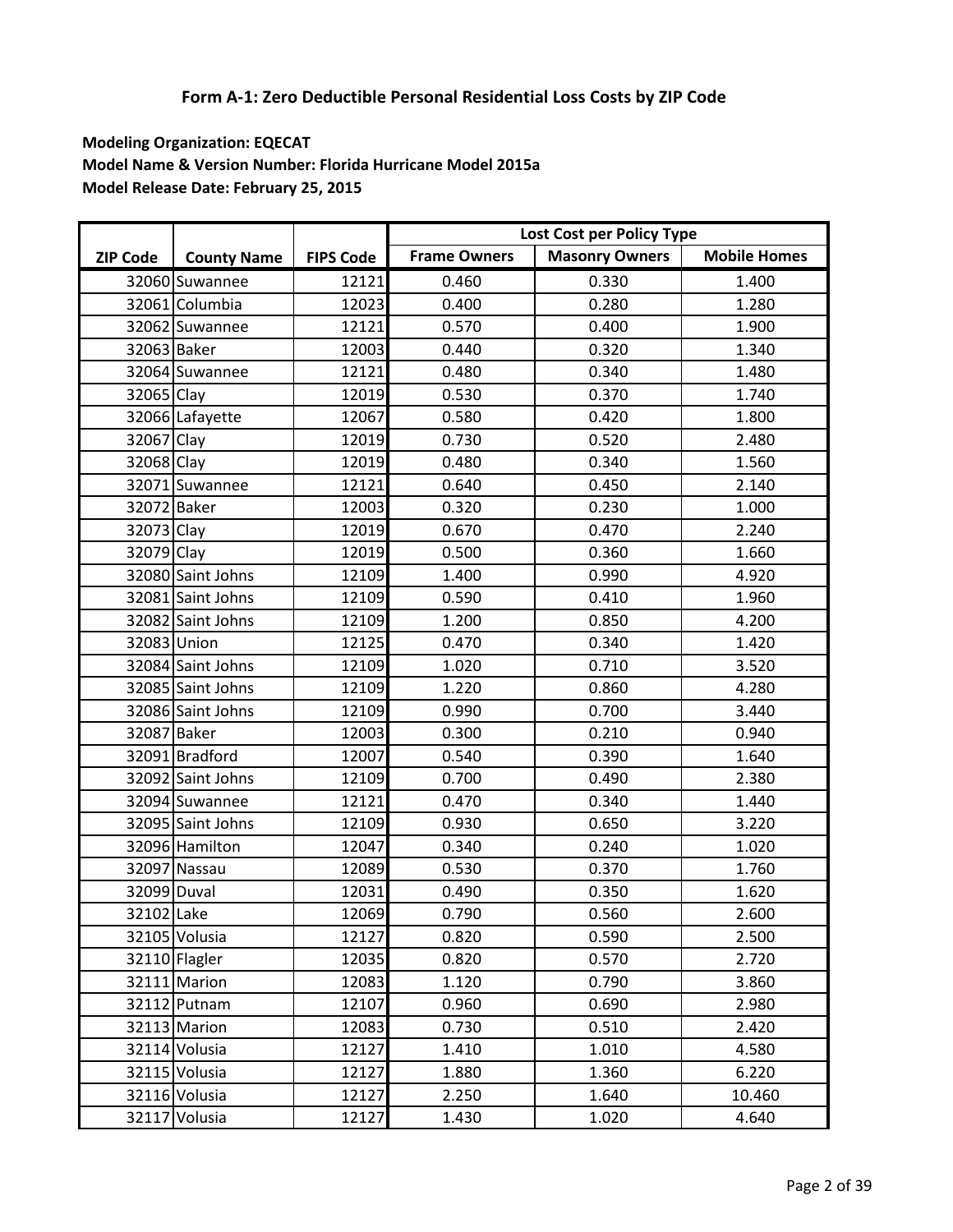|                 |                    |                  |                     | Lost Cost per Policy Type |                     |
|-----------------|--------------------|------------------|---------------------|---------------------------|---------------------|
| <b>ZIP Code</b> | <b>County Name</b> | <b>FIPS Code</b> | <b>Frame Owners</b> | <b>Masonry Owners</b>     | <b>Mobile Homes</b> |
|                 | 32118 Volusia      | 12127            | 3.100               | 2.290                     | 14.040              |
|                 | 32119 Volusia      | 12127            | 1.420               | 1.000                     | 4.980               |
|                 | 32120 Volusia      | 12127            | 1.310               | 0.940                     | 4.220               |
|                 | 32121 Volusia      | 12127            | 1.930               | 1.380                     | 6.860               |
|                 | 32122 Volusia      | 12127            | 1.190               | 0.850                     | 3.780               |
|                 | 32123 Volusia      | 12127            | 1.240               | 0.870                     | 4.280               |
|                 | 32124 Volusia      | 12127            | 0.800               | 0.560                     | 2.620               |
|                 | 32125 Volusia      | 12127            | 1.820               | 1.320                     | 6.000               |
|                 | 32126 Volusia      | 12127            | 3.100               | 2.290                     | 14.040              |
|                 | 32127 Volusia      | 12127            | 1.480               | 1.040                     | 5.200               |
|                 | 32128 Volusia      | 12127            | 1.100               | 0.770                     | 3.720               |
|                 | 32129 Volusia      | 12127            | 1.280               | 0.900                     | 4.420               |
|                 | 32130 Volusia      | 12127            | 1.170               | 0.840                     | 3.660               |
|                 | 32131 Putnam       | 12107            | 0.970               | 0.700                     | 3.080               |
|                 | 32132 Volusia      | 12127            | 1.570               | 1.130                     | 5.100               |
|                 | 32133 Marion       | 12083            | 1.300               | 0.910                     | 4.480               |
|                 | 32134 Marion       | 12083            | 0.460               | 0.330                     | 1.480               |
|                 | 32135 Flagler      | 12035            | 2.090               | 1.500                     | 7.320               |
|                 | 32136 Flagler      | 12035            | 1.650               | 1.170                     | 5.820               |
|                 | 32137 Flagler      | 12035            | 1.070               | 0.750                     | 1.000               |
|                 | 32138 Putnam       | 12107            | 0.700               | 0.500                     | 2.160               |
|                 | 32139 Putnam       | 12107            | 0.970               | 0.680                     | 3.280               |
|                 | 32140 Putnam       | 12107            | 0.520               | 0.370                     | 1.700               |
|                 | 32141 Volusia      | 12127            | 1.530               | 1.080                     | 5.340               |
|                 | 32142 Flagler      | 12035            | 2.090               | 1.500                     | 7.320               |
|                 | 32143 Flagler      | 12035            | 2.090               | 1.500                     | 7.300               |
|                 | 32145 Saint Johns  | 12109            | 0.830               | 0.580                     | 2.800               |
|                 | 32147 Putnam       | 12107            | 0.540               | 0.380                     | 1.780               |
|                 | 32148 Putnam       | 12107            | 0.710               | 0.500                     | 2.360               |
|                 | 32149 Putnam       | 12107            | 0.740               | 0.520                     | 2.460               |
|                 | 32157 Putnam       | 12107            | 1.040               | 0.750                     | 3.260               |
| 32158 Lake      |                    | 12069            | 1.270               | 0.900                     | 1.180               |
| 32159 Lake      |                    | 12069            | 1.290               | 0.910                     | 1.220               |
| 32160 Clay      |                    | 12019            | 0.750               | 0.530                     | 2.500               |
|                 | 32162 Sumter       | 12119            | 1.300               | 0.910                     | 1.220               |
|                 | 32163 Sumter       | 12119            | 1.340               | 0.940                     | 4.640               |
|                 | 32164 Flagler      | 12035            | 0.860               | 0.590                     | 0.900               |
|                 | 32168 Volusia      | 12127            | 1.320               | 0.950                     | 4.240               |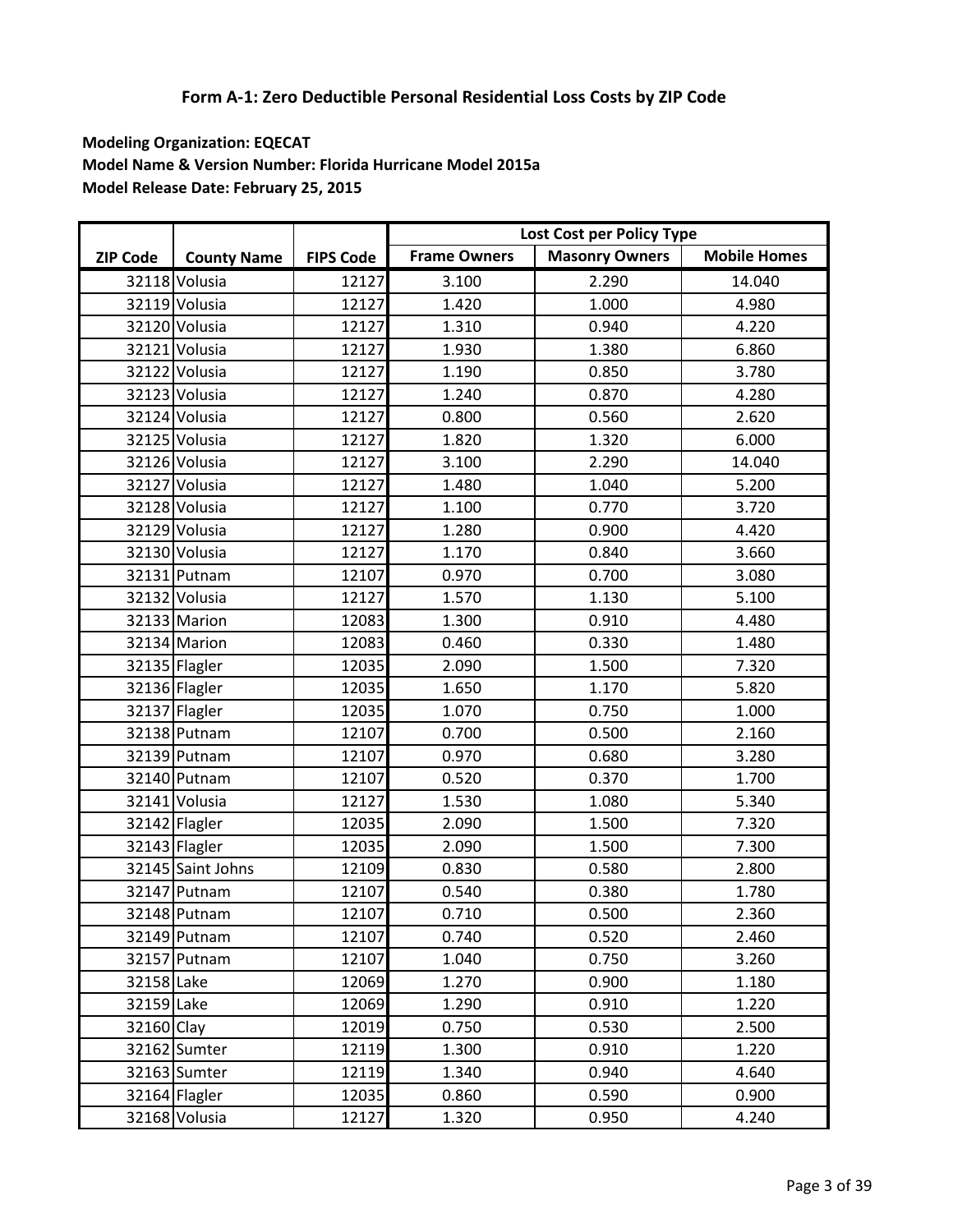|                 |                    |                  |                     | Lost Cost per Policy Type |                     |
|-----------------|--------------------|------------------|---------------------|---------------------------|---------------------|
| <b>ZIP Code</b> | <b>County Name</b> | <b>FIPS Code</b> | <b>Frame Owners</b> | <b>Masonry Owners</b>     | <b>Mobile Homes</b> |
|                 | 32169 Volusia      | 12127            | 2.470               | 1.810                     | 8.220               |
|                 | 32170 Volusia      | 12127            | 3.150               | 2.330                     | 10.320              |
|                 | 32173 Volusia      | 12127            | 1.000               | 0.700                     | 3.380               |
|                 | 32174 Volusia      | 12127            | 1.200               | 0.840                     | 4.140               |
|                 | 32175 Volusia      | 12127            | 1.050               | 0.740                     | 3.540               |
|                 | 32176 Volusia      | 12127            | 2.570               | 1.890                     | 8.420               |
|                 | 32177 Putnam       | 12107            | 0.730               | 0.520                     | 2.240               |
|                 | 32178 Putnam       | 12107            | 0.840               | 0.600                     | 2.600               |
|                 | 32179 Marion       | 12083            | 1.010               | 0.710                     | 3.440               |
|                 | 32180 Volusia      | 12127            | 0.920               | 0.660                     | 2.820               |
|                 | 32181 Putnam       | 12107            | 1.000               | 0.720                     | 3.140               |
|                 | 32182 Marion       | 12083            | 0.580               | 0.410                     | 1.900               |
|                 | 32183 Marion       | 12083            | 1.240               | 0.880                     | 4.280               |
|                 | 32185 Putnam       | 12107            | 0.710               | 0.510                     | 2.200               |
|                 | 32187 Putnam       | 12107            | 0.730               | 0.520                     | 2.260               |
|                 | 32189 Putnam       | 12107            | 0.710               | 0.500                     | 2.360               |
|                 | 32190 Volusia      | 12127            | 1.060               | 0.760                     | 3.320               |
|                 | 32192 Marion       | 12083            | 1.000               | 0.700                     | 3.400               |
|                 | 32193 Putnam       | 12107            | 0.770               | 0.550                     | 2.360               |
|                 | 32195 Marion       | 12083            | 1.340               | 0.940                     | 4.620               |
|                 | 32198 Volusia      | 12127            | 1.330               | 0.950                     | 4.280               |
| 32201 Duval     |                    | 12031            | 0.810               | 0.570                     | 3.240               |
| 32202 Duval     |                    | 12031            | 0.810               | 0.570                     | 3.240               |
| 32203 Duval     |                    | 12031            | 0.800               | 0.560                     | 3.160               |
| 32204 Duval     |                    | 12031            | 0.840               | 0.590                     | 3.360               |
| 32205 Duval     |                    | 12031            | 0.890               | 0.620                     | 3.560               |
| 32206 Duval     |                    | 12031            | 0.820               | 0.570                     | 3.320               |
| 32207 Duval     |                    | 12031            | 0.880               | 0.610                     | 3.560               |
| 32208 Duval     |                    | 12031            | 0.840               | 0.580                     | 3.340               |
| 32209 Duval     |                    | 12031            | 0.730               | 0.500                     | 2.880               |
| 32210 Duval     |                    | 12031            | 0.650               | 0.470                     | 2.020               |
| 32211 Duval     |                    | 12031            | 0.730               | 0.520                     | 3.240               |
| 32212 Duval     |                    | 12031            | 1.040               | 0.730                     | 4.220               |
| 32214 Duval     |                    | 12031            | 0.960               | 0.670                     | 3.860               |
| 32216 Duval     |                    | 12031            | 0.700               | 0.500                     | 2.200               |
| 32217 Duval     |                    | 12031            | 0.870               | 0.620                     | 2.760               |
| 32218 Duval     |                    | 12031            | 0.660               | 0.470                     | 2.080               |
| 32219 Duval     |                    | 12031            | 0.490               | 0.350                     | 1.480               |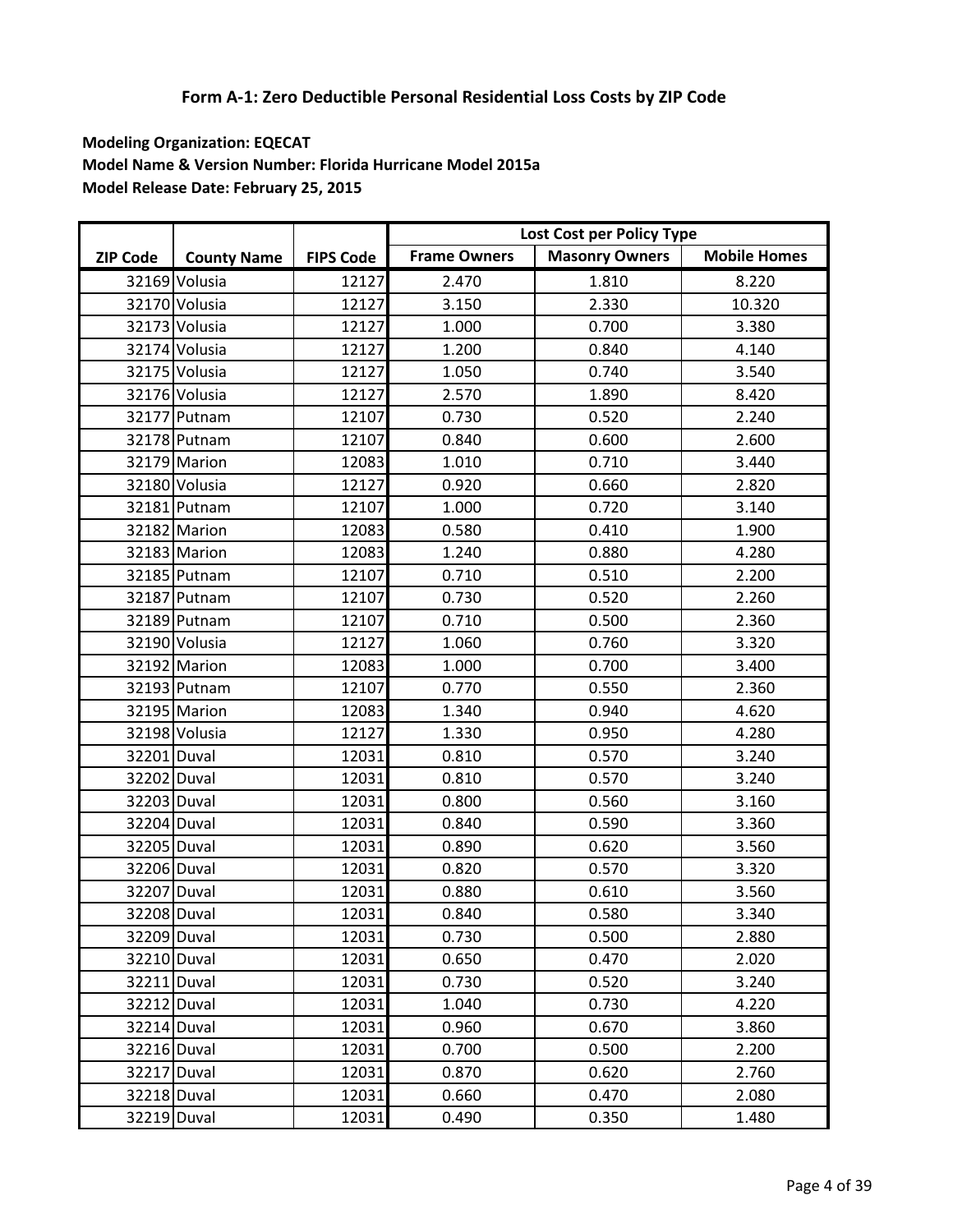|                 |                    |                  |                     | Lost Cost per Policy Type |                     |
|-----------------|--------------------|------------------|---------------------|---------------------------|---------------------|
| <b>ZIP Code</b> | <b>County Name</b> | <b>FIPS Code</b> | <b>Frame Owners</b> | <b>Masonry Owners</b>     | <b>Mobile Homes</b> |
| 32220 Duval     |                    | 12031            | 0.520               | 0.370                     | 1.720               |
| 32221 Duval     |                    | 12031            | 0.530               | 0.370                     | 1.740               |
| 32222 Duval     |                    | 12031            | 0.520               | 0.370                     | 1.740               |
| 32223 Duval     |                    | 12031            | 0.760               | 0.530                     | 2.580               |
| 32224 Duval     |                    | 12031            | 0.680               | 0.480                     | 2.320               |
| 32225 Duval     |                    | 12031            | 0.770               | 0.540                     | 2.660               |
| 32226 Duval     |                    | 12031            | 0.580               | 0.410                     | 1.960               |
| 32227 Duval     |                    | 12031            | 1.590               | 1.160                     | 7.220               |
| 32228 Duval     |                    | 12031            | 1.930               | 1.430                     | 8.620               |
| 32229 Duval     |                    | 12031            | 0.530               | 0.380                     | 1.640               |
| 32231 Duval     |                    | 12031            | 0.880               | 0.610                     | 3.560               |
| 32232 Duval     |                    | 12031            | 0.800               | 0.560                     | 3.160               |
| 32233 Duval     |                    | 12031            | 1.140               | 0.810                     | 4.020               |
| 32234 Duval     |                    | 12031            | 0.450               | 0.320                     | 1.460               |
| 32235 Duval     |                    | 12031            | 0.980               | 0.680                     | 4.000               |
| 32236 Duval     |                    | 12031            | 0.810               | 0.560                     | 3.200               |
| 32237 Duval     |                    | 12031            | 0.810               | 0.570                     | 2.740               |
| 32238 Duval     |                    | 12031            | 0.680               | 0.480                     | 2.300               |
| 32239 Duval     |                    | 12031            | 0.800               | 0.570                     | 2.560               |
| 32240 Duval     |                    | 12031            | 1.430               | 1.040                     | 4.660               |
| 32241 Duval     |                    | 12031            | 0.780               | 0.540                     | 2.640               |
| 32244 Duval     |                    | 12031            | 0.580               | 0.410                     | 1.920               |
| 32245 Duval     |                    | 12031            | 0.640               | 0.460                     | 2.000               |
| 32246 Duval     |                    | 12031            | 0.630               | 0.440                     | 2.120               |
| 32247 Duval     |                    | 12031            | 0.880               | 0.610                     | 3.560               |
| 32250 Duval     |                    | 12031            | 1.170               | 0.850                     | 3.840               |
| 32254 Duval     |                    | 12031            | 0.780               | 0.550                     | 3.100               |
| 32255 Duval     |                    | 12031            | 0.880               | 0.610                     | 3.560               |
| 32256 Duval     |                    | 12031            | 0.590               | 0.410                     | 1.980               |
| 32257 Duval     |                    | 12031            | 0.720               | 0.510                     | 2.440               |
| 32258 Duval     |                    | 12031            | 0.550               | 0.390                     | 1.840               |
|                 | 32259 Saint Johns  | 12109            | 0.650               | 0.460                     | 2.180               |
|                 | 32260 Saint Johns  | 12109            | 0.770               | 0.540                     | 2.640               |
| 32266 Duval     |                    | 12031            | 1.330               | 0.970                     | 4.340               |
| 32277 Duval     |                    | 12031            | 0.840               | 0.600                     | 2.700               |
| 32301 Leon      |                    | 12073            | 0.660               | 0.470                     | 1.960               |
| 32302 Leon      |                    | 12073            | 0.730               | 0.530                     | 2.200               |
| 32303 Leon      |                    | 12073            | 0.740               | 0.530                     | 2.240               |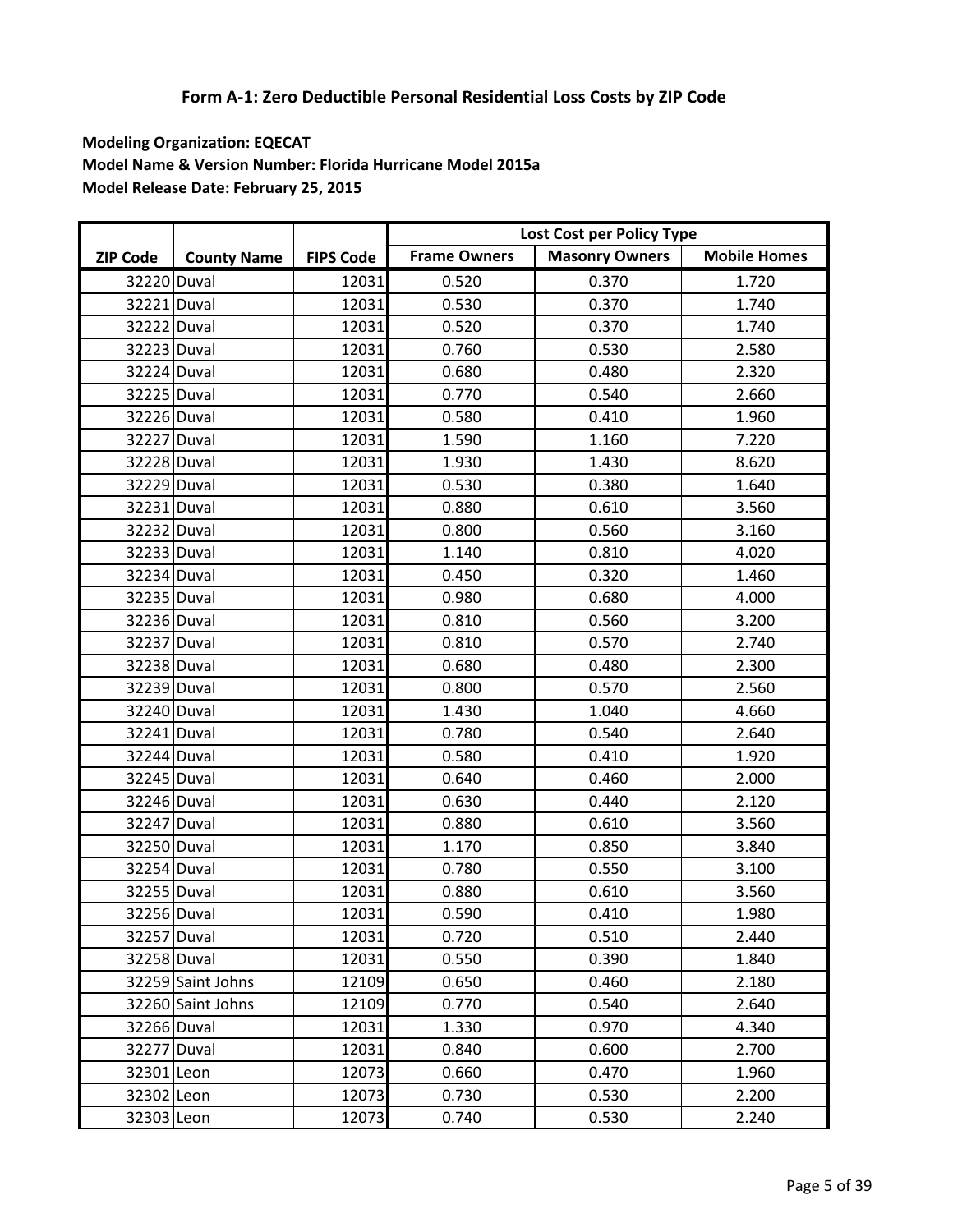|                 |                    |                  |                     | Lost Cost per Policy Type |                     |
|-----------------|--------------------|------------------|---------------------|---------------------------|---------------------|
| <b>ZIP Code</b> | <b>County Name</b> | <b>FIPS Code</b> | <b>Frame Owners</b> | <b>Masonry Owners</b>     | <b>Mobile Homes</b> |
| 32304 Leon      |                    | 12073            | 0.740               | 0.530                     | 2.240               |
| 32305 Leon      |                    | 12073            | 0.600               | 0.430                     | 1.780               |
| 32306 Leon      |                    | 12073            | 0.730               | 0.530                     | 2.200               |
| 32307 Leon      |                    | 12073            | 0.730               | 0.520                     | 2.180               |
| 32308 Leon      |                    | 12073            | 0.470               | 0.330                     | 1.480               |
| 32309 Leon      |                    | 12073            | 0.460               | 0.330                     | 1.480               |
| 32310 Leon      |                    | 12073            | 0.680               | 0.490                     | 2.020               |
| 32311 Leon      |                    | 12073            | 0.430               | 0.300                     | 1.360               |
| 32312 Leon      |                    | 12073            | 0.500               | 0.350                     | 1.600               |
| 32313 Leon      |                    | 12073            | 0.730               | 0.530                     | 2.200               |
| 32314 Leon      |                    | 12073            | 0.700               | 0.500                     | 2.100               |
| 32315 Leon      |                    | 12073            | 0.730               | 0.520                     | 2.180               |
| 32316 Leon      |                    | 12073            | 0.740               | 0.530                     | 2.240               |
| 32317 Leon      |                    | 12073            | 0.430               | 0.300                     | 1.360               |
| 32318 Leon      |                    | 12073            | 0.630               | 0.450                     | 1.880               |
|                 | 32320 Franklin     | 12037            | 5.490               | 4.040                     | 21.820              |
|                 | 32321 Liberty      | 12077            | 0.810               | 0.580                     | 2.440               |
|                 | 32322 Franklin     | 12037            | 2.570               | 1.890                     | 8.440               |
|                 | 32323 Franklin     | 12037            | 3.670               | 2.730                     | 11.900              |
|                 | 32324 Gadsden      | 12039            | 0.600               | 0.420                     | 2.220               |
|                 | 32326 Wakulla      | 12129            | 0.660               | 0.470                     | 2.120               |
|                 | 32327 Wakulla      | 12129            | 0.510               | 0.360                     | 1.600               |
|                 | 32328 Franklin     | 12037            | 3.670               | 2.680                     | 12.780              |
|                 | 32329 Franklin     | 12037            | 6.600               | 4.910                     | 25.540              |
|                 | 32330 Gadsden      | 12039            | 0.760               | 0.550                     | 2.280               |
|                 | 32331 Madison      | 12079            | 0.380               | 0.270                     | 1.140               |
|                 | 32332 Gadsden      | 12039            | 0.720               | 0.520                     | 2.160               |
|                 | 32333 Gadsden      | 12039            | 0.500               | 0.360                     | 1.480               |
|                 | 32334 Liberty      | 12077            | 0.680               | 0.490                     | 2.020               |
| 32335 Gulf      |                    | 12045            | 1.460               | 1.050                     | 4.680               |
|                 | 32336 Jefferson    | 12065            | 0.370               | 0.260                     | 1.100               |
|                 | 32337 Jefferson    | 12065            | 0.420               | 0.300                     | 1.240               |
|                 | 32340 Madison      | 12079            | 0.430               | 0.310                     | 1.300               |
|                 | 32341 Madison      | 12079            | 0.430               | 0.310                     | 1.300               |
|                 | 32343 Gadsden      | 12039            | 0.470               | 0.330                     | 1.480               |
|                 | 32344 Jefferson    | 12065            | 0.390               | 0.280                     | 1.180               |
|                 | 32345 Jefferson    | 12065            | 0.450               | 0.320                     | 1.340               |
|                 | 32346 Wakulla      | 12129            | 1.520               | 1.070                     | 5.280               |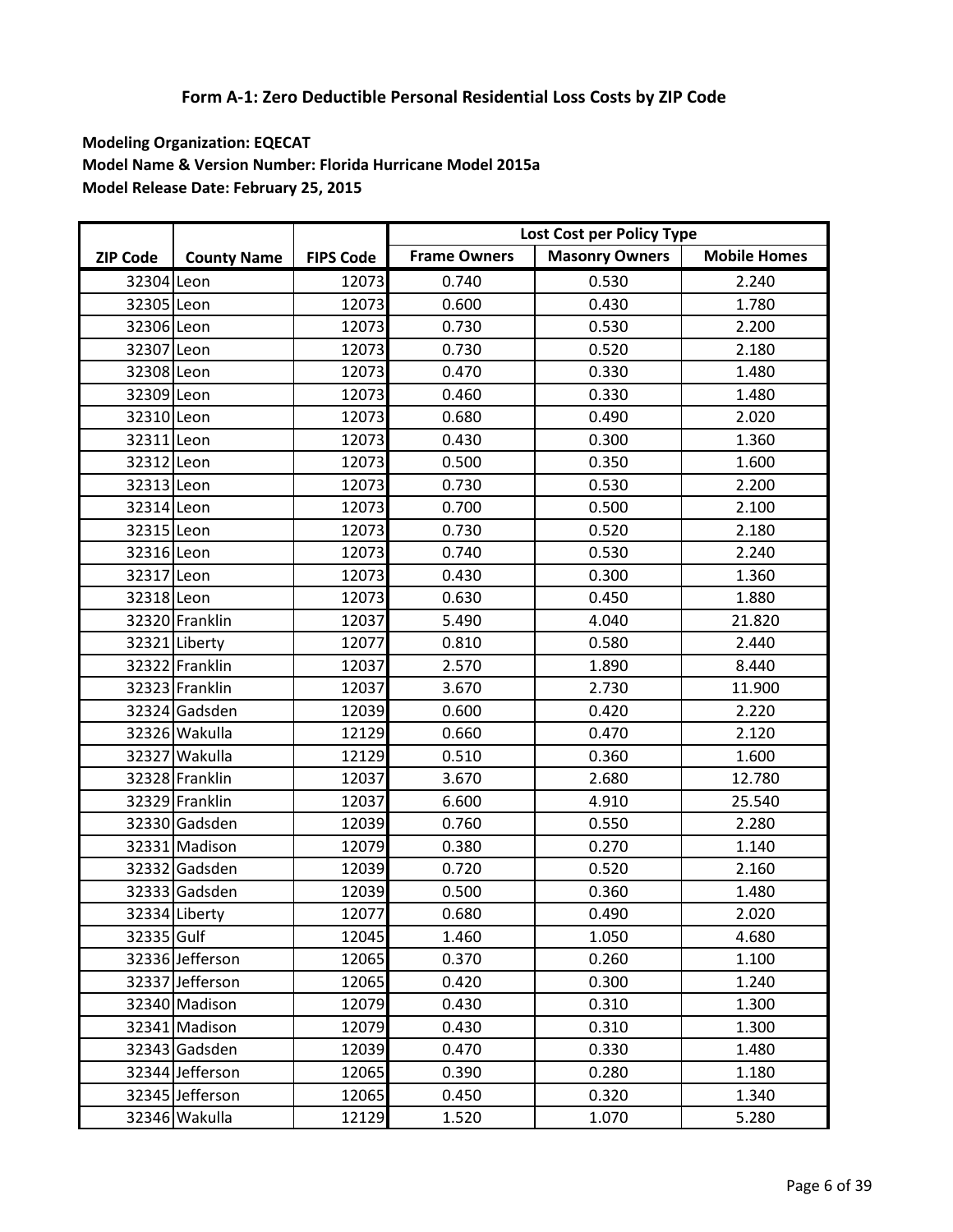|                 |                    |                  |                     | Lost Cost per Policy Type |                     |
|-----------------|--------------------|------------------|---------------------|---------------------------|---------------------|
| <b>ZIP Code</b> | <b>County Name</b> | <b>FIPS Code</b> | <b>Frame Owners</b> | <b>Masonry Owners</b>     | <b>Mobile Homes</b> |
|                 | 32347 Taylor       | 12123            | 0.630               | 0.450                     | 1.960               |
|                 | 32348 Taylor       | 12123            | 0.610               | 0.440                     | 1.900               |
|                 | 32350 Madison      | 12079            | 0.360               | 0.260                     | 1.080               |
|                 | 32351 Gadsden      | 12039            | 0.550               | 0.390                     | 1.620               |
|                 | 32352 Gadsden      | 12039            | 0.520               | 0.370                     | 1.520               |
|                 | 32353 Gadsden      | 12039            | 0.610               | 0.440                     | 1.800               |
|                 | 32355 Wakulla      | 12129            | 0.830               | 0.590                     | 2.520               |
|                 | 32356 Taylor       | 12123            | 0.660               | 0.470                     | 2.860               |
|                 | 32357 Taylor       | 12123            | 0.440               | 0.310                     | 1.320               |
|                 | 32358 Wakulla      | 12129            | 0.690               | 0.490                     | 2.220               |
|                 | 32359 Taylor       | 12123            | 0.660               | 0.460                     | 2.220               |
|                 | 32360 Liberty      | 12077            | 0.650               | 0.460                     | 1.920               |
|                 | 32361 Jefferson    | 12065            | 0.380               | 0.270                     | 1.140               |
| 32362 Leon      |                    | 12073            | 0.490               | 0.350                     | 1.440               |
| 32395 Leon      |                    | 12073            | 0.750               | 0.540                     | 2.260               |
| 32399 Leon      |                    | 12073            | 0.700               | 0.490                     | 2.260               |
| 32401 Bay       |                    | 12005            | 4.580               | 3.320                     | 19.100              |
| 32402 Bay       |                    | 12005            | 3.850               | 2.760                     | 16.340              |
| 32403 Bay       |                    | 12005            | 6.080               | 4.610                     | 19.280              |
| 32404 Bay       |                    | 12005            | 2.440               | 1.740                     | 8.800               |
| 32405 Bay       |                    | 12005            | 3.330               | 2.440                     | 11.300              |
| 32406 Bay       |                    | 12005            | 4.320               | 3.210                     | 14.300              |
| 32407 Bay       |                    | 12005            | 4.430               | 3.230                     | 15.740              |
| 32408 Bay       |                    | 12005            | 8.410               | 6.380                     | 26.780              |
| 32409 Bay       |                    | 12005            | 2.460               | 1.750                     | 8.920               |
| 32410 Bay       |                    | 12005            | 4.720               | 3.430                     | 19.680              |
| 32411 Bay       |                    | 12005            | 5.280               | 3.880                     | 18.420              |
| 32412 Bay       |                    | 12005            | 3.850               | 2.760                     | 16.320              |
| 32413 Bay       |                    | 12005            | 5.120               | 3.790                     | 17.600              |
| 32417 Bay       |                    | 12005            | 6.170               | 4.600                     | 20.700              |
|                 | 32420 Jackson      | 12063            | 1.140               | 0.820                     | 3.560               |
|                 | 32421 Calhoun      | 12013            | 1.290               | 0.930                     | 4.080               |
|                 | 32422 Walton       | 12131            | 1.700               | 1.190                     | 6.060               |
|                 | 32423 Jackson      | 12063            | 0.890               | 0.640                     | 2.740               |
|                 | 32424 Calhoun      | 12013            | 1.020               | 0.740                     | 3.160               |
|                 | 32425 Holmes       | 12059            | 1.390               | 0.990                     | 4.440               |
|                 | 32426 Jackson      | 12063            | 0.950               | 0.680                     | 2.920               |
|                 | 32427 Washington   | 12133            | 1.390               | 1.000                     | 4.480               |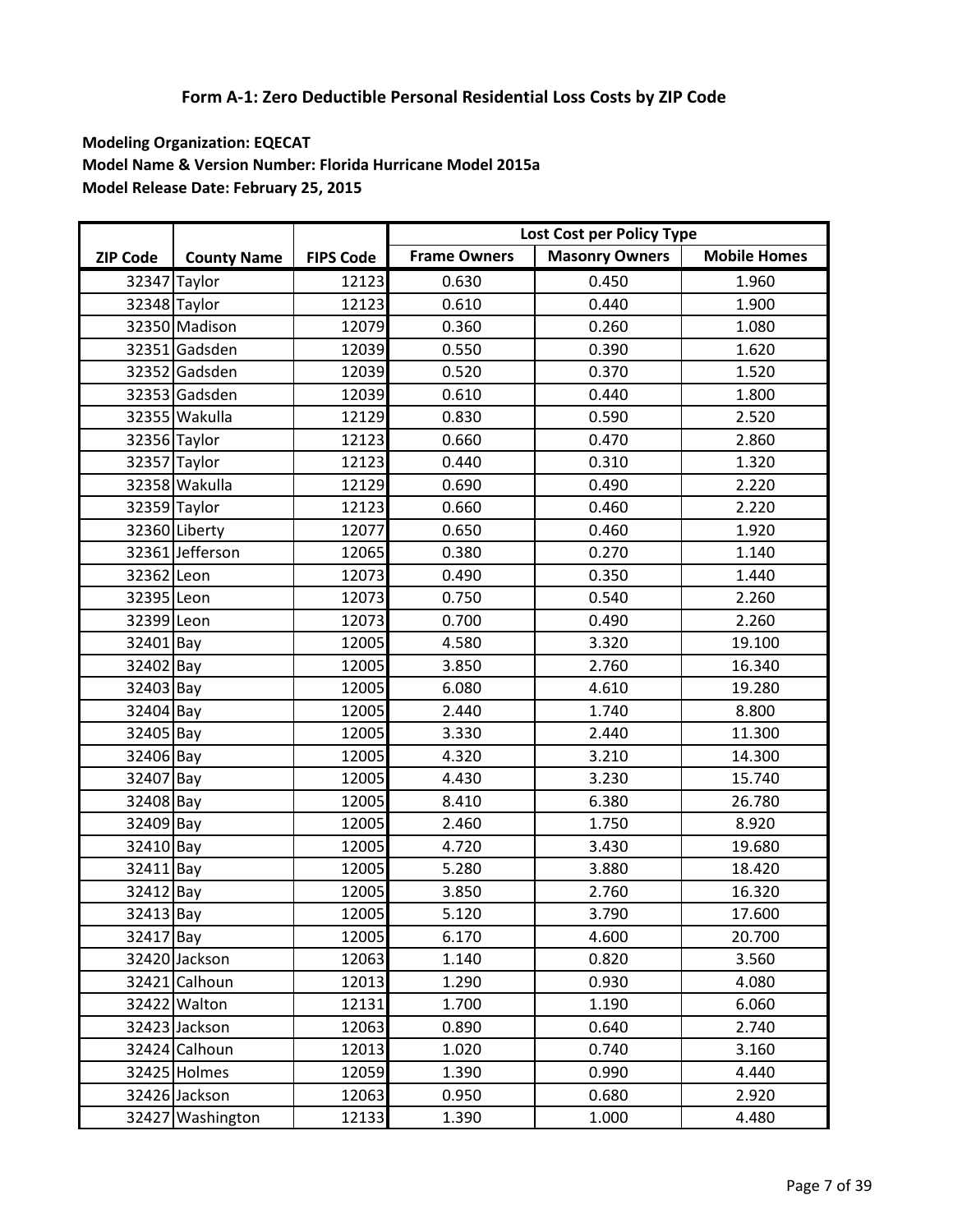|                 |                    |                  |                     | Lost Cost per Policy Type |                     |
|-----------------|--------------------|------------------|---------------------|---------------------------|---------------------|
| <b>ZIP Code</b> | <b>County Name</b> | <b>FIPS Code</b> | <b>Frame Owners</b> | <b>Masonry Owners</b>     | <b>Mobile Homes</b> |
|                 | 32428 Washington   | 12133            | 1.470               | 1.060                     | 4.740               |
|                 | 32430 Calhoun      | 12013            | 1.150               | 0.820                     | 3.560               |
|                 | 32431 Jackson      | 12063            | 1.080               | 0.780                     | 3.380               |
|                 | 32432 Jackson      | 12063            | 0.920               | 0.660                     | 2.800               |
|                 | 32433 Walton       | 12131            | 1.990               | 1.410                     | 7.200               |
|                 | 32434 Walton       | 12131            | 1.830               | 1.290                     | 6.600               |
|                 | 32435 Walton       | 12131            | 1.530               | 1.070                     | 5.380               |
|                 | 32437 Washington   | 12133            | 1.800               | 1.260                     | 6.400               |
| 32438 Bay       |                    | 12005            | 1.560               | 1.090                     | 5.440               |
|                 | 32439 Walton       | 12131            | 2.750               | 1.970                     | 9.980               |
|                 | 32440 Jackson      | 12063            | 1.310               | 0.940                     | 4.200               |
|                 | 32442 Jackson      | 12063            | 0.970               | 0.700                     | 2.980               |
|                 | 32443 Jackson      | 12063            | 0.950               | 0.680                     | 2.920               |
| 32444 Bay       |                    | 12005            | 2.540               | 1.800                     | 9.240               |
|                 | 32445 Jackson      | 12063            | 1.110               | 0.780                     | 4.360               |
|                 | 32446 Jackson      | 12063            | 0.950               | 0.680                     | 2.920               |
|                 | 32447 Jackson      | 12063            | 0.900               | 0.650                     | 2.760               |
|                 | 32448 Jackson      | 12063            | 1.160               | 0.840                     | 3.660               |
|                 | 32449 Calhoun      | 12013            | 1.200               | 0.860                     | 3.760               |
|                 | 32452 Holmes       | 12059            | 1.030               | 0.740                     | 3.240               |
|                 | 32455 Walton       | 12131            | 1.370               | 0.960                     | 4.780               |
| 32456 Gulf      |                    | 12045            | 4.860               | 3.660                     | 15.560              |
| 32457 Gulf      |                    | 12045            | 4.040               | 3.010                     | 13.320              |
|                 | 32459 Walton       | 12131            | 3.960               | 2.860                     | 14.400              |
|                 | 32460 Jackson      | 12063            | 0.960               | 0.690                     | 2.940               |
| 32461 Bay       |                    | 12005            | 8.180               | 6.220                     | 25.720              |
|                 | 32462 Washington   | 12133            | 1.640               | 1.170                     | 5.360               |
|                 | 32463 Washington   | 12133            | 1.690               | 1.210                     | 5.520               |
|                 | 32464 Holmes       | 12059            | 1.240               | 0.890                     | 3.900               |
| 32465 Gulf      |                    | 12045            | 1.300               | 0.930                     | 4.120               |
| 32466 Bay       |                    | 12005            | 1.690               | 1.190                     | 5.980               |
|                 | 32501 Escambia     | 12033            | 5.990               | 4.380                     | 24.920              |
|                 | 32502 Escambia     | 12033            | 9.470               | 7.150                     | 35.760              |
|                 | 32503 Escambia     | 12033            | 6.000               | 4.390                     | 24.800              |
|                 | 32504 Escambia     | 12033            | 5.490               | 4.100                     | 18.360              |
|                 | 32505 Escambia     | 12033            | 4.870               | 3.510                     | 20.780              |
|                 | 32506 Escambia     | 12033            | 4.820               | 3.570                     | 16.220              |
|                 | 32507 Escambia     | 12033            | 6.230               | 4.700                     | 20.320              |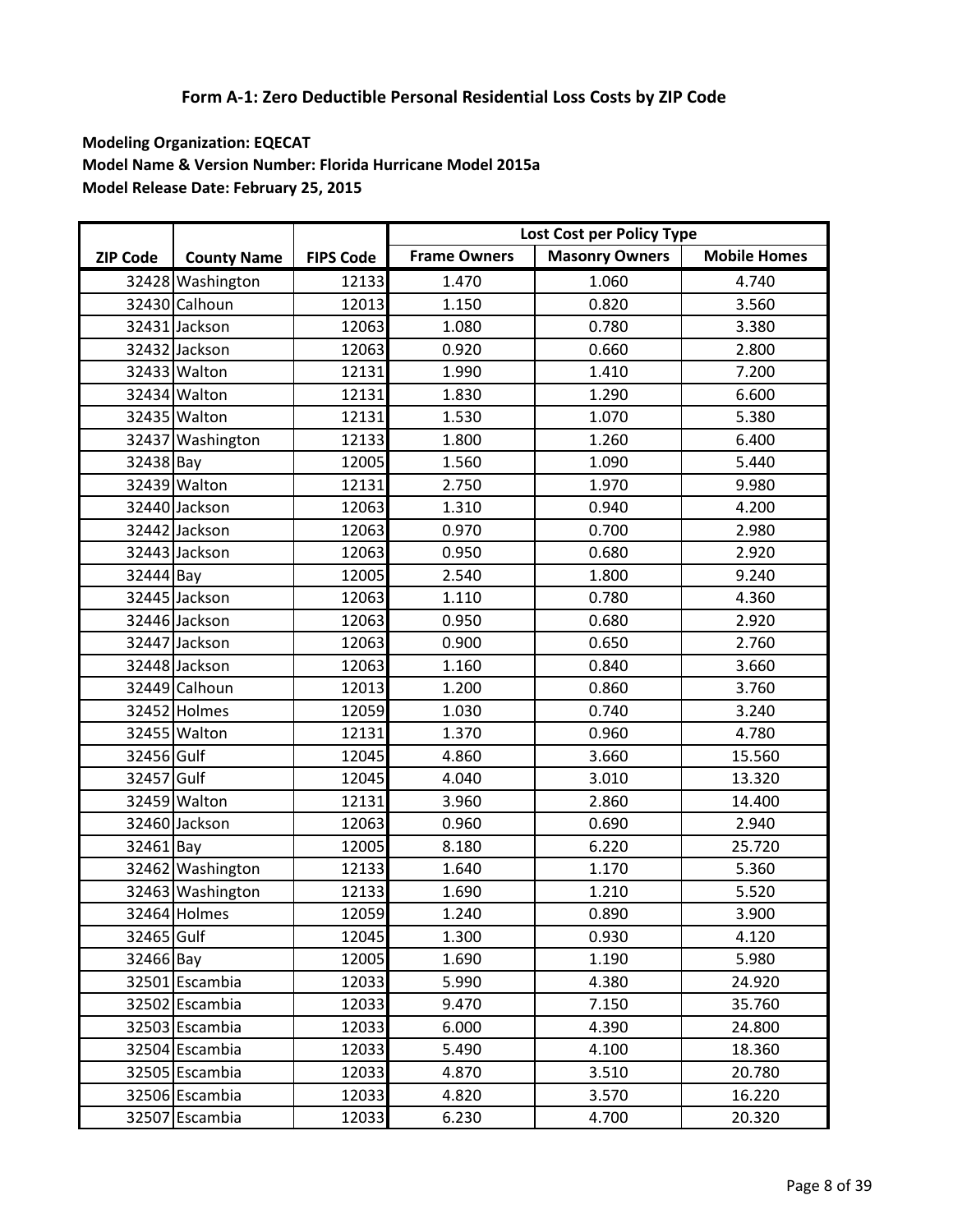|                 |                    |                  |                     | Lost Cost per Policy Type |                     |
|-----------------|--------------------|------------------|---------------------|---------------------------|---------------------|
| <b>ZIP Code</b> | <b>County Name</b> | <b>FIPS Code</b> | <b>Frame Owners</b> | <b>Masonry Owners</b>     | <b>Mobile Homes</b> |
|                 | 32508 Escambia     | 12033            | 9.190               | 6.910                     | 35.280              |
|                 | 32509 Escambia     | 12033            | 3.460               | 2.490                     | 12.560              |
|                 | 32511 Escambia     | 12033            | 5.350               | 3.990                     | 17.820              |
|                 | 32512 Escambia     | 12033            | 5.430               | 4.050                     | 18.060              |
|                 | 32513 Escambia     | 12033            | 6.600               | 4.860                     | 27.000              |
|                 | 32514 Escambia     | 12033            | 3.960               | 2.860                     | 14.400              |
|                 | 32516 Escambia     | 12033            | 5.000               | 3.720                     | 16.720              |
|                 | 32520 Escambia     | 12033            | 6.740               | 4.950                     | 27.640              |
|                 | 32521 Escambia     | 12033            | 8.230               | 6.320                     | 25.520              |
|                 | 32522 Escambia     | 12033            | 9.470               | 7.150                     | 35.760              |
|                 | 32523 Escambia     | 12033            | 5.740               | 4.190                     | 23.960              |
|                 | 32524 Escambia     | 12033            | 5.740               | 4.190                     | 23.960              |
|                 | 32526 Escambia     | 12033            | 3.670               | 2.640                     | 13.380              |
|                 | 32530 Santa Rosa   | 12113            | 3.170               | 2.250                     | 11.660              |
|                 | 32531 Okaloosa     | 12091            | 2.110               | 1.520                     | 7.140               |
|                 | 32533 Escambia     | 12033            | 3.030               | 2.150                     | 11.080              |
|                 | 32534 Escambia     | 12033            | 3.750               | 2.740                     | 12.780              |
|                 | 32535 Escambia     | 12033            | 1.580               | 1.130                     | 5.120               |
|                 | 32536 Okaloosa     | 12091            | 1.820               | 1.280                     | 6.560               |
|                 | 32537 Okaloosa     | 12091            | 1.510               | 1.060                     | 5.360               |
|                 | 32538 Walton       | 12131            | 1.410               | 1.010                     | 4.560               |
|                 | 32539 Okaloosa     | 12091            | 1.630               | 1.140                     | 5.800               |
|                 | 32540 Okaloosa     | 12091            | 5.550               | 4.080                     | 19.600              |
|                 | 32541 Okaloosa     | 12091            | 5.550               | 4.080                     | 19.600              |
|                 | 32542 Okaloosa     | 12091            | 4.890               | 3.540                     | 20.700              |
|                 | 32544 Okaloosa     | 12091            | 4.930               | 3.610                     | 17.500              |
|                 | 32547 Okaloosa     | 12091            | 3.770               | 2.710                     | 13.780              |
|                 | 32548 Okaloosa     | 12091            | 5.480               | 4.090                     | 18.340              |
|                 | 32549 Okaloosa     | 12091            | 6.000               | 4.520                     | 19.680              |
|                 | 32550 Walton       | 12131            | 7.350               | 5.510                     | 24.500              |
|                 | 32559 Escambia     | 12033            | 3.460               | 2.490                     | 12.560              |
|                 | 32560 Escambia     | 12033            | 3.190               | 2.270                     | 11.620              |
|                 | 32561 Santa Rosa   | 12113            | 8.660               | 6.520                     | 28.720              |
|                 | 32562 Santa Rosa   | 12113            | 7.400               | 5.520                     | 25.280              |
|                 | 32563 Santa Rosa   | 12113            | 6.780               | 5.020                     | 23.660              |
|                 | 32564 Okaloosa     | 12091            | 1.660               | 1.160                     | 5.920               |
|                 | 32565 Santa Rosa   | 12113            | 1.890               | 1.360                     | 6.220               |
|                 | 32566 Santa Rosa   | 12113            | 4.670               | 3.400                     | 16.800              |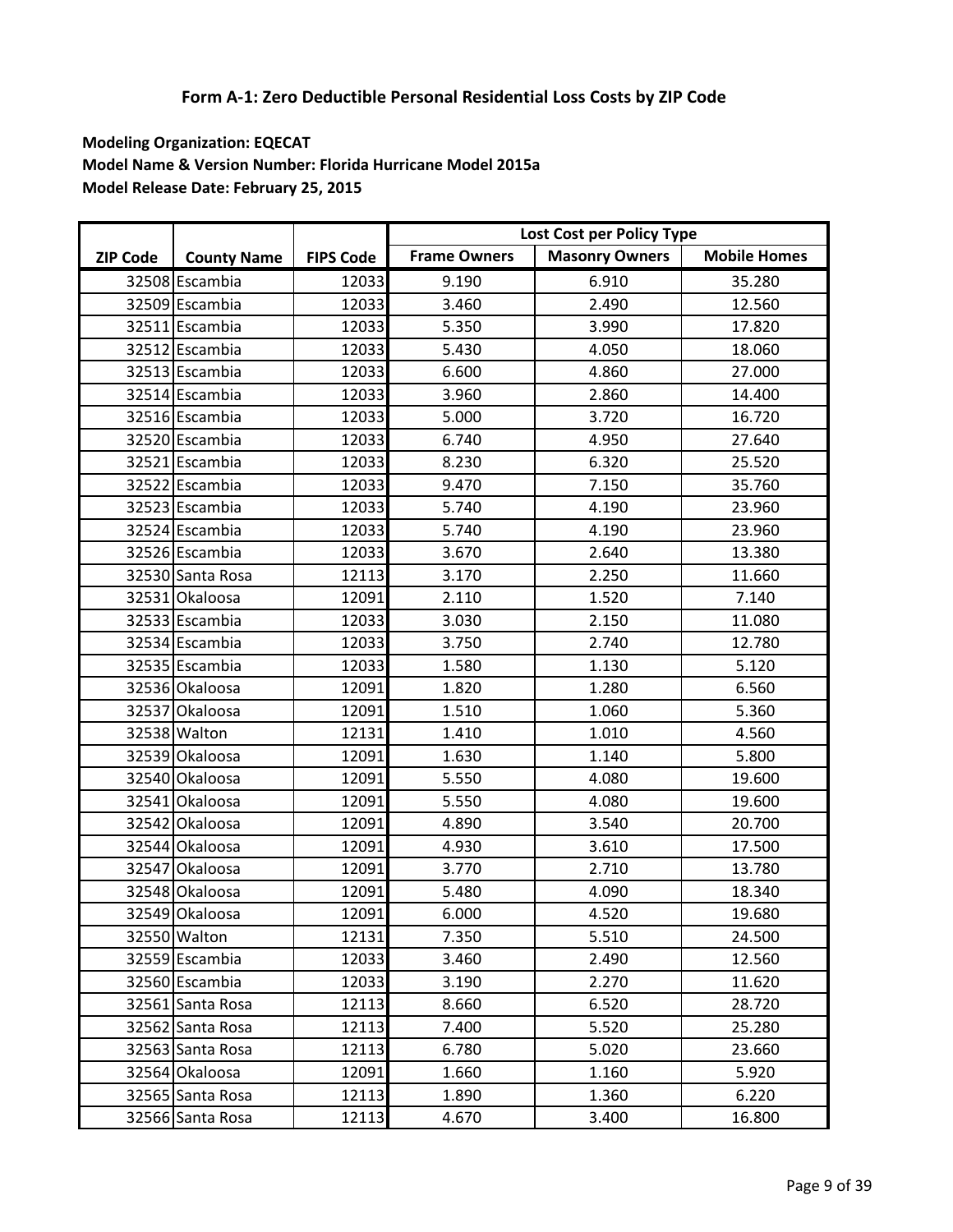|                 |                    |                  |                     | Lost Cost per Policy Type |                     |
|-----------------|--------------------|------------------|---------------------|---------------------------|---------------------|
| <b>ZIP Code</b> | <b>County Name</b> | <b>FIPS Code</b> | <b>Frame Owners</b> | <b>Masonry Owners</b>     | <b>Mobile Homes</b> |
|                 | 32567 Walton       | 12131            | 1.450               | 1.040                     | 4.720               |
|                 | 32568 Escambia     | 12033            | 1.920               | 1.370                     | 6.380               |
|                 | 32569 Okaloosa     | 12091            | 7.040               | 5.260                     | 23.540              |
|                 | 32570 Santa Rosa   | 12113            | 2.350               | 1.650                     | 8.520               |
|                 | 32571 Santa Rosa   | 12113            | 3.150               | 2.250                     | 11.520              |
|                 | 32572 Santa Rosa   | 12113            | 2.840               | 2.010                     | 10.480              |
|                 | 32577 Escambia     | 12033            | 3.160               | 2.290                     | 10.900              |
|                 | 32578 Okaloosa     | 12091            | 4.350               | 3.180                     | 15.220              |
|                 | 32579 Okaloosa     | 12091            | 4.530               | 3.300                     | 16.160              |
|                 | 32580 Okaloosa     | 12091            | 4.000               | 2.950                     | 13.520              |
|                 | 32583 Santa Rosa   | 12113            | 3.110               | 2.220                     | 11.460              |
|                 | 32588 Okaloosa     | 12091            | 3.160               | 2.260                     | 11.500              |
|                 | 32591 Escambia     | 12033            | 5.740               | 4.190                     | 23.960              |
|                 | 32601 Alachua      | 12001            | 0.670               | 0.470                     | 2.580               |
|                 | 32602 Alachua      | 12001            | 0.610               | 0.420                     | 2.340               |
|                 | 32603 Alachua      | 12001            | 0.560               | 0.400                     | 2.380               |
|                 | 32604 Alachua      | 12001            | 0.550               | 0.390                     | 2.320               |
|                 | 32605 Alachua      | 12001            | 0.580               | 0.410                     | 1.780               |
|                 | 32606 Alachua      | 12001            | 0.520               | 0.360                     | 1.700               |
|                 | 32607 Alachua      | 12001            | 0.550               | 0.380                     | 1.800               |
|                 | 32608 Alachua      | 12001            | 0.580               | 0.410                     | 1.920               |
|                 | 32609 Alachua      | 12001            | 0.520               | 0.370                     | 1.580               |
|                 | 32610 Alachua      | 12001            | 0.610               | 0.440                     | 2.600               |
|                 | 32611 Alachua      | 12001            | 0.610               | 0.440                     | 2.600               |
|                 | 32612 Alachua      | 12001            | 0.630               | 0.450                     | 2.700               |
|                 | 32614 Alachua      | 12001            | 0.580               | 0.410                     | 1.920               |
|                 | 32615 Alachua      | 12001            | 0.550               | 0.380                     | 1.800               |
|                 | 32616 Alachua      | 12001            | 0.550               | 0.380                     | 1.800               |
|                 | 32617 Marion       | 12083            | 0.960               | 0.670                     | 3.240               |
|                 | 32618 Alachua      | 12001            | 0.670               | 0.470                     | 2.240               |
|                 | 32619 Gilchrist    | 12041            | 0.680               | 0.480                     | 2.280               |
| 32621 Levy      |                    | 12075            | 0.970               | 0.680                     | 3.320               |
|                 | 32622 Bradford     | 12007            | 0.470               | 0.340                     | 1.420               |
| 32625 Levy      |                    | 12075            | 1.580               | 1.150                     | 5.100               |
| 32626 Levy      |                    | 12075            | 0.750               | 0.530                     | 2.540               |
|                 | 32627 Alachua      | 12001            | 0.640               | 0.440                     | 2.440               |
| 32628 Dixie     |                    | 12029            | 0.690               | 0.490                     | 2.160               |
|                 | 32631 Alachua      | 12001            | 0.770               | 0.550                     | 2.360               |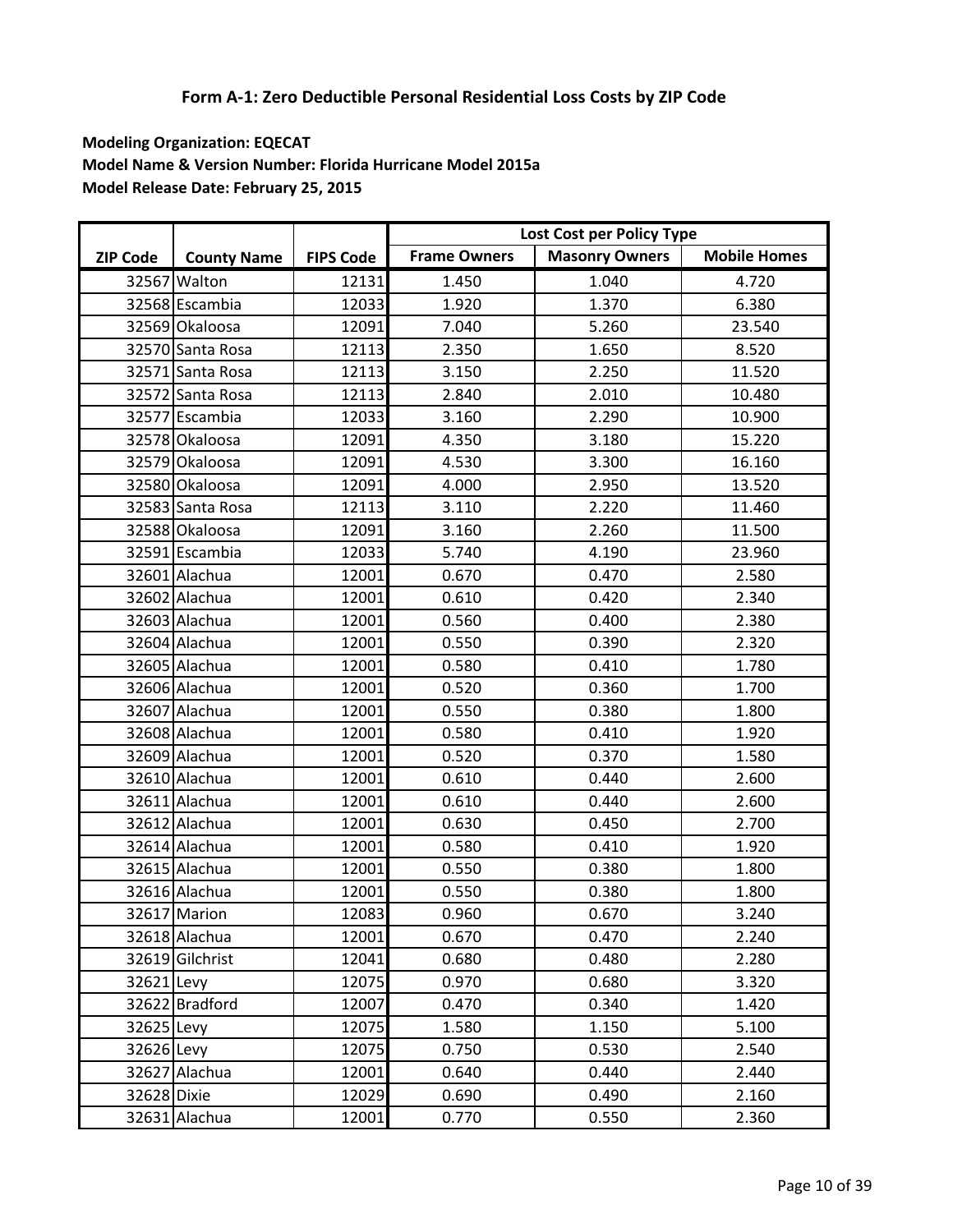|                 |                    |                  |                     | Lost Cost per Policy Type |                     |
|-----------------|--------------------|------------------|---------------------|---------------------------|---------------------|
| <b>ZIP Code</b> | <b>County Name</b> | <b>FIPS Code</b> | <b>Frame Owners</b> | <b>Masonry Owners</b>     | <b>Mobile Homes</b> |
|                 | 32633 Alachua      | 12001            | 0.790               | 0.570                     | 2.460               |
|                 | 32634 Marion       | 12083            | 0.840               | 0.590                     | 2.840               |
|                 | 32635 Alachua      | 12001            | 0.580               | 0.410                     | 1.780               |
| 32639 Levy      |                    | 12075            | 0.500               | 0.350                     | 1.660               |
|                 | 32640 Alachua      | 12001            | 0.640               | 0.460                     | 1.960               |
|                 | 32641 Alachua      | 12001            | 0.590               | 0.420                     | 1.800               |
|                 | 32643 Alachua      | 12001            | 0.570               | 0.400                     | 1.900               |
| 32644 Levy      |                    | 12075            | 0.790               | 0.560                     | 2.680               |
| 32648 Dixie     |                    | 12029            | 0.730               | 0.510                     | 2.480               |
|                 | 32653 Alachua      | 12001            | 0.490               | 0.340                     | 1.600               |
|                 | 32654 Alachua      | 12001            | 0.660               | 0.470                     | 2.000               |
|                 | 32655 Alachua      | 12001            | 0.580               | 0.400                     | 1.920               |
| 32656 Clay      |                    | 12019            | 0.730               | 0.510                     | 2.440               |
|                 | 32658 Alachua      | 12001            | 0.490               | 0.340                     | 1.580               |
|                 | 32662 Alachua      | 12001            | 0.740               | 0.530                     | 2.280               |
|                 | 32663 Marion       | 12083            | 0.950               | 0.670                     | 3.240               |
|                 | 32664 Marion       | 12083            | 0.900               | 0.650                     | 2.840               |
|                 | 32666 Putnam       | 12107            | 0.720               | 0.520                     | 2.220               |
|                 | 32667 Alachua      | 12001            | 0.590               | 0.420                     | 1.800               |
| 32668 Levy      |                    | 12075            | 1.040               | 0.730                     | 3.580               |
|                 | 32669 Alachua      | 12001            | 0.680               | 0.480                     | 2.260               |
| 32680 Dixie     |                    | 12029            | 0.550               | 0.390                     | 1.840               |
|                 | 32681 Marion       | 12083            | 0.900               | 0.650                     | 2.840               |
| 32683 Levy      |                    | 12075            | 0.570               | 0.400                     | 1.920               |
|                 | 32686 Marion       | 12083            | 0.800               | 0.570                     | 2.700               |
| 32692 Dixie     |                    | 12029            | 1.390               | 1.000                     | 4.820               |
|                 | 32693 Gilchrist    | 12041            | 0.780               | 0.550                     | 2.640               |
|                 | 32694 Alachua      | 12001            | 0.600               | 0.430                     | 1.820               |
| 32696 Levy      |                    | 12075            | 0.860               | 0.600                     | 2.940               |
|                 | 32697 Union        | 12125            | 0.450               | 0.320                     | 1.460               |
|                 | 32701 Seminole     | 12117            | 1.430               | 1.020                     | 4.520               |
| 32702 Lake      |                    | 12069            | 1.140               | 0.800                     | 3.840               |
|                 | 32703 Orange       | 12095            | 1.350               | 0.950                     | 4.580               |
|                 | 32704 Orange       | 12095            | 1.420               | 0.990                     | 4.840               |
|                 | 32706 Volusia      | 12127            | 1.140               | 0.820                     | 3.540               |
|                 | 32707 Seminole     | 12117            | 1.320               | 0.930                     | 4.480               |
|                 | 32708 Seminole     | 12117            | 1.380               | 0.970                     | 4.720               |
|                 | 32709 Orange       | 12095            | 1.350               | 0.950                     | 4.620               |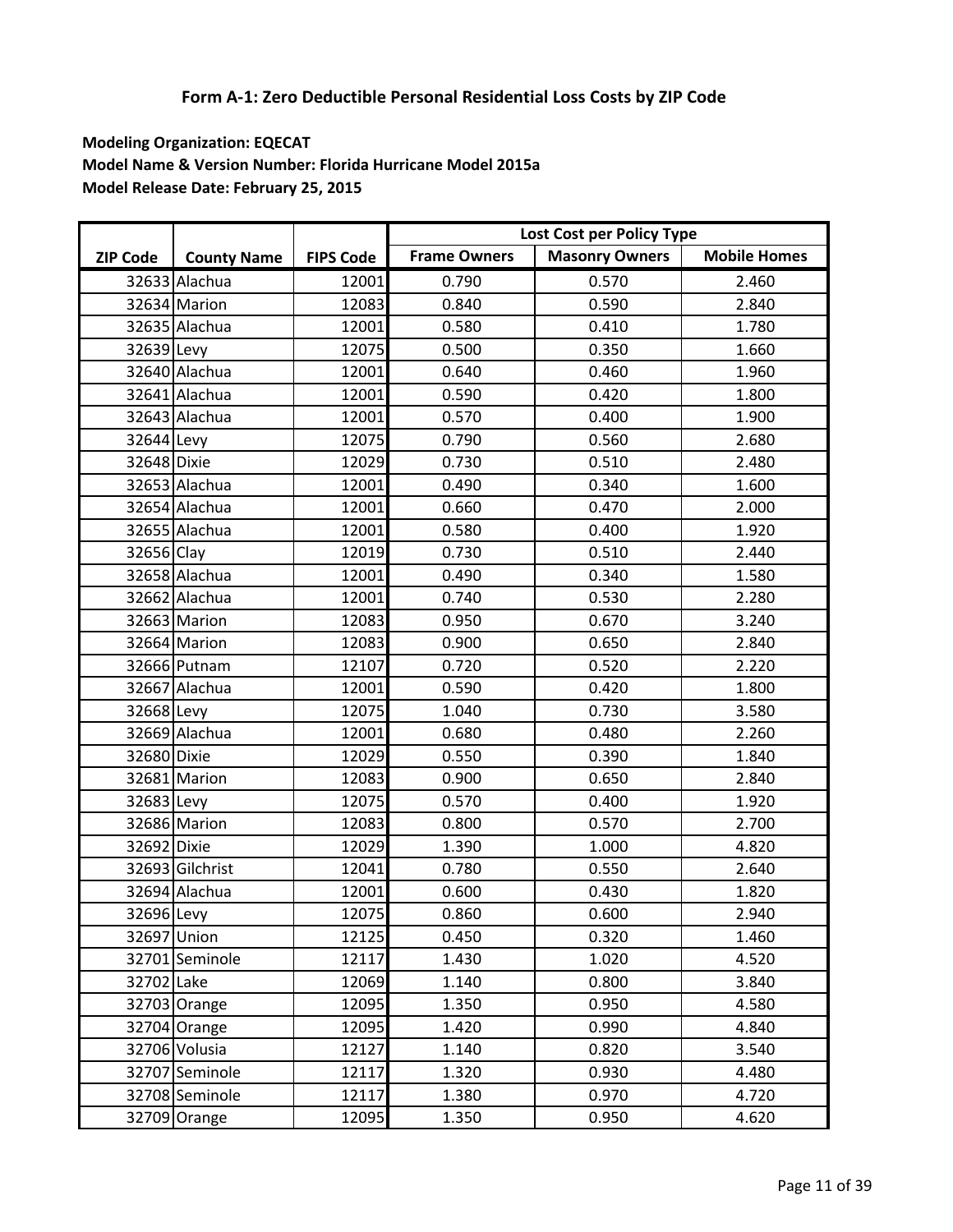|                 |                    |                  |                     | Lost Cost per Policy Type |                     |
|-----------------|--------------------|------------------|---------------------|---------------------------|---------------------|
| <b>ZIP Code</b> | <b>County Name</b> | <b>FIPS Code</b> | <b>Frame Owners</b> | <b>Masonry Owners</b>     | <b>Mobile Homes</b> |
|                 | 32710 Orange       | 12095            | 1.460               | 1.030                     | 5.000               |
|                 | 32712 Orange       | 12095            | 1.420               | 0.990                     | 4.840               |
|                 | 32713 Volusia      | 12127            | 1.310               | 0.920                     | 4.460               |
|                 | 32714 Seminole     | 12117            | 1.310               | 0.920                     | 4.440               |
|                 | 32715 Seminole     | 12117            | 1.310               | 0.920                     | 4.440               |
|                 | 32716 Seminole     | 12117            | 1.310               | 0.920                     | 4.440               |
|                 | 32718 Seminole     | 12117            | 1.430               | 1.000                     | 4.920               |
|                 | 32719 Seminole     | 12117            | 1.430               | 1.000                     | 4.920               |
|                 | 32720 Volusia      | 12127            | 1.290               | 0.920                     | 4.060               |
|                 | 32721 Volusia      | 12127            | 1.270               | 0.910                     | 3.980               |
|                 | 32722 Volusia      | 12127            | 1.270               | 0.910                     | 3.980               |
|                 | 32723 Volusia      | 12127            | 1.270               | 0.910                     | 3.980               |
|                 | 32724 Volusia      | 12127            | 1.180               | 0.840                     | 3.680               |
|                 | 32725 Volusia      | 12127            | 1.300               | 0.910                     | 4.440               |
| 32726 Lake      |                    | 12069            | 1.650               | 1.160                     | 5.760               |
| 32727 Lake      |                    | 12069            | 1.530               | 1.080                     | 5.300               |
|                 | 32728 Volusia      | 12127            | 1.300               | 0.910                     | 4.420               |
|                 | 32730 Seminole     | 12117            | 1.430               | 1.020                     | 4.520               |
|                 | 32732 Seminole     | 12117            | 1.400               | 0.980                     | 4.800               |
|                 | 32733 Orange       | 12095            | 1.380               | 0.970                     | 4.700               |
| 32735 Lake      |                    | 12069            | 1.590               | 1.120                     | 5.500               |
| 32736 Lake      |                    | 12069            | 1.190               | 0.840                     | 4.040               |
|                 | 32738 Volusia      | 12127            | 1.350               | 0.950                     | 4.620               |
|                 | 32739 Volusia      | 12127            | 1.270               | 0.890                     | 4.300               |
|                 | 32744 Volusia      | 12127            | 1.140               | 0.820                     | 3.540               |
|                 | 32745 Seminole     | 12117            | 1.280               | 0.900                     | 4.360               |
|                 | 32746 Seminole     | 12117            | 1.230               | 0.870                     | 4.180               |
|                 | 32747 Seminole     | 12117            | 1.540               | 1.100                     | 4.900               |
|                 | 32750 Seminole     | 12117            | 1.280               | 0.900                     | 4.320               |
|                 | 32751 Orange       | 12095            | 1.600               | 1.150                     | 5.100               |
|                 | 32752 Seminole     | 12117            | 1.360               | 0.960                     | 4.620               |
|                 | 32753 Volusia      | 12127            | 1.310               | 0.920                     | 4.460               |
|                 | 32754 Brevard      | 12009            | 1.840               | 1.330                     | 6.000               |
| 32756 Lake      |                    | 12069            | 1.620               | 1.140                     | 5.620               |
| 32757 Lake      |                    | 12069            | 1.620               | 1.140                     | 5.620               |
|                 | 32759 Volusia      | 12127            | 1.890               | 1.370                     | 6.200               |
|                 | 32762 Seminole     | 12117            | 1.260               | 0.880                     | 4.280               |
|                 | 32763 Volusia      | 12127            | 1.180               | 0.830                     | 3.980               |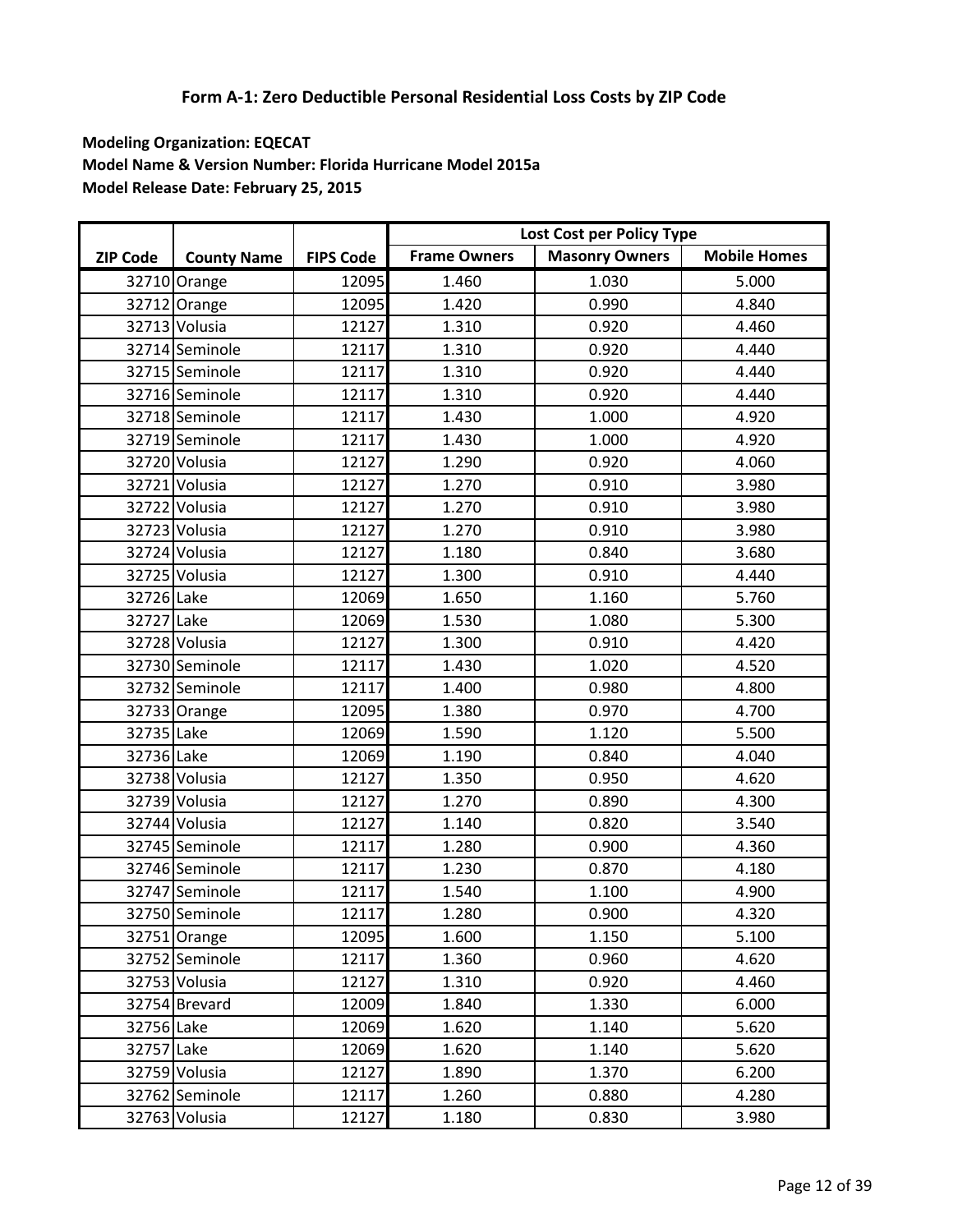|                 |                    |                  |                     | Lost Cost per Policy Type |                     |
|-----------------|--------------------|------------------|---------------------|---------------------------|---------------------|
| <b>ZIP Code</b> | <b>County Name</b> | <b>FIPS Code</b> | <b>Frame Owners</b> | <b>Masonry Owners</b>     | <b>Mobile Homes</b> |
|                 | 32764 Volusia      | 12127            | 1.350               | 0.960                     | 4.260               |
|                 | 32765 Seminole     | 12117            | 1.250               | 0.870                     | 4.220               |
|                 | 32766 Seminole     | 12117            | 1.350               | 0.950                     | 4.600               |
| 32767 Lake      |                    | 12069            | 0.910               | 0.640                     | 3.000               |
|                 | 32768 Orange       | 12095            | 1.600               | 1.130                     | 5.560               |
|                 | 32771 Seminole     | 12117            | 1.550               | 1.110                     | 4.980               |
|                 | 32772 Seminole     | 12117            | 1.870               | 1.350                     | 6.080               |
|                 | 32773 Seminole     | 12117            | 1.510               | 1.080                     | 4.840               |
|                 | 32774 Volusia      | 12127            | 1.160               | 0.820                     | 3.920               |
|                 | 32775 Brevard      | 12009            | 1.790               | 1.290                     | 5.820               |
| 32776 Lake      |                    | 12069            | 1.270               | 0.890                     | 4.260               |
|                 | 32777 Orange       | 12095            | 1.540               | 1.080                     | 5.320               |
| 32778 Lake      |                    | 12069            | 1.850               | 1.310                     | 6.500               |
|                 | 32779 Seminole     | 12117            | 1.360               | 0.960                     | 4.620               |
|                 | 32780 Brevard      | 12009            | 2.490               | 1.820                     | 8.180               |
|                 | 32781 Brevard      | 12009            | 2.860               | 2.090                     | 9.480               |
|                 | 32783 Brevard      | 12009            | 2.830               | 2.080                     | 9.280               |
| 32784 Lake      |                    | 12069            | 1.390               | 0.980                     | 4.780               |
|                 | 32789 Orange       | 12095            | 1.640               | 1.170                     | 7.420               |
|                 | 32790 Orange       | 12095            | 1.640               | 1.170                     | 7.420               |
|                 | 32791 Seminole     | 12117            | 1.360               | 0.960                     | 4.620               |
|                 | 32792 Orange       | 12095            | 1.350               | 0.950                     | 4.600               |
|                 | 32793 Orange       | 12095            | 1.410               | 0.990                     | 4.800               |
|                 | 32794 Orange       | 12095            | 1.590               | 1.140                     | 5.060               |
|                 | 32795 Seminole     | 12117            | 1.230               | 0.870                     | 4.180               |
|                 | 32796 Brevard      | 12009            | 2.010               | 1.450                     | 6.580               |
|                 | 32798 Orange       | 12095            | 1.650               | 1.160                     | 5.760               |
|                 | 32799 Seminole     | 12117            | 1.280               | 0.900                     | 4.360               |
|                 | 32801 Orange       | 12095            | 1.630               | 1.170                     | 7.380               |
|                 | 32802 Orange       | 12095            | 1.630               | 1.170                     | 7.380               |
|                 | 32803 Orange       | 12095            | 1.670               | 1.170                     | 6.740               |
|                 | 32804 Orange       | 12095            | 1.760               | 1.230                     | 7.140               |
|                 | 32805 Orange       | 12095            | 1.800               | 1.260                     | 7.320               |
|                 | 32806 Orange       | 12095            | 1.610               | 1.150                     | 5.160               |
|                 | 32807 Orange       | 12095            | 1.550               | 1.110                     | 4.940               |
|                 | 32808 Orange       | 12095            | 1.470               | 1.050                     | 4.660               |
|                 | 32809 Orange       | 12095            | 1.640               | 1.180                     | 5.280               |
|                 | 32810 Orange       | 12095            | 1.450               | 1.020                     | 4.940               |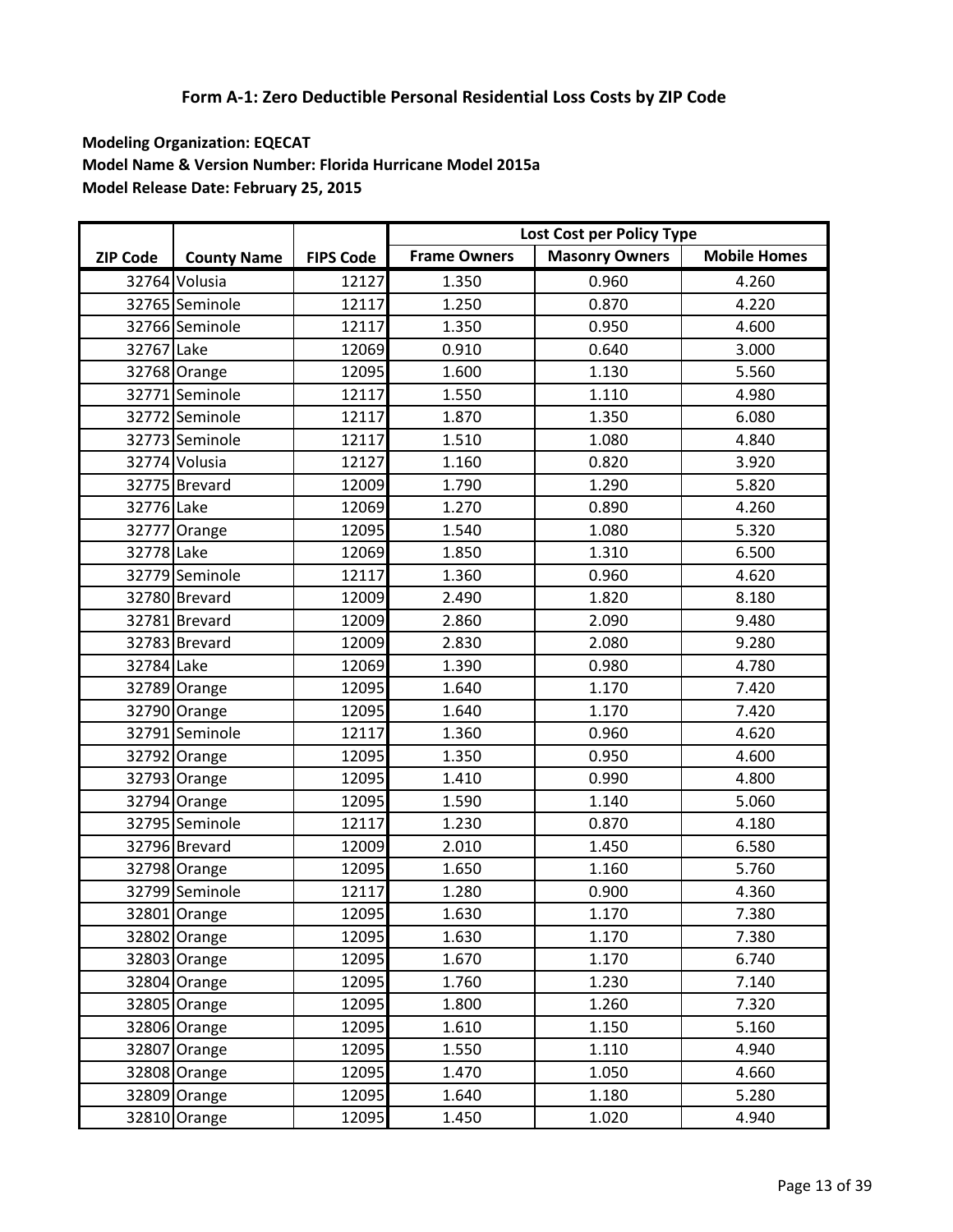|                 |                    |                  |                     | Lost Cost per Policy Type |                     |
|-----------------|--------------------|------------------|---------------------|---------------------------|---------------------|
| <b>ZIP Code</b> | <b>County Name</b> | <b>FIPS Code</b> | <b>Frame Owners</b> | <b>Masonry Owners</b>     | <b>Mobile Homes</b> |
|                 | 32811 Orange       | 12095            | 1.510               | 1.060                     | 5.220               |
|                 | 32812 Orange       | 12095            | 1.510               | 1.060                     | 5.200               |
|                 | 32814 Orange       | 12095            | 1.600               | 1.150                     | 5.100               |
|                 | 32815 Brevard      | 12009            | 1.980               | 1.430                     | 6.520               |
|                 | 32816 Orange       | 12095            | 1.220               | 0.860                     | 4.120               |
|                 | 32817 Orange       | 12095            | 1.350               | 0.940                     | 4.580               |
|                 | 32818 Orange       | 12095            | 1.390               | 0.970                     | 4.740               |
|                 | 32819 Orange       | 12095            | 1.490               | 1.040                     | 5.120               |
|                 | 32820 Orange       | 12095            | 1.400               | 0.990                     | 4.820               |
|                 | 32821 Orange       | 12095            | 1.480               | 1.040                     | 5.080               |
|                 | 32822 Orange       | 12095            | 1.450               | 1.010                     | 4.960               |
|                 | 32824 Orange       | 12095            | 1.520               | 1.070                     | 5.240               |
|                 | 32825 Orange       | 12095            | 1.330               | 0.930                     | 4.520               |
|                 | 32826 Orange       | 12095            | 1.220               | 0.860                     | 4.120               |
|                 | 32827 Orange       | 12095            | 1.860               | 1.330                     | 6.020               |
|                 | 32828 Orange       | 12095            | 1.110               | 0.770                     | 1.160               |
|                 | 32829 Orange       | 12095            | 1.330               | 0.930                     | 4.520               |
|                 | 32830 Orange       | 12095            | 1.530               | 1.070                     | 1.420               |
|                 | 32831 Orange       | 12095            | 1.310               | 0.920                     | 4.440               |
|                 | 32832 Orange       | 12095            | 1.770               | 1.240                     | 6.180               |
|                 | 32833 Orange       | 12095            | 1.370               | 0.960                     | 4.680               |
|                 | 32834 Orange       | 12095            | 1.060               | 0.730                     | 1.080               |
|                 | 32835 Orange       | 12095            | 1.560               | 1.090                     | 5.380               |
|                 | 32836 Orange       | 12095            | 1.690               | 1.190                     | 1.600               |
|                 | 32837 Orange       | 12095            | 1.400               | 0.980                     | 4.800               |
|                 | 32839 Orange       | 12095            | 1.440               | 1.010                     | 4.940               |
|                 | 32853 Orange       | 12095            | 1.710               | 1.190                     | 6.900               |
|                 | 32854 Orange       | 12095            | 1.760               | 1.230                     | 7.140               |
|                 | 32855 Orange       | 12095            | 1.790               | 1.250                     | 7.280               |
|                 | 32856 Orange       | 12095            | 1.750               | 1.260                     | 5.660               |
|                 | 32857 Orange       | 12095            | 1.550               | 1.110                     | 4.940               |
|                 | 32858 Orange       | 12095            | 1.490               | 1.060                     | 4.720               |
|                 | 32859 Orange       | 12095            | 1.600               | 1.150                     | 5.140               |
|                 | 32860 Orange       | 12095            | 1.510               | 1.060                     | 5.200               |
|                 | 32861 Orange       | 12095            | 1.450               | 1.020                     | 4.980               |
|                 | 32862 Orange       | 12095            | 1.970               | 1.420                     | 6.460               |
|                 | 32867 Orange       | 12095            | 1.350               | 0.940                     | 4.580               |
|                 | 32868 Orange       | 12095            | 1.390               | 0.970                     | 4.740               |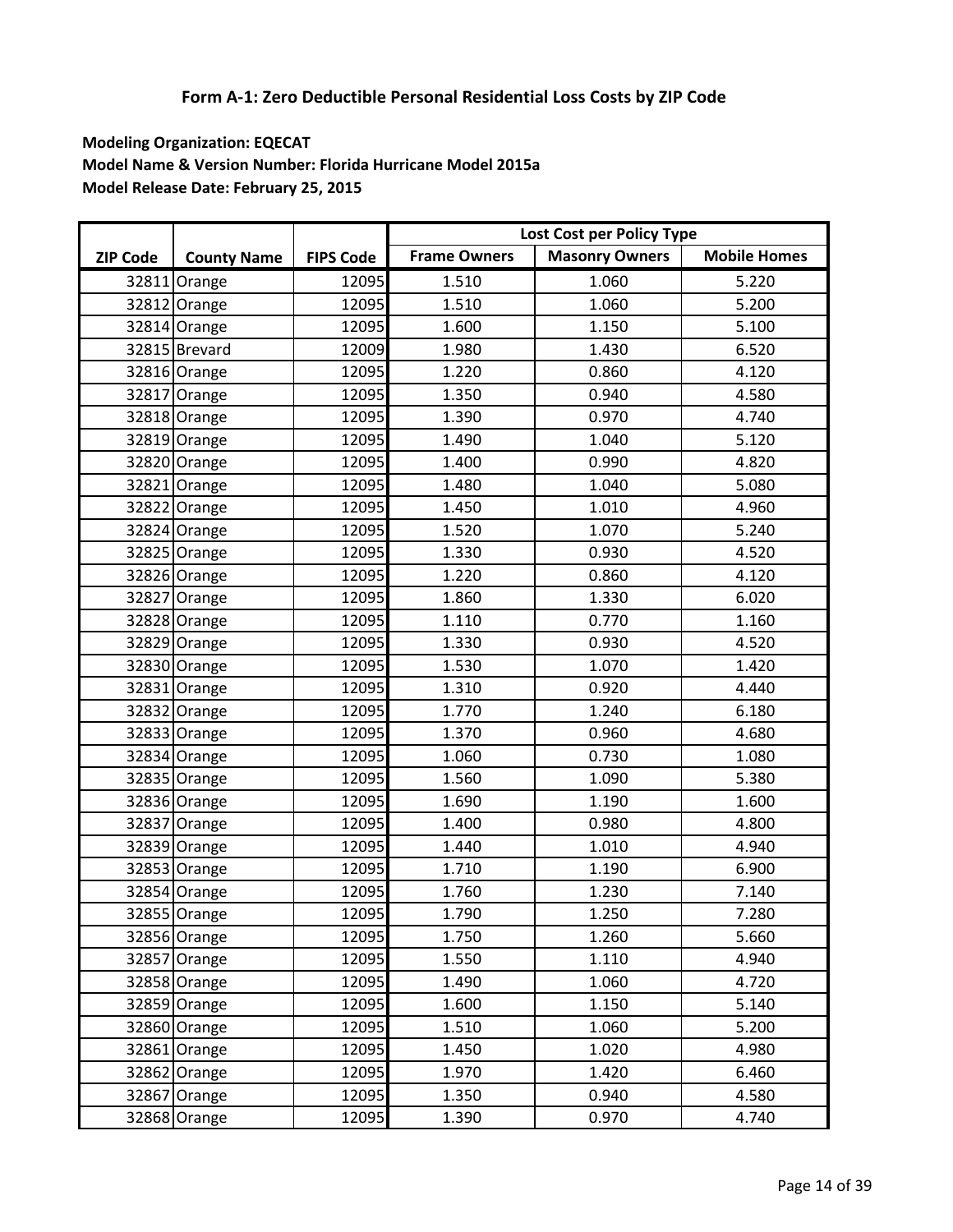|                 |                    |                  |                     | Lost Cost per Policy Type |                     |
|-----------------|--------------------|------------------|---------------------|---------------------------|---------------------|
| <b>ZIP Code</b> | <b>County Name</b> | <b>FIPS Code</b> | <b>Frame Owners</b> | <b>Masonry Owners</b>     | <b>Mobile Homes</b> |
|                 | 32869 Orange       | 12095            | 1.600               | 1.150                     | 5.140               |
|                 | 32872 Orange       | 12095            | 1.450               | 1.010                     | 4.960               |
|                 | 32877 Orange       | 12095            | 1.410               | 0.990                     | 4.820               |
|                 | 32878 Orange       | 12095            | 1.060               | 0.730                     | 1.080               |
|                 | 32885 Orange       | 12095            | 1.970               | 1.420                     | 6.460               |
|                 | 32886 Orange       | 12095            | 1.630               | 1.170                     | 7.380               |
|                 | 32887 Orange       | 12095            | 1.480               | 1.040                     | 5.080               |
|                 | 32891 Orange       | 12095            | 1.670               | 1.170                     | 6.740               |
|                 | 32896 Orange       | 12095            | 1.630               | 1.170                     | 7.380               |
|                 | 32897 Orange       | 12095            | 1.630               | 1.170                     | 7.380               |
|                 | 32899 Brevard      | 12009            | 2.170               | 1.580                     | 7.160               |
|                 | 32901 Brevard      | 12009            | 3.990               | 2.970                     | 13.020              |
|                 | 32902 Brevard      | 12009            | 4.930               | 3.720                     | 15.680              |
|                 | 32903 Brevard      | 12009            | 6.420               | 4.910                     | 19.680              |
|                 | 32904 Brevard      | 12009            | 2.850               | 2.050                     | 10.260              |
|                 | 32905 Brevard      | 12009            | 3.970               | 2.920                     | 13.660              |
|                 | 32906 Brevard      | 12009            | 3.450               | 2.500                     | 12.200              |
|                 | 32907 Brevard      | 12009            | 2.860               | 2.040                     | 10.360              |
|                 | 32908 Brevard      | 12009            | 3.210               | 2.300                     | 11.600              |
|                 | 32909 Brevard      | 12009            | 3.240               | 2.330                     | 11.660              |
|                 | 32910 Brevard      | 12009            | 3.100               | 2.230                     | 11.180              |
|                 | 32911 Brevard      | 12009            | 3.510               | 2.550                     | 12.400              |
|                 | 32912 Brevard      | 12009            | 2.830               | 2.030                     | 10.180              |
|                 | 32919 Brevard      | 12009            | 3.890               | 2.900                     | 12.700              |
|                 | 32920 Brevard      | 12009            | 4.420               | 3.310                     | 14.280              |
|                 | 32922 Brevard      | 12009            | 2.600               | 1.900                     | 8.640               |
|                 | 32923 Brevard      | 12009            | 3.030               | 2.220                     | 10.080              |
|                 | 32924 Brevard      | 12009            | 2.590               | 1.880                     | 8.600               |
|                 | 32925 Brevard      | 12009            | 5.820               | 4.000                     | 8.440               |
|                 | 32926 Brevard      | 12009            | 2.070               | 1.470                     | 7.320               |
|                 | 32927 Brevard      | 12009            | 2.240               | 1.590                     | 7.900               |
|                 | 32931 Brevard      | 12009            | 6.380               | 4.870                     | 19.620              |
|                 | 32932 Brevard      | 12009            | 6.380               | 4.870                     | 19.620              |
|                 | 32934 Brevard      | 12009            | 2.860               | 2.050                     | 10.240              |
|                 | 32935 Brevard      | 12009            | 3.700               | 2.760                     | 12.120              |
|                 | 32936 Brevard      | 12009            | 4.690               | 3.520                     | 15.120              |
|                 | 32937 Brevard      | 12009            | 5.090               | 3.840                     | 16.140              |
|                 | 32940 Brevard      | 12009            | 3.070               | 2.220                     | 10.820              |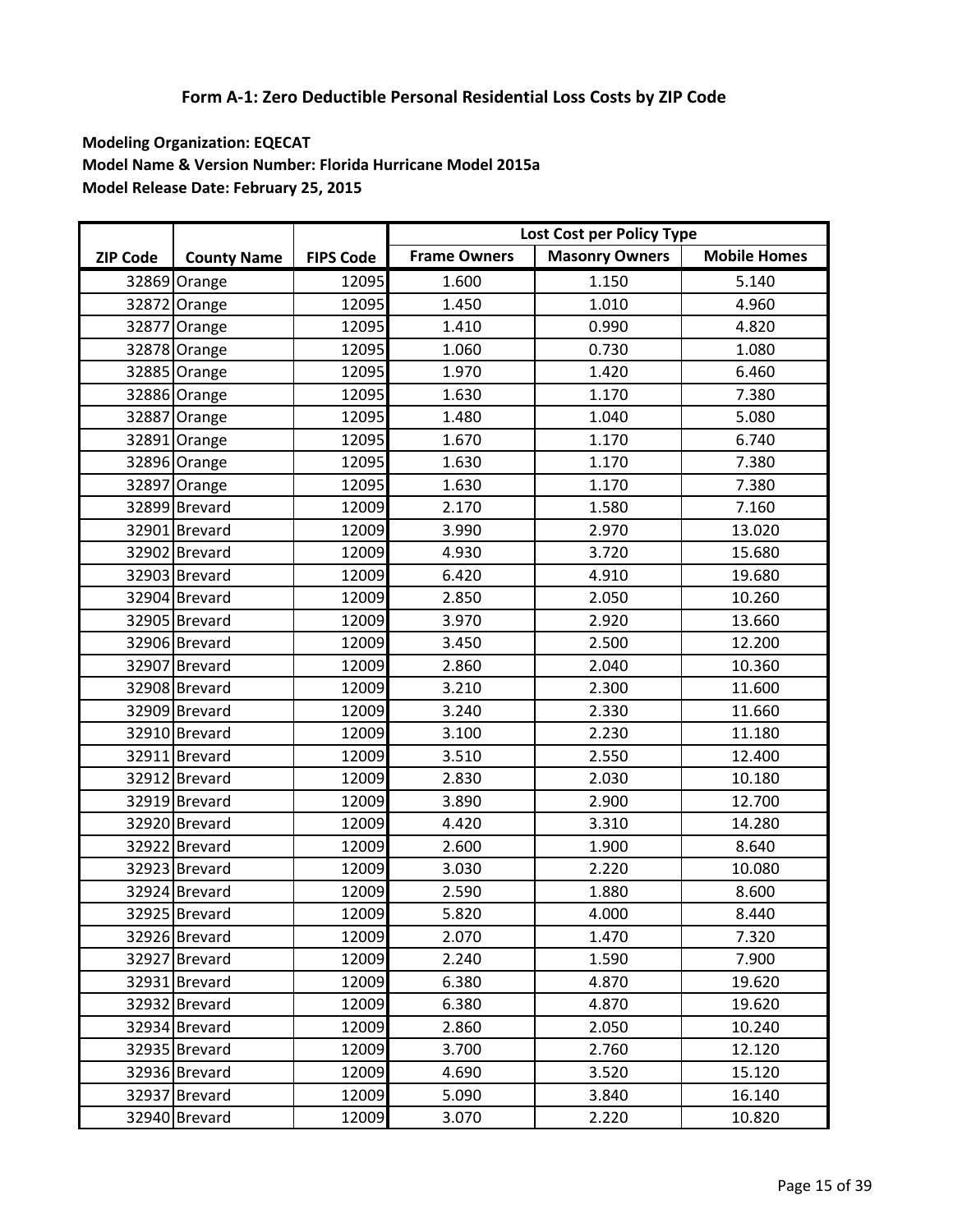|                 |                    |                  |                     | Lost Cost per Policy Type |                     |
|-----------------|--------------------|------------------|---------------------|---------------------------|---------------------|
| <b>ZIP Code</b> | <b>County Name</b> | <b>FIPS Code</b> | <b>Frame Owners</b> | <b>Masonry Owners</b>     | <b>Mobile Homes</b> |
|                 | 32941 Brevard      | 12009            | 4.060               | 3.030                     | 13.240              |
|                 | 32948 Indian River | 12061            | 3.290               | 2.350                     | 12.120              |
|                 | 32949 Brevard      | 12009            | 4.680               | 3.470                     | 15.820              |
|                 | 32950 Brevard      | 12009            | 4.090               | 3.010                     | 14.000              |
|                 | 32951 Brevard      | 12009            | 8.080               | 6.180                     | 24.740              |
|                 | 32952 Brevard      | 12009            | 4.860               | 3.660                     | 15.580              |
|                 | 32953 Brevard      | 12009            | 2.760               | 2.010                     | 9.220               |
|                 | 32954 Brevard      | 12009            | 2.830               | 2.060                     | 9.460               |
|                 | 32955 Brevard      | 12009            | 2.780               | 2.000                     | 9.880               |
|                 | 32956 Brevard      | 12009            | 2.880               | 2.070                     | 10.200              |
|                 | 32957 Indian River | 12061            | 6.190               | 4.650                     | 20.320              |
|                 | 32958 Indian River | 12061            | 5.360               | 3.980                     | 18.200              |
|                 | 32959 Brevard      | 12009            | 2.410               | 1.720                     | 8.580               |
|                 | 32960 Indian River | 12061            | 5.900               | 4.440                     | 19.360              |
|                 | 32961 Indian River | 12061            | 6.150               | 4.650                     | 20.000              |
|                 | 32962 Indian River | 12061            | 5.680               | 4.190                     | 20.000              |
|                 | 32963 Indian River | 12061            | 8.740               | 6.650                     | 27.500              |
|                 | 32964 Indian River | 12061            | 6.150               | 4.650                     | 20.000              |
|                 | 32965 Indian River | 12061            | 6.710               | 5.030                     | 22.420              |
|                 | 32966 Indian River | 12061            | 4.800               | 3.510                     | 17.060              |
|                 | 32967 Indian River | 12061            | 5.050               | 3.710                     | 17.820              |
|                 | 32968 Indian River | 12061            | 5.040               | 3.690                     | 18.160              |
|                 | 32969 Indian River | 12061            | 4.900               | 3.590                     | 17.340              |
|                 | 32970 Indian River | 12061            | 6.350               | 4.760                     | 20.980              |
|                 | 32971 Indian River | 12061            | 5.800               | 4.310                     | 19.760              |
|                 | 32976 Brevard      | 12009            | 5.600               | 4.190                     | 18.600              |
|                 | 32978 Indian River | 12061            | 7.510               | 5.710                     | 23.580              |
|                 | 33001 Monroe       | 12087            | 22.890              | 18.540                    | 58.920              |
|                 | 33002 Miami-Dade   | 12086            | 8.970               | 6.780                     | 30.220              |
|                 | 33004 Broward      | 12011            | 12.500              | 9.670                     | 38.740              |
|                 | 33008 Broward      | 12011            | 14.280              | 11.140                    | 42.420              |
|                 | 33009 Broward      | 12011            | 14.520              | 11.340                    | 42.960              |
|                 | 33010 Miami-Dade   | 12086            | 8.370               | 6.120                     | 35.700              |
|                 | 33011 Miami-Dade   | 12086            | 8.370               | 6.120                     | 35.700              |
|                 | 33012 Miami-Dade   | 12086            | 7.730               | 5.800                     | 26.580              |
|                 | 33013 Miami-Dade   | 12086            | 8.030               | 5.870                     | 34.460              |
|                 | 33014 Miami-Dade   | 12086            | 8.970               | 6.780                     | 30.220              |
|                 | 33015 Miami-Dade   | 12086            | 8.940               | 6.630                     | 32.060              |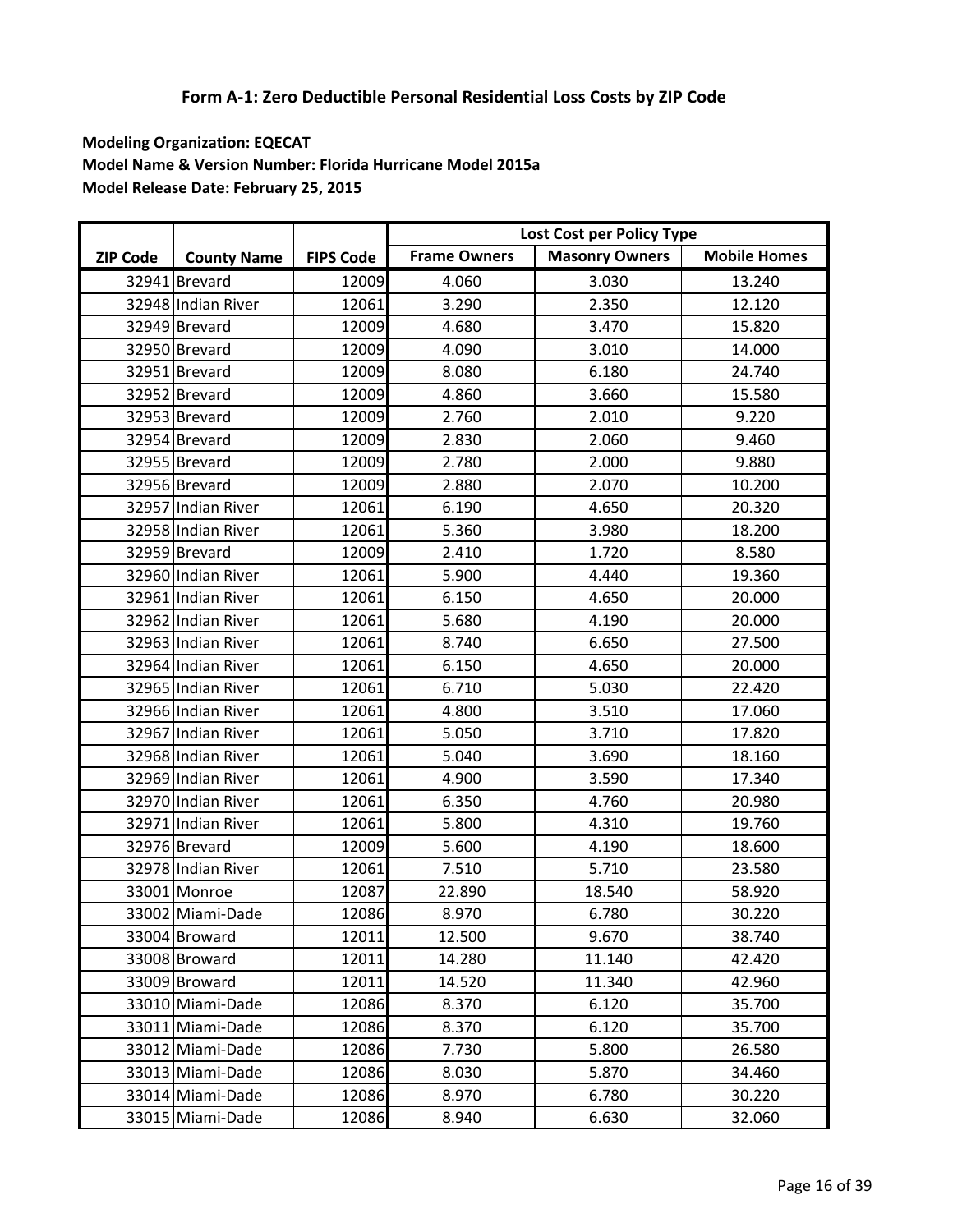|                 |                    |                  |                     | Lost Cost per Policy Type |                     |
|-----------------|--------------------|------------------|---------------------|---------------------------|---------------------|
| <b>ZIP Code</b> | <b>County Name</b> | <b>FIPS Code</b> | <b>Frame Owners</b> | <b>Masonry Owners</b>     | <b>Mobile Homes</b> |
|                 | 33016 Miami-Dade   | 12086            | 7.480               | 5.490                     | 27.280              |
|                 | 33017 Miami-Dade   | 12086            | 8.190               | 6.040                     | 29.780              |
|                 | 33018 Miami-Dade   | 12086            | 9.030               | 6.700                     | 32.100              |
|                 | 33019 Broward      | 12011            | 17.940              | 14.230                    | 49.460              |
|                 | 33020 Broward      | 12011            | 13.200              | 10.010                    | 49.260              |
|                 | 33021 Broward      | 12011            | 8.410               | 6.320                     | 28.840              |
|                 | 33022 Broward      | 12011            | 14.380              | 10.950                    | 52.400              |
|                 | 33023 Broward      | 12011            | 9.010               | 6.620                     | 38.340              |
|                 | 33024 Broward      | 12011            | 8.440               | 6.340                     | 28.820              |
|                 | 33025 Broward      | 12011            | 8.260               | 6.090                     | 29.880              |
|                 | 33026 Broward      | 12011            | 9.400               | 6.990                     | 33.280              |
|                 | 33027 Broward      | 12011            | 9.160               | 6.790                     | 32.680              |
|                 | 33028 Broward      | 12011            | 4.720               | 3.150                     | 13.740              |
|                 | 33029 Broward      | 12011            | 4.710               | 3.150                     | 13.700              |
|                 | 33030 Miami-Dade   | 12086            | 12.750              | 9.880                     | 38.600              |
|                 | 33031 Miami-Dade   | 12086            | 14.990              | 11.710                    | 44.320              |
|                 | 33032 Miami-Dade   | 12086            | 13.300              | 10.190                    | 41.420              |
|                 | 33033 Miami-Dade   | 12086            | 13.400              | 10.440                    | 39.660              |
|                 | 33034 Miami-Dade   | 12086            | 13.160              | 10.040                    | 41.960              |
|                 | 33035 Miami-Dade   | 12086            | 12.290              | 9.340                     | 39.540              |
|                 | 33036 Monroe       | 12087            | 26.590              | 21.920                    | 64.460              |
|                 | 33037 Monroe       | 12087            | 23.740              | 19.360                    | 59.780              |
|                 | 33039 Miami-Dade   | 12086            | 14.520              | 11.360                    | 42.340              |
|                 | 33040 Monroe       | 12087            | 15.170              | 11.620                    | 54.780              |
|                 | 33041 Monroe       | 12087            | 15.920              | 12.250                    | 56.180              |
|                 | 33042 Monroe       | 12087            | 13.600              | 10.440                    | 42.240              |
|                 | 33043 Monroe       | 12087            | 12.620              | 9.770                     | 38.540              |
|                 | 33045 Monroe       | 12087            | 14.860              | 11.370                    | 53.940              |
|                 | 33050 Monroe       | 12087            | 16.420              | 13.000                    | 46.240              |
|                 | 33051 Monroe       | 12087            | 15.950              | 12.600                    | 45.220              |
|                 | 33052 Monroe       | 12087            | 19.260              | 15.440                    | 51.700              |
|                 | 33054 Miami-Dade   | 12086            | 9.300               | 6.850                     | 38.980              |
|                 | 33055 Miami-Dade   | 12086            | 8.000               | 5.990                     | 27.600              |
|                 | 33056 Miami-Dade   | 12086            | 8.020               | 6.010                     | 27.700              |
|                 | 33060 Broward      | 12011            | 11.760              | 8.850                     | 45.320              |
|                 | 33061 Broward      | 12011            | 15.580              | 11.980                    | 54.320              |
|                 | 33062 Broward      | 12011            | 16.880              | 13.320                    | 47.560              |
|                 | 33063 Broward      | 12011            | 7.130               | 5.230                     | 26.220              |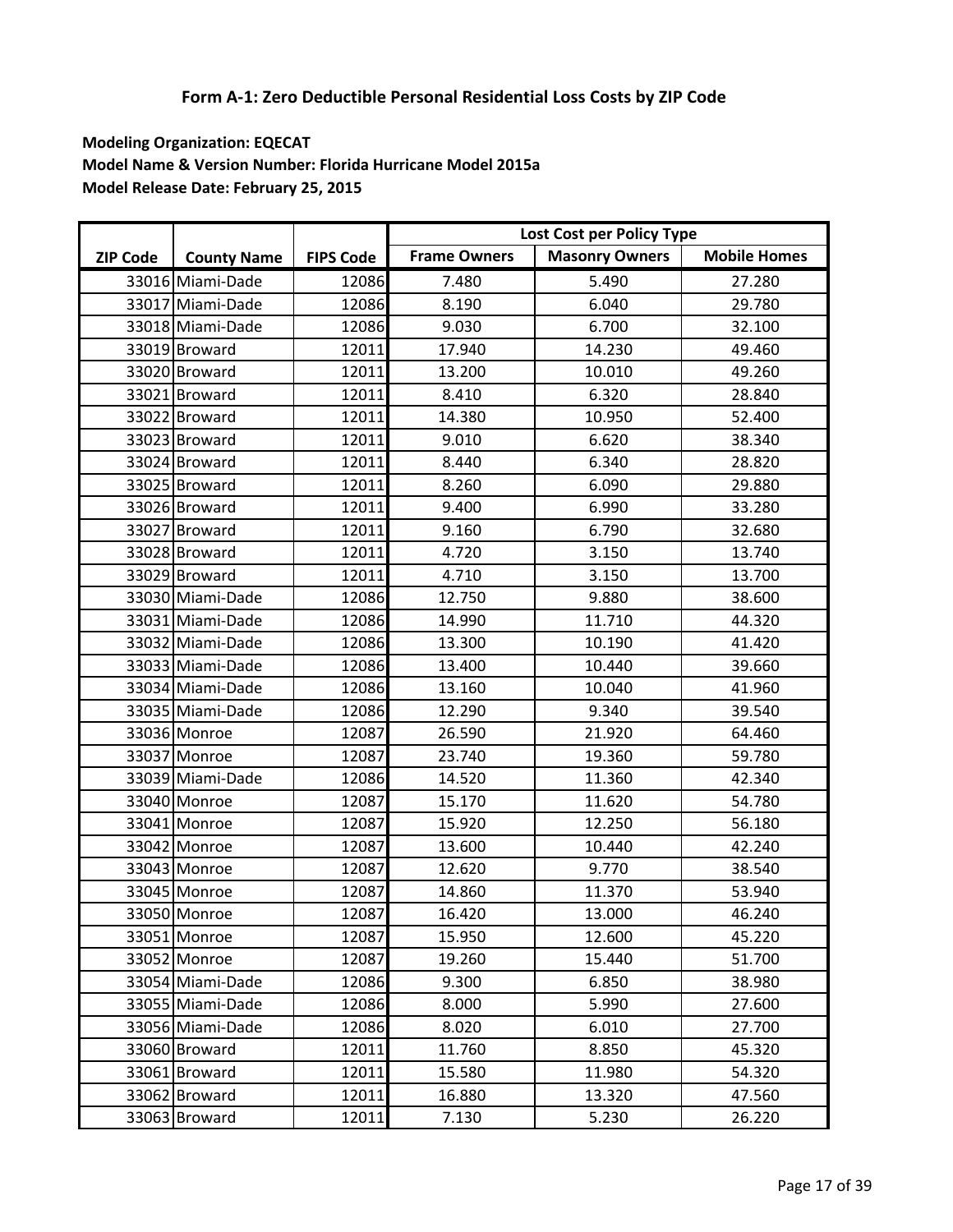|                 |                    |                  |                     | Lost Cost per Policy Type |                     |
|-----------------|--------------------|------------------|---------------------|---------------------------|---------------------|
| <b>ZIP Code</b> | <b>County Name</b> | <b>FIPS Code</b> | <b>Frame Owners</b> | <b>Masonry Owners</b>     | <b>Mobile Homes</b> |
|                 | 33064 Broward      | 12011            | 10.640              | 8.150                     | 33.900              |
|                 | 33065 Broward      | 12011            | 8.280               | 6.130                     | 29.700              |
|                 | 33066 Broward      | 12011            | 7.570               | 5.570                     | 27.520              |
|                 | 33067 Broward      | 12011            | 8.570               | 6.360                     | 30.280              |
|                 | 33068 Broward      | 12011            | 7.710               | 5.760                     | 26.640              |
|                 | 33069 Broward      | 12011            | 8.550               | 6.440                     | 29.000              |
|                 | 33070 Monroe       | 12087            | 28.450              | 23.610                    | 67.520              |
|                 | 33071 Broward      | 12011            | 8.600               | 6.360                     | 30.760              |
|                 | 33072 Broward      | 12011            | 8.570               | 6.460                     | 29.000              |
|                 | 33073 Broward      | 12011            | 8.080               | 5.970                     | 28.820              |
|                 | 33074 Broward      | 12011            | 9.130               | 6.910                     | 30.360              |
|                 | 33075 Broward      | 12011            | 8.190               | 6.070                     | 29.060              |
|                 | 33076 Broward      | 12011            | 4.090               | 2.740                     | 11.800              |
|                 | 33077 Broward      | 12011            | 7.630               | 5.620                     | 27.740              |
|                 | 33081 Broward      | 12011            | 8.410               | 6.320                     | 28.840              |
|                 | 33082 Broward      | 12011            | 4.240               | 2.840                     | 12.360              |
|                 | 33083 Broward      | 12011            | 9.500               | 7.010                     | 39.800              |
|                 | 33084 Broward      | 12011            | 8.440               | 6.340                     | 28.820              |
|                 | 33090 Miami-Dade   | 12086            | 12.750              | 9.880                     | 38.600              |
|                 | 33092 Miami-Dade   | 12086            | 13.190              | 10.080                    | 41.400              |
|                 | 33093 Broward      | 12011            | 7.570               | 5.570                     | 27.520              |
|                 | 33097 Broward      | 12011            | 8.420               | 6.250                     | 29.740              |
|                 | 33101 Miami-Dade   | 12086            | 15.200              | 11.650                    | 53.840              |
|                 | 33102 Miami-Dade   | 12086            | 8.230               | 6.180                     | 28.020              |
|                 | 33106 Miami-Dade   | 12086            | 8.230               | 6.180                     | 28.020              |
|                 | 33109 Miami-Dade   | 12086            | 27.810              | 22.360                    | 71.020              |
|                 | 33111 Miami-Dade   | 12086            | 14.900              | 11.500                    | 45.320              |
|                 | 33112 Miami-Dade   | 12086            | 8.230               | 6.180                     | 28.020              |
|                 | 33114 Miami-Dade   | 12086            | 13.050              | 9.870                     | 49.480              |
|                 | 33116 Miami-Dade   | 12086            | 11.360              | 8.730                     | 35.600              |
|                 | 33119 Miami-Dade   | 12086            | 30.170              | 24.240                    | 86.580              |
|                 | 33122 Miami-Dade   | 12086            | 8.300               | 6.240                     | 28.160              |
|                 | 33124 Miami-Dade   | 12086            | 14.960              | 11.730                    | 43.360              |
|                 | 33125 Miami-Dade   | 12086            | 11.330              | 8.500                     | 44.100              |
|                 | 33126 Miami-Dade   | 12086            | 9.240               | 6.980                     | 30.920              |
|                 | 33127 Miami-Dade   | 12086            | 13.000              | 9.870                     | 47.660              |
|                 | 33128 Miami-Dade   | 12086            | 14.260              | 10.880                    | 51.340              |
|                 | 33129 Miami-Dade   | 12086            | 18.990              | 15.130                    | 51.700              |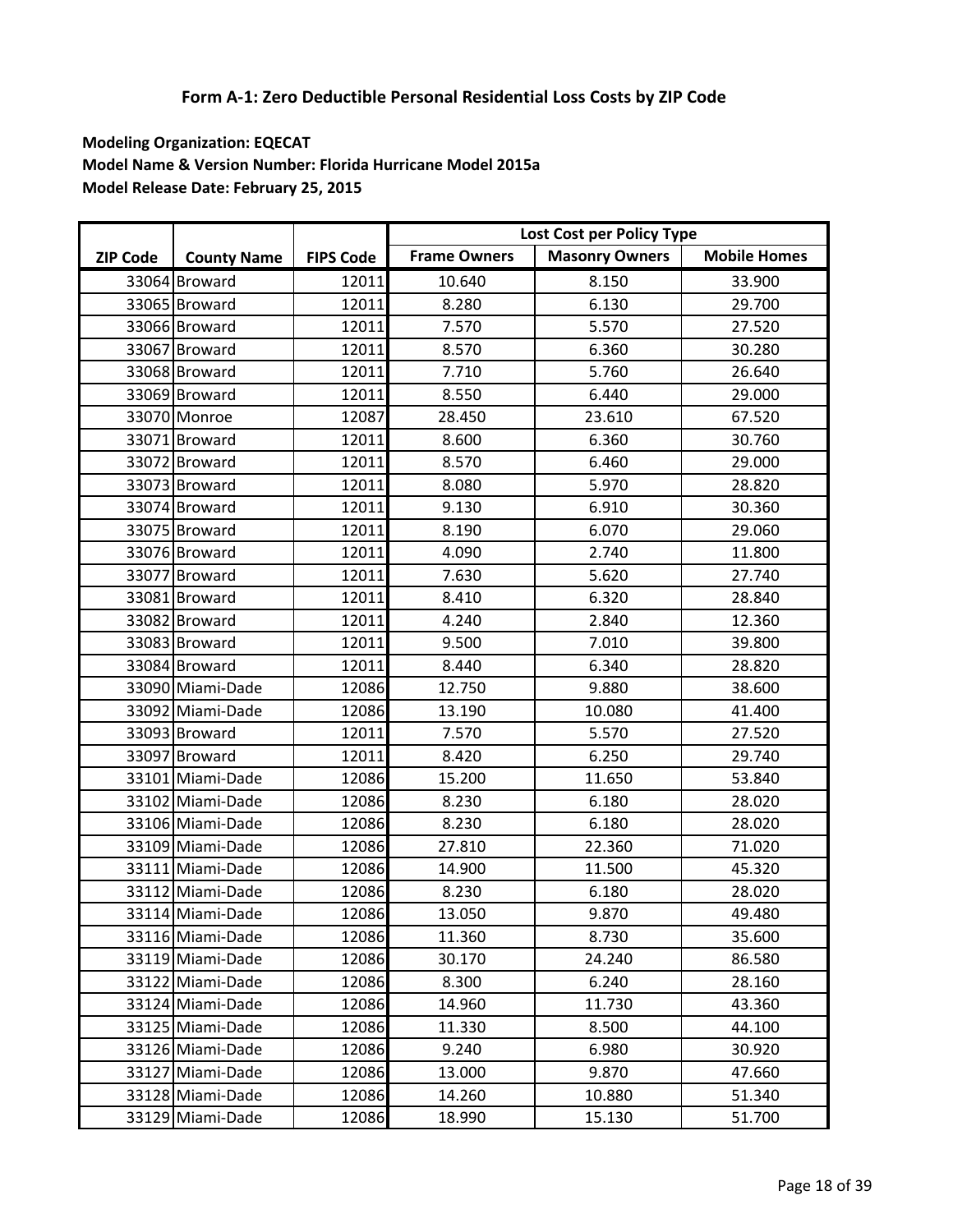|                 |                    |                  |                     | Lost Cost per Policy Type |                     |
|-----------------|--------------------|------------------|---------------------|---------------------------|---------------------|
| <b>ZIP Code</b> | <b>County Name</b> | <b>FIPS Code</b> | <b>Frame Owners</b> | <b>Masonry Owners</b>     | <b>Mobile Homes</b> |
|                 | 33130 Miami-Dade   | 12086            | 15.880              | 12.200                    | 55.680              |
|                 | 33131 Miami-Dade   | 12086            | 15.300              | 11.810                    | 46.700              |
|                 | 33132 Miami-Dade   | 12086            | 14.680              | 11.480                    | 43.100              |
|                 | 33133 Miami-Dade   | 12086            | 16.880              | 13.020                    | 58.300              |
|                 | 33134 Miami-Dade   | 12086            | 12.000              | 8.990                     | 46.940              |
|                 | 33135 Miami-Dade   | 12086            | 12.570              | 9.490                     | 47.640              |
|                 | 33136 Miami-Dade   | 12086            | 13.180              | 10.260                    | 51.500              |
|                 | 33137 Miami-Dade   | 12086            | 15.070              | 11.530                    | 53.640              |
|                 | 33138 Miami-Dade   | 12086            | 15.220              | 11.680                    | 53.320              |
|                 | 33139 Miami-Dade   | 12086            | 23.700              | 18.670                    | 74.320              |
|                 | 33140 Miami-Dade   | 12086            | 23.960              | 18.930                    | 74.020              |
|                 | 33141 Miami-Dade   | 12086            | 22.900              | 18.030                    | 72.000              |
|                 | 33142 Miami-Dade   | 12086            | 10.430              | 7.780                     | 41.280              |
|                 | 33143 Miami-Dade   | 12086            | 14.900              | 11.350                    | 54.260              |
|                 | 33144 Miami-Dade   | 12086            | 10.170              | 7.530                     | 41.740              |
|                 | 33145 Miami-Dade   | 12086            | 14.280              | 10.900                    | 51.780              |
|                 | 33146 Miami-Dade   | 12086            | 15.270              | 11.660                    | 54.940              |
|                 | 33147 Miami-Dade   | 12086            | 9.720               | 7.210                     | 39.280              |
|                 | 33149 Miami-Dade   | 12086            | 26.230              | 21.340                    | 65.060              |
|                 | 33150 Miami-Dade   | 12086            | 12.120              | 9.140                     | 45.720              |
|                 | 33151 Miami-Dade   | 12086            | 12.240              | 9.250                     | 45.740              |
|                 | 33152 Miami-Dade   | 12086            | 8.230               | 6.180                     | 28.020              |
|                 | 33153 Miami-Dade   | 12086            | 13.000              | 9.840                     | 48.540              |
|                 | 33154 Miami-Dade   | 12086            | 22.390              | 17.600                    | 70.720              |
|                 | 33155 Miami-Dade   | 12086            | 11.660              | 8.720                     | 45.940              |
|                 | 33156 Miami-Dade   | 12086            | 14.510              | 11.320                    | 56.060              |
|                 | 33157 Miami-Dade   | 12086            | 13.220              | 10.290                    | 39.400              |
|                 | 33158 Miami-Dade   | 12086            | 15.390              | 12.070                    | 44.520              |
|                 | 33159 Miami-Dade   | 12086            | 27.640              | 22.100                    | 81.340              |
|                 | 33160 Miami-Dade   | 12086            | 19.630              | 15.640                    | 53.220              |
|                 | 33161 Miami-Dade   | 12086            | 13.050              | 9.880                     | 48.920              |
|                 | 33162 Miami-Dade   | 12086            | 12.120              | 9.120                     | 46.800              |
|                 | 33163 Miami-Dade   | 12086            | 13.200              | 10.100                    | 41.680              |
|                 | 33164 Miami-Dade   | 12086            | 10.900              | 8.120                     | 43.740              |
|                 | 33165 Miami-Dade   | 12086            | 10.630              | 7.900                     | 43.040              |
|                 | 33166 Miami-Dade   | 12086            | 9.140               | 6.720                     | 38.440              |
|                 | 33167 Miami-Dade   | 12086            | 10.130              | 7.510                     | 41.340              |
|                 | 33168 Miami-Dade   | 12086            | 10.960              | 8.180                     | 43.680              |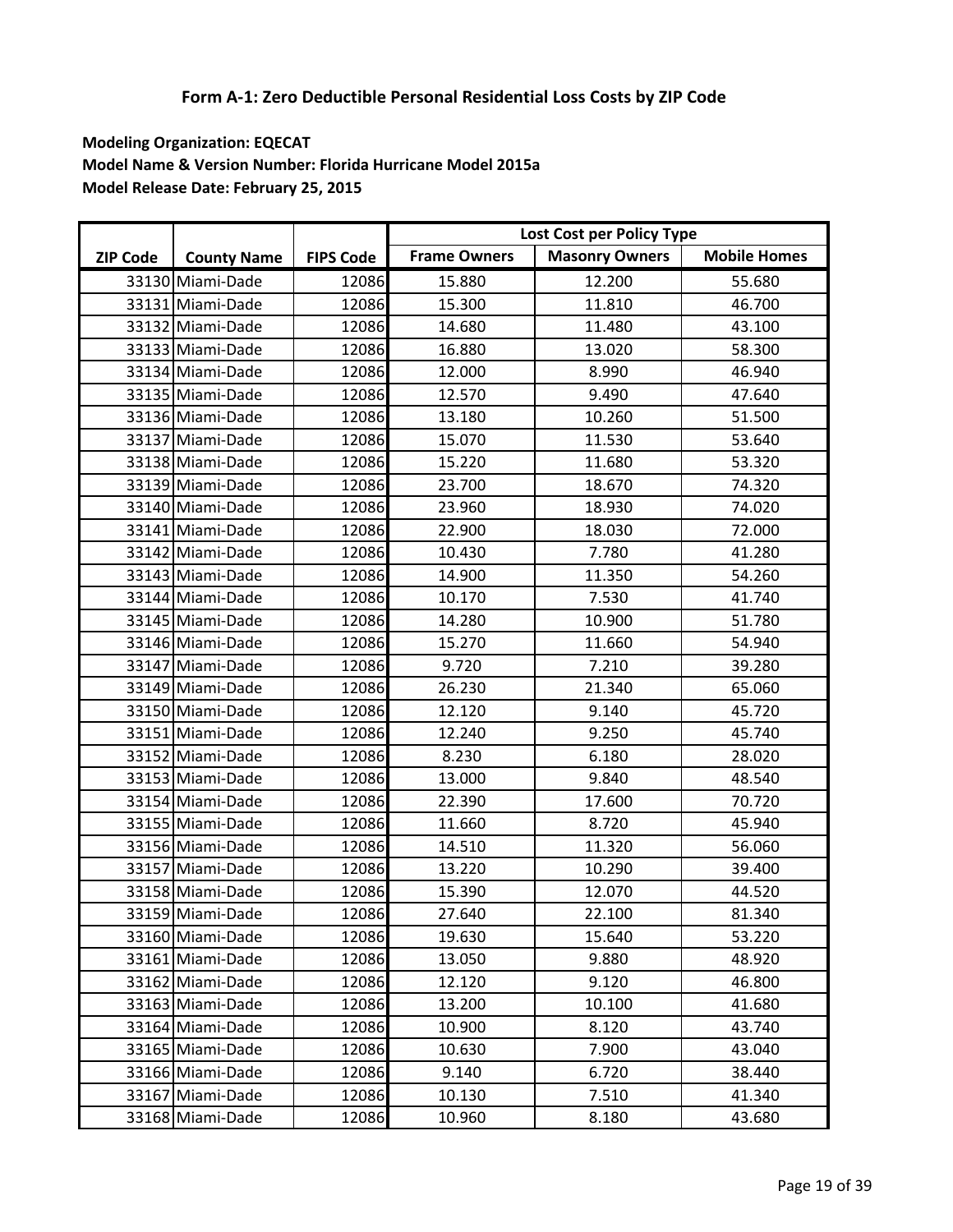|                 |                    |                  |                     | Lost Cost per Policy Type |                     |
|-----------------|--------------------|------------------|---------------------|---------------------------|---------------------|
| <b>ZIP Code</b> | <b>County Name</b> | <b>FIPS Code</b> | <b>Frame Owners</b> | <b>Masonry Owners</b>     | <b>Mobile Homes</b> |
|                 | 33169 Miami-Dade   | 12086            | 8.350               | 6.290                     | 38.400              |
|                 | 33170 Miami-Dade   | 12086            | 13.510              | 10.500                    | 40.460              |
|                 | 33172 Miami-Dade   | 12086            | 8.530               | 6.310                     | 30.400              |
|                 | 33173 Miami-Dade   | 12086            | 11.320              | 8.680                     | 35.700              |
|                 | 33174 Miami-Dade   | 12086            | 9.120               | 6.890                     | 30.460              |
|                 | 33175 Miami-Dade   | 12086            | 9.220               | 6.850                     | 32.540              |
|                 | 33176 Miami-Dade   | 12086            | 12.210              | 9.430                     | 37.600              |
|                 | 33177 Miami-Dade   | 12086            | 11.390              | 8.610                     | 37.460              |
|                 | 33178 Miami-Dade   | 12086            | 9.300               | 6.910                     | 32.740              |
|                 | 33179 Miami-Dade   | 12086            | 10.920              | 8.360                     | 34.960              |
|                 | 33180 Miami-Dade   | 12086            | 18.610              | 14.560                    | 53.220              |
|                 | 33181 Miami-Dade   | 12086            | 14.920              | 11.700                    | 43.220              |
|                 | 33182 Miami-Dade   | 12086            | 10.350              | 7.760                     | 35.180              |
|                 | 33183 Miami-Dade   | 12086            | 10.040              | 7.510                     | 34.340              |
|                 | 33184 Miami-Dade   | 12086            | 9.230               | 6.870                     | 32.380              |
|                 | 33185 Miami-Dade   | 12086            | 10.840              | 8.150                     | 36.520              |
|                 | 33186 Miami-Dade   | 12086            | 10.790              | 8.120                     | 36.040              |
|                 | 33187 Miami-Dade   | 12086            | 13.040              | 9.930                     | 41.820              |
|                 | 33188 Miami-Dade   | 12086            | 9.120               | 6.890                     | 30.460              |
|                 | 33189 Miami-Dade   | 12086            | 13.840              | 10.790                    | 40.840              |
|                 | 33190 Miami-Dade   | 12086            | 13.630              | 10.460                    | 42.200              |
|                 | 33193 Miami-Dade   | 12086            | 10.590              | 7.940                     | 36.020              |
|                 | 33194 Miami-Dade   | 12086            | 11.560              | 8.860                     | 36.660              |
|                 | 33196 Miami-Dade   | 12086            | 12.710              | 9.660                     | 41.100              |
|                 | 33197 Miami-Dade   | 12086            | 12.860              | 9.990                     | 38.640              |
|                 | 33199 Miami-Dade   | 12086            | 9.290               | 7.020                     | 30.920              |
|                 | 33206 Miami-Dade   | 12086            | 9.240               | 6.980                     | 30.920              |
|                 | 33222 Miami-Dade   | 12086            | 8.230               | 6.180                     | 28.020              |
|                 | 33231 Miami-Dade   | 12086            | 15.470              | 11.950                    | 47.000              |
|                 | 33233 Miami-Dade   | 12086            | 17.390              | 13.440                    | 59.520              |
|                 | 33234 Miami-Dade   | 12086            | 13.060              | 9.870                     | 49.480              |
|                 | 33238 Miami-Dade   | 12086            | 12.620              | 9.550                     | 47.080              |
|                 | 33239 Miami-Dade   | 12086            | 22.020              | 17.250                    | 70.800              |
|                 | 33242 Miami-Dade   | 12086            | 11.160              | 8.370                     | 43.260              |
|                 | 33243 Miami-Dade   | 12086            | 15.140              | 11.540                    | 54.760              |
|                 | 33245 Miami-Dade   | 12086            | 15.690              | 12.060                    | 55.260              |
|                 | 33247 Miami-Dade   | 12086            | 8.230               | 6.180                     | 28.020              |
|                 | 33255 Miami-Dade   | 12086            | 12.660              | 9.540                     | 48.320              |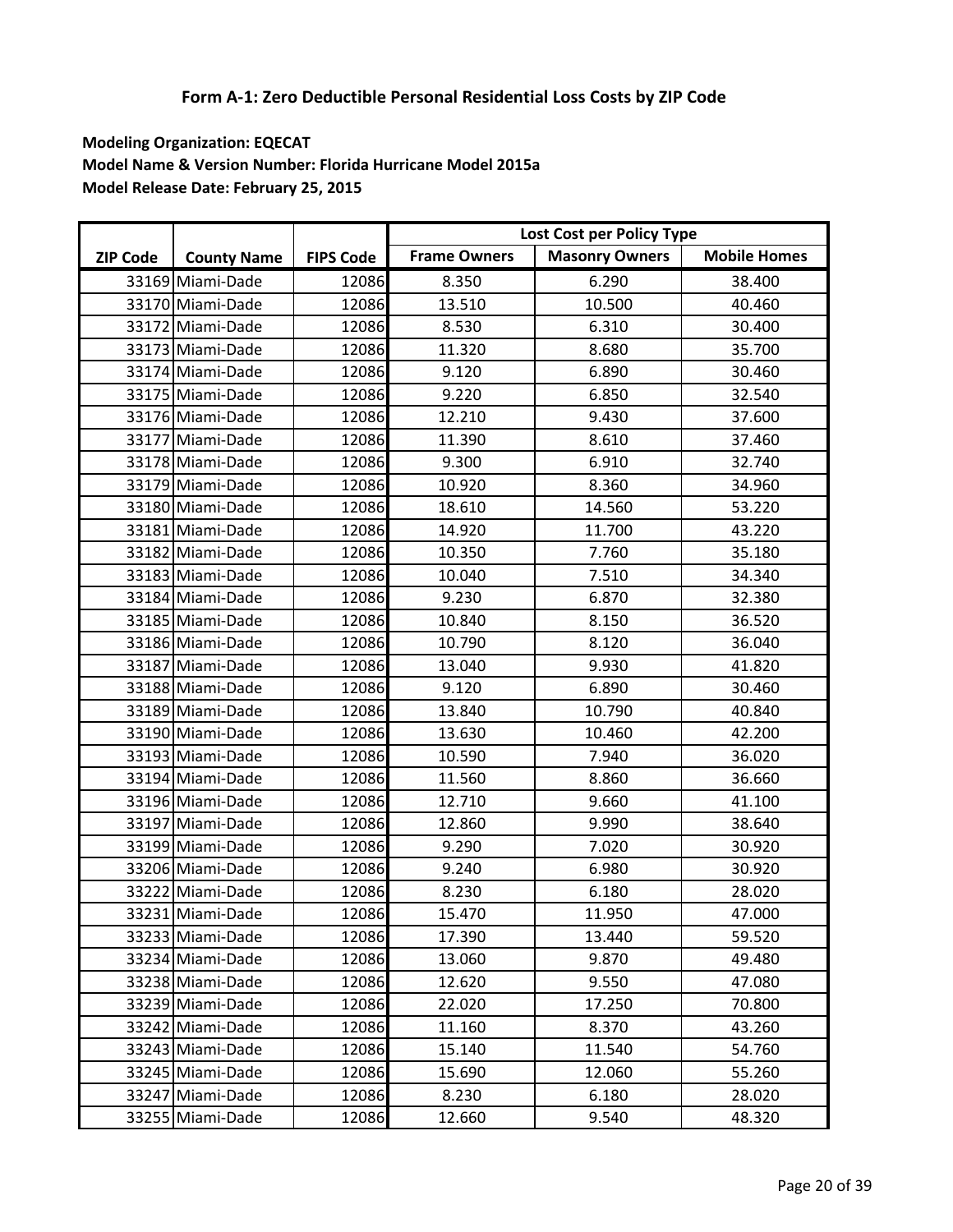|                 |                    |                  |                     | Lost Cost per Policy Type |                     |
|-----------------|--------------------|------------------|---------------------|---------------------------|---------------------|
| <b>ZIP Code</b> | <b>County Name</b> | <b>FIPS Code</b> | <b>Frame Owners</b> | <b>Masonry Owners</b>     | <b>Mobile Homes</b> |
|                 | 33256 Miami-Dade   | 12086            | 13.530              | 10.510                    | 53.500              |
|                 | 33257 Miami-Dade   | 12086            | 13.270              | 10.330                    | 39.480              |
|                 | 33261 Miami-Dade   | 12086            | 12.780              | 9.650                     | 48.160              |
|                 | 33265 Miami-Dade   | 12086            | 8.730               | 6.470                     | 31.040              |
|                 | 33266 Miami-Dade   | 12086            | 8.370               | 6.120                     | 35.700              |
|                 | 33269 Miami-Dade   | 12086            | 9.670               | 7.350                     | 42.540              |
|                 | 33280 Miami-Dade   | 12086            | 14.800              | 11.310                    | 53.060              |
|                 | 33283 Miami-Dade   | 12086            | 9.760               | 7.300                     | 33.520              |
|                 | 33296 Miami-Dade   | 12086            | 13.530              | 10.510                    | 53.500              |
|                 | 33299 Miami-Dade   | 12086            | 8.930               | 6.730                     | 30.100              |
|                 | 33301 Broward      | 12011            | 14.180              | 10.820                    | 51.120              |
|                 | 33302 Broward      | 12011            | 15.180              | 11.630                    | 53.680              |
|                 | 33303 Broward      | 12011            | 14.590              | 11.150                    | 52.180              |
|                 | 33304 Broward      | 12011            | 14.450              | 11.030                    | 52.000              |
|                 | 33305 Broward      | 12011            | 13.660              | 10.390                    | 50.020              |
|                 | 33306 Broward      | 12011            | 16.620              | 12.800                    | 57.700              |
|                 | 33307 Broward      | 12011            | 12.390              | 9.360                     | 46.900              |
|                 | 33308 Broward      | 12011            | 16.180              | 12.770                    | 58.820              |
|                 | 33309 Broward      | 12011            | 9.030               | 6.820                     | 30.460              |
|                 | 33310 Broward      | 12011            | 9.950               | 7.360                     | 41.320              |
|                 | 33311 Broward      | 12011            | 9.120               | 6.720                     | 38.500              |
|                 | 33312 Broward      | 12011            | 9.660               | 7.130                     | 40.460              |
|                 | 33313 Broward      | 12011            | 7.360               | 5.490                     | 25.700              |
|                 | 33314 Broward      | 12011            | 8.460               | 6.350                     | 29.020              |
|                 | 33315 Broward      | 12011            | 11.500              | 8.620                     | 45.120              |
|                 | 33316 Broward      | 12011            | 16.280              | 12.550                    | 56.180              |
|                 | 33317 Broward      | 12011            | 8.310               | 6.230                     | 28.680              |
|                 | 33318 Broward      | 12011            | 7.790               | 5.720                     | 28.620              |
|                 | 33319 Broward      | 12011            | 7.870               | 5.890                     | 27.120              |
|                 | 33320 Broward      | 12011            | 7.580               | 5.560                     | 27.820              |
|                 | 33321 Broward      | 12011            | 8.390               | 6.190                     | 30.380              |
|                 | 33322 Broward      | 12011            | 7.980               | 5.880                     | 28.980              |
|                 | 33323 Broward      | 12011            | 9.100               | 6.750                     | 32.340              |
|                 | 33324 Broward      | 12011            | 8.610               | 6.350                     | 31.200              |
|                 | 33325 Broward      | 12011            | 9.390               | 6.960                     | 33.540              |
|                 | 33326 Broward      | 12011            | 10.010              | 7.460                     | 34.940              |
|                 | 33327 Broward      | 12011            | 5.060               | 3.380                     | 14.600              |
|                 | 33328 Broward      | 12011            | 8.710               | 6.440                     | 31.380              |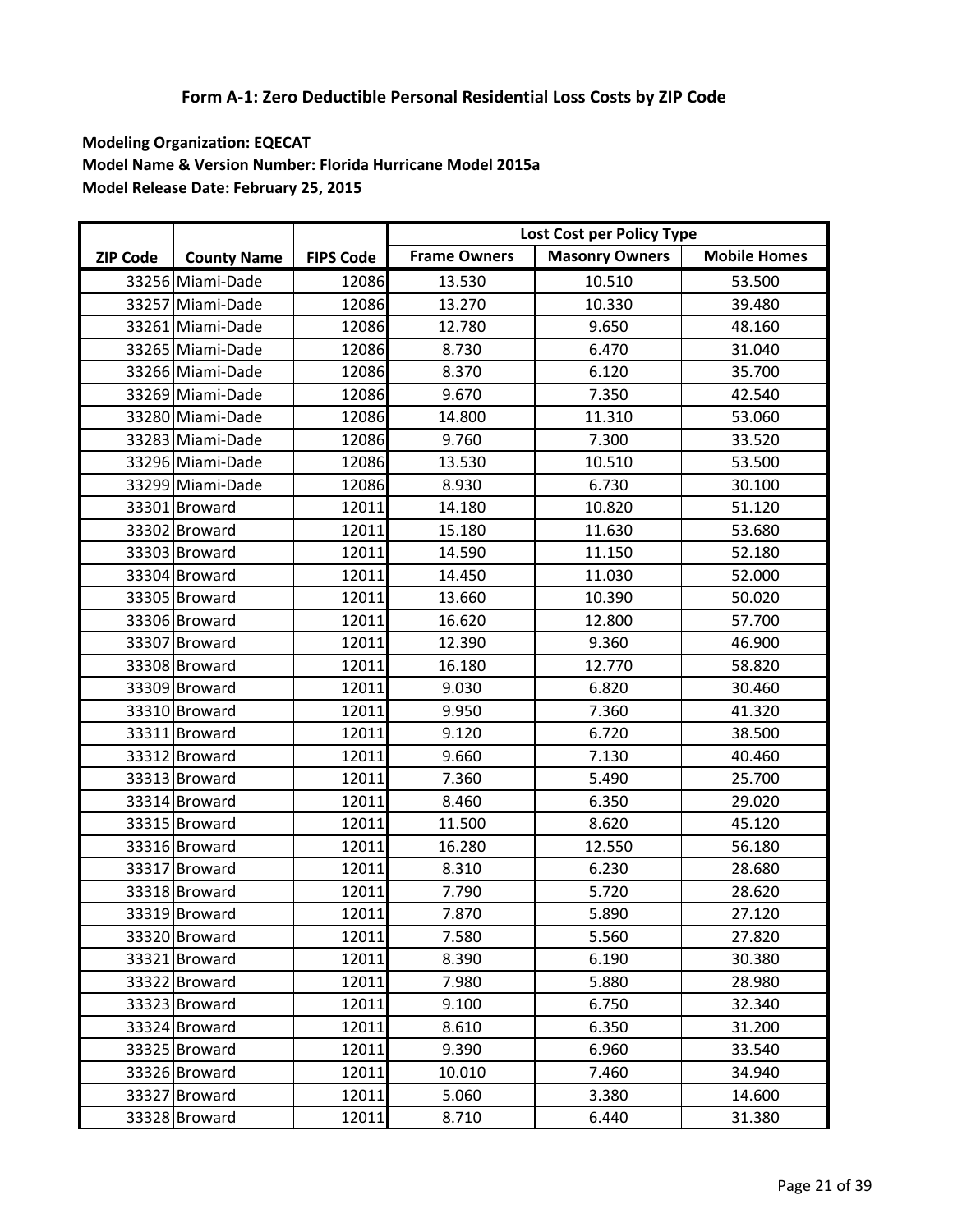|                 |                    |                  |                     | Lost Cost per Policy Type |                     |
|-----------------|--------------------|------------------|---------------------|---------------------------|---------------------|
| <b>ZIP Code</b> | <b>County Name</b> | <b>FIPS Code</b> | <b>Frame Owners</b> | <b>Masonry Owners</b>     | <b>Mobile Homes</b> |
|                 | 33329 Broward      | 12011            | 8.400               | 6.200                     | 30.520              |
|                 | 33330 Broward      | 12011            | 10.190              | 7.600                     | 35.680              |
|                 | 33331 Broward      | 12011            | 9.570               | 7.100                     | 33.880              |
|                 | 33332 Broward      | 12011            | 10.000              | 7.440                     | 35.260              |
|                 | 33334 Broward      | 12011            | 11.660              | 8.770                     | 44.980              |
|                 | 33335 Broward      | 12011            | 12.390              | 9.360                     | 46.900              |
|                 | 33336 Broward      | 12011            | 9.950               | 7.360                     | 41.320              |
|                 | 33337 Broward      | 12011            | 7.440               | 5.440                     | 27.560              |
|                 | 33338 Broward      | 12011            | 7.680               | 5.630                     | 28.340              |
|                 | 33339 Broward      | 12011            | 14.930              | 11.420                    | 53.500              |
|                 | 33340 Broward      | 12011            | 9.950               | 7.360                     | 41.320              |
|                 | 33345 Broward      | 12011            | 9.090               | 6.750                     | 32.260              |
|                 | 33346 Broward      | 12011            | 16.000              | 12.310                    | 55.500              |
|                 | 33348 Broward      | 12011            | 19.140              | 15.270                    | 65.860              |
|                 | 33349 Broward      | 12011            | 15.180              | 11.630                    | 53.680              |
|                 | 33351 Broward      | 12011            | 7.850               | 5.770                     | 28.660              |
|                 | 33355 Broward      | 12011            | 9.060               | 6.700                     | 32.460              |
|                 | 33359 Broward      | 12011            | 7.980               | 5.970                     | 27.600              |
|                 | 33388 Broward      | 12011            | 7.680               | 5.630                     | 28.340              |
|                 | 33394 Broward      | 12011            | 12.430              | 9.370                     | 47.620              |
|                 | 33401 Palm Beach   | 12099            | 10.850              | 8.380                     | 33.260              |
|                 | 33402 Palm Beach   | 12099            | 21.030              | 16.910                    | 54.560              |
|                 | 33403 Palm Beach   | 12099            | 9.540               | 7.330                     | 29.720              |
|                 | 33404 Palm Beach   | 12099            | 10.160              | 7.830                     | 31.520              |
|                 | 33405 Palm Beach   | 12099            | 14.640              | 11.280                    | 50.500              |
|                 | 33406 Palm Beach   | 12099            | 8.570               | 6.510                     | 27.840              |
|                 | 33407 Palm Beach   | 12099            | 9.390               | 7.180                     | 29.760              |
|                 | 33408 Palm Beach   | 12099            | 12.700              | 9.930                     | 36.760              |
|                 | 33409 Palm Beach   | 12099            | 7.850               | 5.850                     | 27.280              |
|                 | 33410 Palm Beach   | 12099            | 8.000               | 5.970                     | 27.480              |
|                 | 33411 Palm Beach   | 12099            | 6.820               | 5.030                     | 24.480              |
|                 | 33412 Palm Beach   | 12099            | 6.290               | 4.280                     | 9.680               |
|                 | 33413 Palm Beach   | 12099            | 6.660               | 4.890                     | 24.220              |
|                 | 33414 Palm Beach   | 12099            | 7.180               | 5.290                     | 25.920              |
|                 | 33415 Palm Beach   | 12099            | 7.100               | 5.330                     | 24.060              |
|                 | 33416 Palm Beach   | 12099            | 8.760               | 6.670                     | 28.320              |
|                 | 33417 Palm Beach   | 12099            | 7.400               | 5.570                     | 24.900              |
|                 | 33418 Palm Beach   | 12099            | 7.020               | 5.190                     | 24.900              |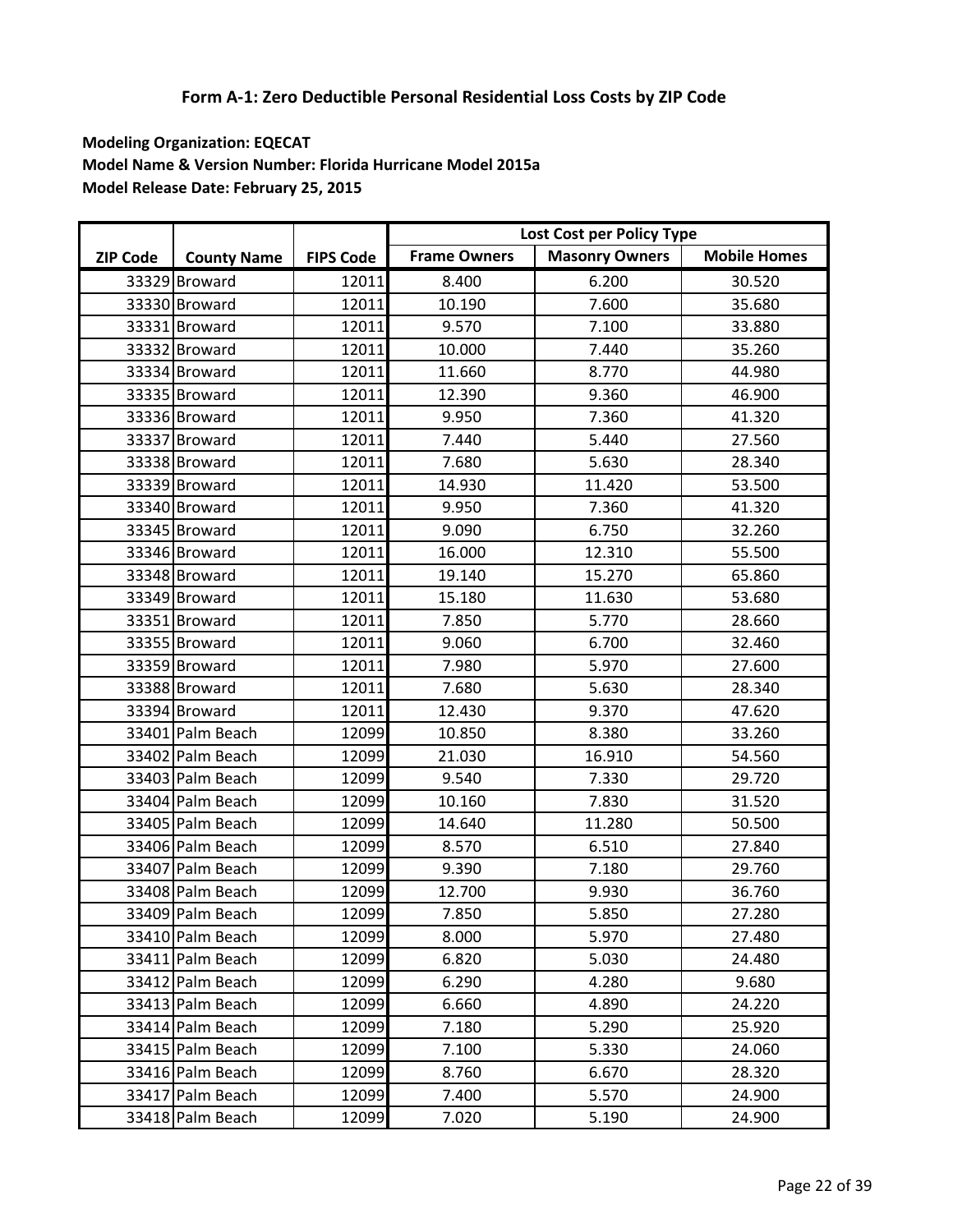|                 |                    |                  |                     | Lost Cost per Policy Type |                     |
|-----------------|--------------------|------------------|---------------------|---------------------------|---------------------|
| <b>ZIP Code</b> | <b>County Name</b> | <b>FIPS Code</b> | <b>Frame Owners</b> | <b>Masonry Owners</b>     | <b>Mobile Homes</b> |
|                 | 33419 Palm Beach   | 12099            | 8.580               | 6.540                     | 27.560              |
|                 | 33420 Palm Beach   | 12099            | 8.460               | 6.350                     | 28.360              |
|                 | 33421 Palm Beach   | 12099            | 6.420               | 4.700                     | 23.400              |
|                 | 33422 Palm Beach   | 12099            | 7.500               | 5.640                     | 25.340              |
|                 | 33424 Palm Beach   | 12099            | 9.200               | 6.890                     | 31.340              |
|                 | 33425 Palm Beach   | 12099            | 9.190               | 6.890                     | 31.320              |
|                 | 33426 Palm Beach   | 12099            | 9.920               | 7.490                     | 32.700              |
|                 | 33427 Palm Beach   | 12099            | 10.560              | 8.110                     | 33.100              |
|                 | 33428 Palm Beach   | 12099            | 8.290               | 6.140                     | 29.320              |
|                 | 33429 Palm Beach   | 12099            | 17.260              | 13.690                    | 47.440              |
|                 | 33430 Palm Beach   | 12099            | 6.840               | 5.080                     | 23.720              |
|                 | 33431 Palm Beach   | 12099            | 11.730              | 9.060                     | 35.900              |
|                 | 33432 Palm Beach   | 12099            | 17.260              | 13.690                    | 47.440              |
|                 | 33433 Palm Beach   | 12099            | 8.430               | 6.250                     | 29.840              |
|                 | 33434 Palm Beach   | 12099            | 9.040               | 6.740                     | 31.420              |
|                 | 33435 Palm Beach   | 12099            | 13.420              | 10.480                    | 39.440              |
|                 | 33436 Palm Beach   | 12099            | 8.510               | 6.340                     | 29.520              |
|                 | 33437 Palm Beach   | 12099            | 7.840               | 5.800                     | 28.000              |
|                 | 33438 Palm Beach   | 12099            | 11.970              | 9.030                     | 45.500              |
|                 | 33440 Hendry       | 12051            | 5.750               | 4.230                     | 20.260              |
|                 | 33441 Broward      | 12011            | 12.260              | 9.510                     | 37.000              |
|                 | 33442 Broward      | 12011            | 8.320               | 6.170                     | 29.620              |
|                 | 33443 Broward      | 12011            | 12.110              | 9.390                     | 36.620              |
|                 | 33444 Palm Beach   | 12099            | 12.700              | 9.880                     | 37.720              |
|                 | 33445 Palm Beach   | 12099            | 9.460               | 7.090                     | 32.080              |
|                 | 33446 Palm Beach   | 12099            | 8.520               | 6.320                     | 30.000              |
|                 | 33448 Palm Beach   | 12099            | 9.020               | 6.720                     | 31.440              |
|                 | 33449 Palm Beach   | 12099            | 8.310               | 6.170                     | 29.340              |
|                 | 33454 Palm Beach   | 12099            | 6.740               | 4.950                     | 24.500              |
|                 | 33455 Martin       | 12085            | 8.530               | 6.430                     | 28.020              |
|                 | 33458 Palm Beach   | 12099            | 7.510               | 5.590                     | 26.020              |
|                 | 33459 Palm Beach   | 12099            | 7.770               | 5.830                     | 26.140              |
|                 | 33460 Palm Beach   | 12099            | 16.850              | 13.100                    | 55.820              |
|                 | 33461 Palm Beach   | 12099            | 8.620               | 6.550                     | 28.060              |
|                 | 33462 Palm Beach   | 12099            | 10.790              | 8.330                     | 33.200              |
|                 | 33463 Palm Beach   | 12099            | 7.710               | 5.710                     | 27.260              |
|                 | 33464 Palm Beach   | 12099            | 18.460              | 14.450                    | 59.600              |
|                 | 33465 Palm Beach   | 12099            | 16.670              | 13.230                    | 45.620              |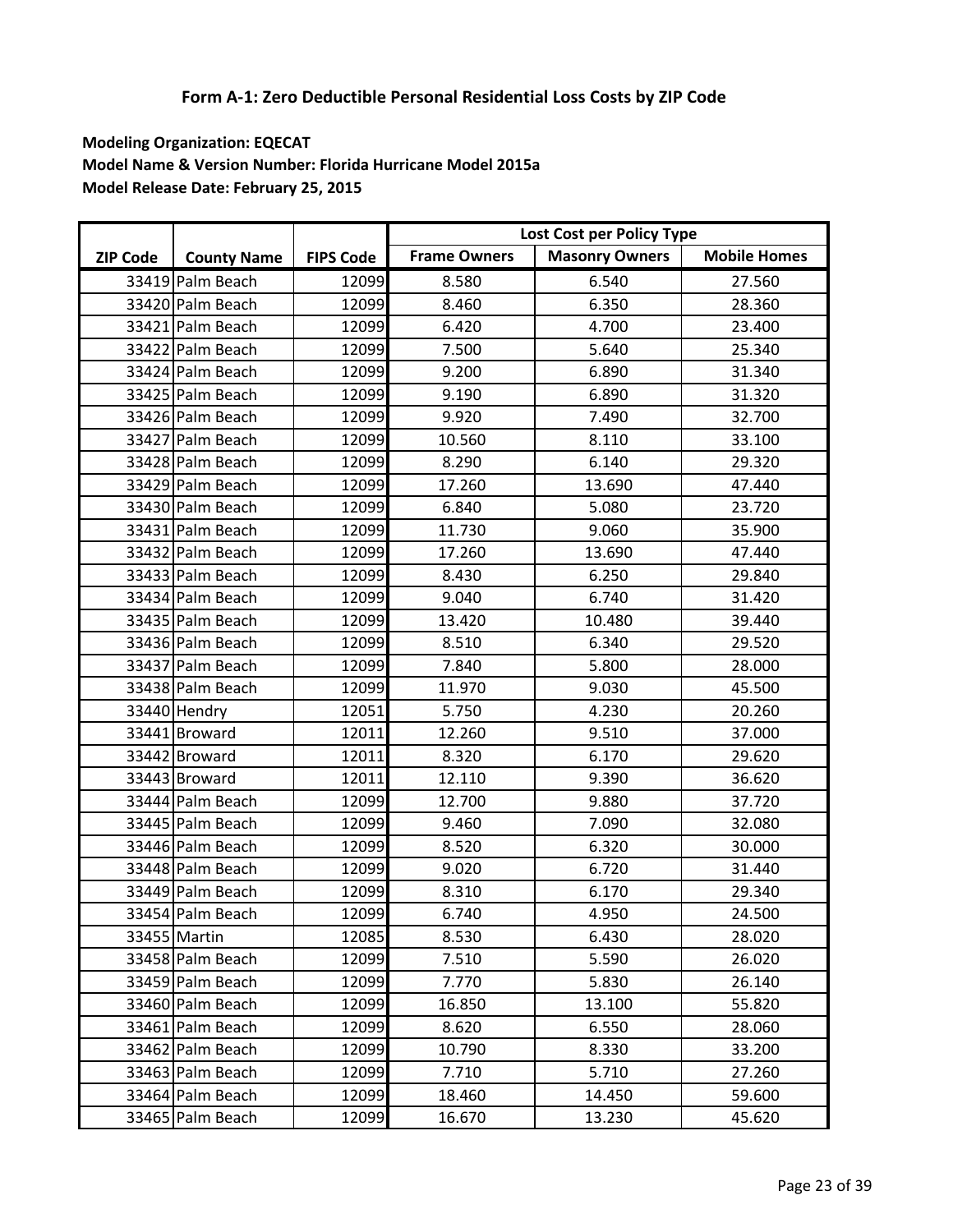|                 |                    |                  |                     | Lost Cost per Policy Type |                     |
|-----------------|--------------------|------------------|---------------------|---------------------------|---------------------|
| <b>ZIP Code</b> | <b>County Name</b> | <b>FIPS Code</b> | <b>Frame Owners</b> | <b>Masonry Owners</b>     | <b>Mobile Homes</b> |
|                 | 33466 Palm Beach   | 12099            | 8.190               | 6.200                     | 26.980              |
|                 | 33467 Palm Beach   | 12099            | 7.570               | 5.590                     | 27.100              |
|                 | 33468 Palm Beach   | 12099            | 8.530               | 6.410                     | 28.380              |
|                 | 33469 Palm Beach   | 12099            | 11.310              | 8.810                     | 33.340              |
|                 | 33470 Palm Beach   | 12099            | 7.780               | 5.770                     | 27.500              |
|                 | 33471 Glades       | 12043            | 4.190               | 3.040                     | 14.640              |
|                 | 33472 Palm Beach   | 12099            | 7.870               | 5.830                     | 27.860              |
|                 | 33473 Palm Beach   | 12099            | 8.280               | 6.140                     | 29.200              |
|                 | 33474 Palm Beach   | 12099            | 9.180               | 6.870                     | 31.280              |
|                 | 33475 Martin       | 12085            | 9.160               | 6.940                     | 29.660              |
|                 | 33476 Palm Beach   | 12099            | 9.580               | 7.310                     | 30.340              |
|                 | 33477 Palm Beach   | 12099            | 12.580              | 9.720                     | 37.700              |
|                 | 33478 Palm Beach   | 12099            | 6.450               | 4.740                     | 23.360              |
|                 | 33480 Palm Beach   | 12099            | 17.170              | 13.640                    | 46.860              |
|                 | 33481 Palm Beach   | 12099            | 9.960               | 7.600                     | 32.120              |
|                 | 33482 Palm Beach   | 12099            | 8.600               | 6.400                     | 30.060              |
|                 | 33483 Palm Beach   | 12099            | 15.840              | 12.480                    | 44.980              |
|                 | 33484 Palm Beach   | 12099            | 8.510               | 6.320                     | 29.900              |
|                 | 33486 Palm Beach   | 12099            | 10.100              | 7.710                     | 32.420              |
|                 | 33487 Palm Beach   | 12099            | 12.920              | 9.910                     | 39.900              |
|                 | 33488 Palm Beach   | 12099            | 8.370               | 6.200                     | 29.620              |
|                 | 33493 Palm Beach   | 12099            | 7.240               | 5.390                     | 25.000              |
|                 | 33496 Palm Beach   | 12099            | 8.640               | 6.420                     | 30.300              |
|                 | 33497 Palm Beach   | 12099            | 8.570               | 6.360                     | 30.100              |
|                 | 33498 Palm Beach   | 12099            | 8.860               | 6.590                     | 31.040              |
|                 | 33499 Palm Beach   | 12099            | 9.970               | 7.500                     | 33.400              |
|                 | 33503 Hillsborough | 12057            | 2.190               | 1.570                     | 7.760               |
|                 | 33508 Hillsborough | 12057            | 1.640               | 1.160                     | 5.900               |
|                 | 33509 Hillsborough | 12057            | 1.640               | 1.160                     | 5.900               |
|                 | 33510 Hillsborough | 12057            | 1.690               | 1.200                     | 6.060               |
|                 | 33511 Hillsborough | 12057            | 1.710               | 1.210                     | 6.120               |
|                 | 33513 Sumter       | 12119            | 1.130               | 0.790                     | 3.920               |
|                 | 33514 Sumter       | 12119            | 1.540               | 1.090                     | 5.420               |
|                 | 33521 Sumter       | 12119            | 1.180               | 0.830                     | 4.100               |
| 33523 Pasco     |                    | 12101            | 1.490               | 1.050                     | 5.260               |
| 33524 Pasco     |                    | 12101            | 1.630               | 1.160                     | 5.820               |
| 33525 Pasco     |                    | 12101            | 1.670               | 1.190                     | 5.920               |
| 33526 Pasco     |                    | 12101            | 1.530               | 1.080                     | 5.420               |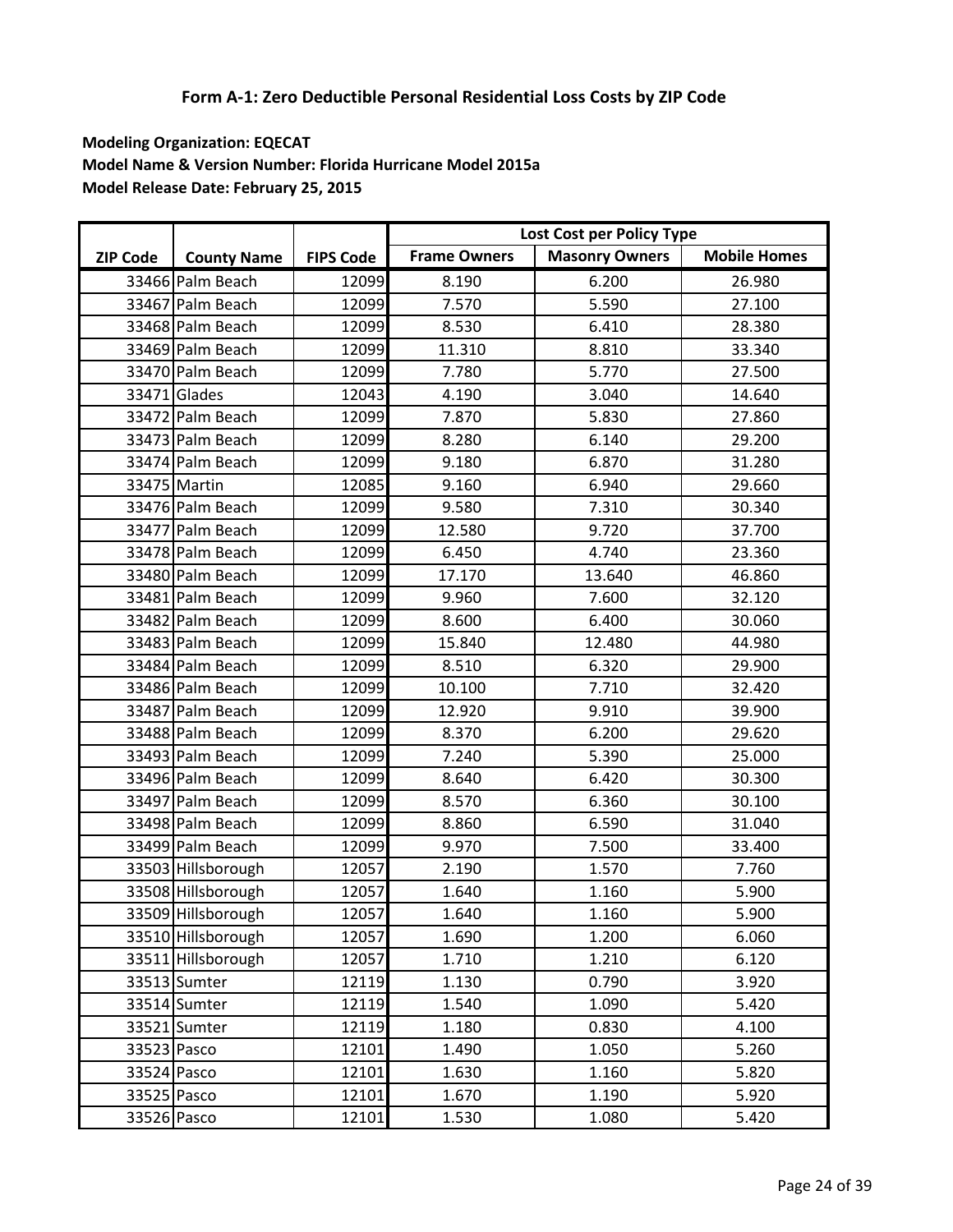|                 |                    |                  |                     | Lost Cost per Policy Type |                     |
|-----------------|--------------------|------------------|---------------------|---------------------------|---------------------|
| <b>ZIP Code</b> | <b>County Name</b> | <b>FIPS Code</b> | <b>Frame Owners</b> | <b>Masonry Owners</b>     | <b>Mobile Homes</b> |
|                 | 33527 Hillsborough | 12057            | 1.980               | 1.430                     | 6.600               |
|                 | 33530 Hillsborough | 12057            | 1.740               | 1.230                     | 6.240               |
|                 | 33534 Hillsborough | 12057            | 2.390               | 1.760                     | 7.900               |
| 33537 Pasco     |                    | 12101            | 1.200               | 0.840                     | 4.180               |
|                 | 33538 Sumter       | 12119            | 1.250               | 0.880                     | 4.360               |
| 33539 Pasco     |                    | 12101            | 1.510               | 1.060                     | 5.360               |
| 33540 Pasco     |                    | 12101            | 1.460               | 1.030                     | 5.140               |
| 33541 Pasco     |                    | 12101            | 1.620               | 1.150                     | 5.780               |
| 33542 Pasco     |                    | 12101            | 1.510               | 1.060                     | 5.360               |
| 33543 Pasco     |                    | 12101            | 1.490               | 1.050                     | 5.320               |
| 33544 Pasco     |                    | 12101            | 1.330               | 0.940                     | 4.740               |
| 33545 Pasco     |                    | 12101            | 1.680               | 1.190                     | 5.980               |
|                 | 33547 Hillsborough | 12057            | 1.900               | 1.350                     | 6.740               |
|                 | 33548 Hillsborough | 12057            | 1.620               | 1.150                     | 5.820               |
|                 | 33549 Hillsborough | 12057            | 1.460               | 1.040                     | 5.240               |
|                 | 33550 Hillsborough | 12057            | 1.700               | 1.200                     | 6.100               |
|                 | 33556 Hillsborough | 12057            | 1.800               | 1.280                     | 6.460               |
|                 | 33558 Hillsborough | 12057            | 1.580               | 1.120                     | 5.680               |
|                 | 33559 Hillsborough | 12057            | 1.300               | 0.920                     | 4.640               |
|                 | 33563 Hillsborough | 12057            | 1.880               | 1.360                     | 6.220               |
|                 | 33564 Hillsborough | 12057            | 1.870               | 1.350                     | 6.200               |
|                 | 33565 Hillsborough | 12057            | 1.850               | 1.320                     | 6.640               |
|                 | 33566 Hillsborough | 12057            | 1.960               | 1.420                     | 6.500               |
|                 | 33567 Hillsborough | 12057            | 1.950               | 1.380                     | 6.960               |
|                 | 33568 Hillsborough | 12057            | 1.980               | 1.420                     | 7.060               |
|                 | 33569 Hillsborough | 12057            | 1.860               | 1.320                     | 6.620               |
|                 | 33570 Hillsborough | 12057            | 2.280               | 1.640                     | 8.140               |
|                 | 33571 Hillsborough | 12057            | 2.080               | 1.490                     | 7.460               |
|                 | 33572 Hillsborough | 12057            | 2.310               | 1.660                     | 8.180               |
|                 | 33573 Hillsborough | 12057            | 2.080               | 1.490                     | 7.460               |
| 33574 Pasco     |                    | 12101            | 1.730               | 1.230                     | 6.160               |
|                 | 33575 Hillsborough | 12057            | 2.320               | 1.670                     | 8.260               |
| 33576 Pasco     |                    | 12101            | 1.870               | 1.340                     | 6.660               |
|                 | 33578 Hillsborough | 12057            | 1.990               | 1.430                     | 7.080               |
|                 | 33579 Hillsborough | 12057            | 2.000               | 1.430                     | 7.160               |
|                 | 33583 Hillsborough | 12057            | 1.770               | 1.250                     | 6.360               |
|                 | 33584 Hillsborough | 12057            | 1.790               | 1.270                     | 6.440               |
|                 | 33585 Sumter       | 12119            | 1.220               | 0.860                     | 4.240               |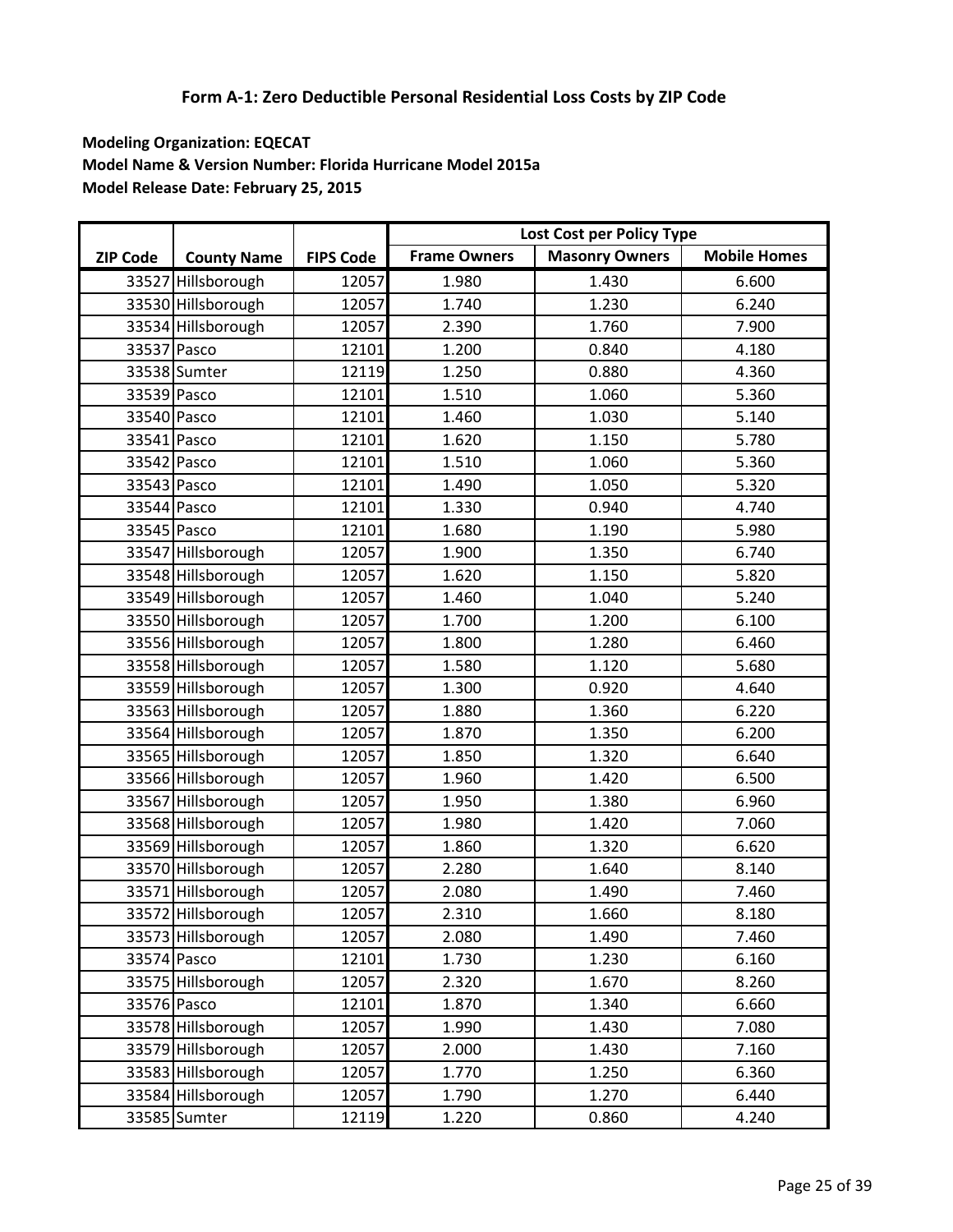|                 |                    |                  |                     | Lost Cost per Policy Type |                     |
|-----------------|--------------------|------------------|---------------------|---------------------------|---------------------|
| <b>ZIP Code</b> | <b>County Name</b> | <b>FIPS Code</b> | <b>Frame Owners</b> | <b>Masonry Owners</b>     | <b>Mobile Homes</b> |
|                 | 33586 Hillsborough | 12057            | 2.450               | 1.770                     | 8.760               |
|                 | 33587 Hillsborough | 12057            | 2.020               | 1.470                     | 6.760               |
|                 | 33592 Hillsborough | 12057            | 1.650               | 1.180                     | 5.940               |
| 33593 Pasco     |                    | 12101            | 1.350               | 0.950                     | 4.740               |
|                 | 33594 Hillsborough | 12057            | 1.680               | 1.190                     | 6.040               |
|                 | 33595 Hillsborough | 12057            | 1.710               | 1.210                     | 6.140               |
|                 | 33596 Hillsborough | 12057            | 1.670               | 1.180                     | 5.960               |
|                 | 33597 Sumter       | 12119            | 1.300               | 0.920                     | 4.540               |
|                 | 33598 Hillsborough | 12057            | 2.220               | 1.590                     | 7.980               |
|                 | 33601 Hillsborough | 12057            | 2.310               | 1.700                     | 7.580               |
|                 | 33602 Hillsborough | 12057            | 2.260               | 1.670                     | 7.460               |
|                 | 33603 Hillsborough | 12057            | 2.130               | 1.520                     | 8.980               |
|                 | 33604 Hillsborough | 12057            | 1.990               | 1.410                     | 8.420               |
|                 | 33605 Hillsborough | 12057            | 2.100               | 1.500                     | 8.820               |
|                 | 33606 Hillsborough | 12057            | 4.040               | 3.000                     | 15.560              |
|                 | 33607 Hillsborough | 12057            | 2.170               | 1.590                     | 7.180               |
|                 | 33608 Hillsborough | 12057            | 4.580               | 3.390                     | 17.700              |
|                 | 33609 Hillsborough | 12057            | 2.860               | 2.070                     | 11.700              |
|                 | 33610 Hillsborough | 12057            | 1.680               | 1.220                     | 5.640               |
|                 | 33611 Hillsborough | 12057            | 3.340               | 2.500                     | 10.700              |
|                 | 33612 Hillsborough | 12057            | 1.630               | 1.180                     | 5.460               |
|                 | 33613 Hillsborough | 12057            | 1.410               | 0.990                     | 5.020               |
|                 | 33614 Hillsborough | 12057            | 1.760               | 1.280                     | 5.900               |
|                 | 33615 Hillsborough | 12057            | 2.120               | 1.540                     | 7.460               |
|                 | 33616 Hillsborough | 12057            | 3.340               | 2.500                     | 10.740              |
|                 | 33617 Hillsborough | 12057            | 1.680               | 1.220                     | 5.600               |
|                 | 33618 Hillsborough | 12057            | 1.580               | 1.120                     | 5.680               |
|                 | 33619 Hillsborough | 12057            | 2.030               | 1.490                     | 6.760               |
|                 | 33620 Hillsborough | 12057            | 1.490               | 1.070                     | 4.960               |
|                 | 33621 Hillsborough | 12057            | 4.580               | 3.390                     | 17.700              |
|                 | 33622 Hillsborough | 12057            | 2.770               | 2.070                     | 8.900               |
|                 | 33623 Hillsborough | 12057            | 2.770               | 2.070                     | 8.900               |
|                 | 33624 Hillsborough | 12057            | 1.530               | 1.080                     | 5.500               |
|                 | 33625 Hillsborough | 12057            | 1.520               | 1.080                     | 5.460               |
|                 | 33626 Hillsborough | 12057            | 1.400               | 0.960                     | 1.780               |
|                 | 33629 Hillsborough | 12057            | 3.470               | 2.540                     | 13.840              |
|                 | 33630 Hillsborough | 12057            | 2.860               | 2.140                     | 9.100               |
|                 | 33631 Hillsborough | 12057            | 2.770               | 2.070                     | 8.900               |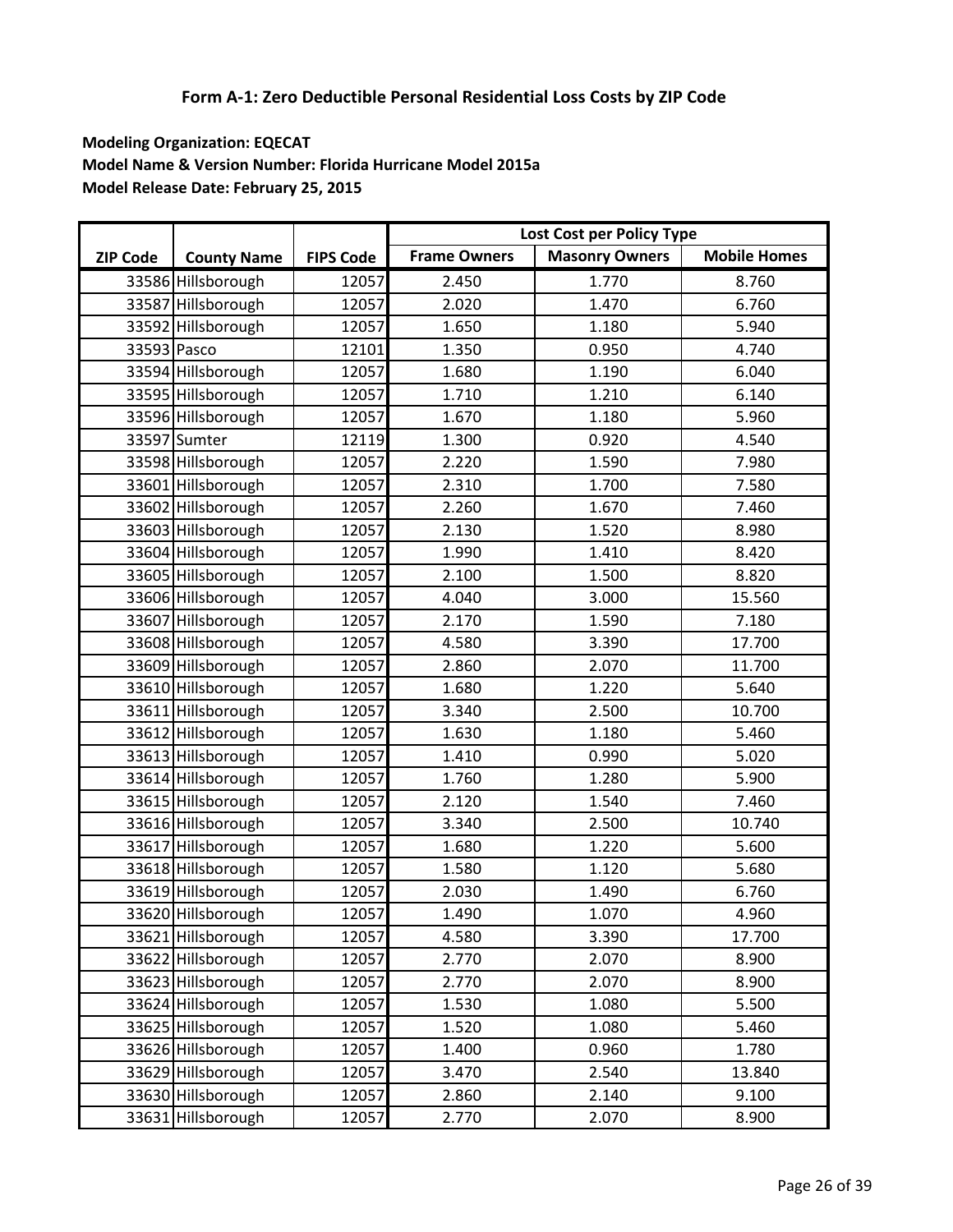|                 |                    |                  |                     | Lost Cost per Policy Type |                     |
|-----------------|--------------------|------------------|---------------------|---------------------------|---------------------|
| <b>ZIP Code</b> | <b>County Name</b> | <b>FIPS Code</b> | <b>Frame Owners</b> | <b>Masonry Owners</b>     | <b>Mobile Homes</b> |
|                 | 33633 Hillsborough | 12057            | 2.020               | 1.480                     | 6.760               |
|                 | 33634 Hillsborough | 12057            | 2.110               | 1.550                     | 6.980               |
|                 | 33635 Hillsborough | 12057            | 1.940               | 1.400                     | 6.880               |
|                 | 33637 Hillsborough | 12057            | 1.620               | 1.150                     | 5.800               |
|                 | 33646 Hillsborough | 12057            | 2.450               | 1.810                     | 8.020               |
|                 | 33647 Hillsborough | 12057            | 1.180               | 0.830                     | 1.160               |
|                 | 33650 Hillsborough | 12057            | 2.770               | 2.070                     | 8.900               |
|                 | 33655 Hillsborough | 12057            | 2.310               | 1.700                     | 7.580               |
|                 | 33660 Hillsborough | 12057            | 1.680               | 1.210                     | 5.620               |
|                 | 33661 Hillsborough | 12057            | 1.680               | 1.210                     | 5.620               |
|                 | 33662 Hillsborough | 12057            | 1.680               | 1.210                     | 5.620               |
|                 | 33663 Hillsborough | 12057            | 2.770               | 2.070                     | 8.900               |
|                 | 33664 Hillsborough | 12057            | 2.770               | 2.070                     | 8.900               |
|                 | 33672 Hillsborough | 12057            | 2.270               | 1.680                     | 7.480               |
|                 | 33673 Hillsborough | 12057            | 2.030               | 1.440                     | 8.620               |
|                 | 33674 Hillsborough | 12057            | 2.030               | 1.440                     | 8.620               |
|                 | 33675 Hillsborough | 12057            | 2.260               | 1.620                     | 9.480               |
|                 | 33677 Hillsborough | 12057            | 2.250               | 1.650                     | 7.400               |
|                 | 33679 Hillsborough | 12057            | 3.310               | 2.420                     | 13.240              |
|                 | 33680 Hillsborough | 12057            | 1.740               | 1.260                     | 5.840               |
|                 | 33681 Hillsborough | 12057            | 3.200               | 2.400                     | 10.280              |
|                 | 33682 Hillsborough | 12057            | 1.630               | 1.180                     | 5.460               |
|                 | 33684 Hillsborough | 12057            | 2.060               | 1.510                     | 6.820               |
|                 | 33685 Hillsborough | 12057            | 2.160               | 1.560                     | 7.560               |
|                 | 33686 Hillsborough | 12057            | 3.440               | 2.580                     | 11.040              |
|                 | 33687 Hillsborough | 12057            | 1.750               | 1.270                     | 5.860               |
|                 | 33688 Hillsborough | 12057            | 1.600               | 1.140                     | 5.760               |
|                 | 33689 Hillsborough | 12057            | 1.760               | 1.270                     | 5.900               |
|                 | 33694 Hillsborough | 12057            | 1.490               | 1.050                     | 5.340               |
|                 | 33701 Pinellas     | 12103            | 4.130               | 3.050                     | 16.380              |
|                 | 33702 Pinellas     | 12103            | 2.430               | 1.780                     | 11.340              |
|                 | 33703 Pinellas     | 12103            | 3.480               | 2.540                     | 14.100              |
|                 | 33704 Pinellas     | 12103            | 3.790               | 2.790                     | 15.000              |
|                 | 33705 Pinellas     | 12103            | 4.330               | 3.200                     | 17.020              |
|                 | 33706 Pinellas     | 12103            | 4.740               | 3.530                     | 18.080              |
|                 | 33707 Pinellas     | 12103            | 3.800               | 2.800                     | 14.940              |
|                 | 33708 Pinellas     | 12103            | 4.420               | 3.300                     | 16.880              |
|                 | 33709 Pinellas     | 12103            | 2.440               | 1.750                     | 10.220              |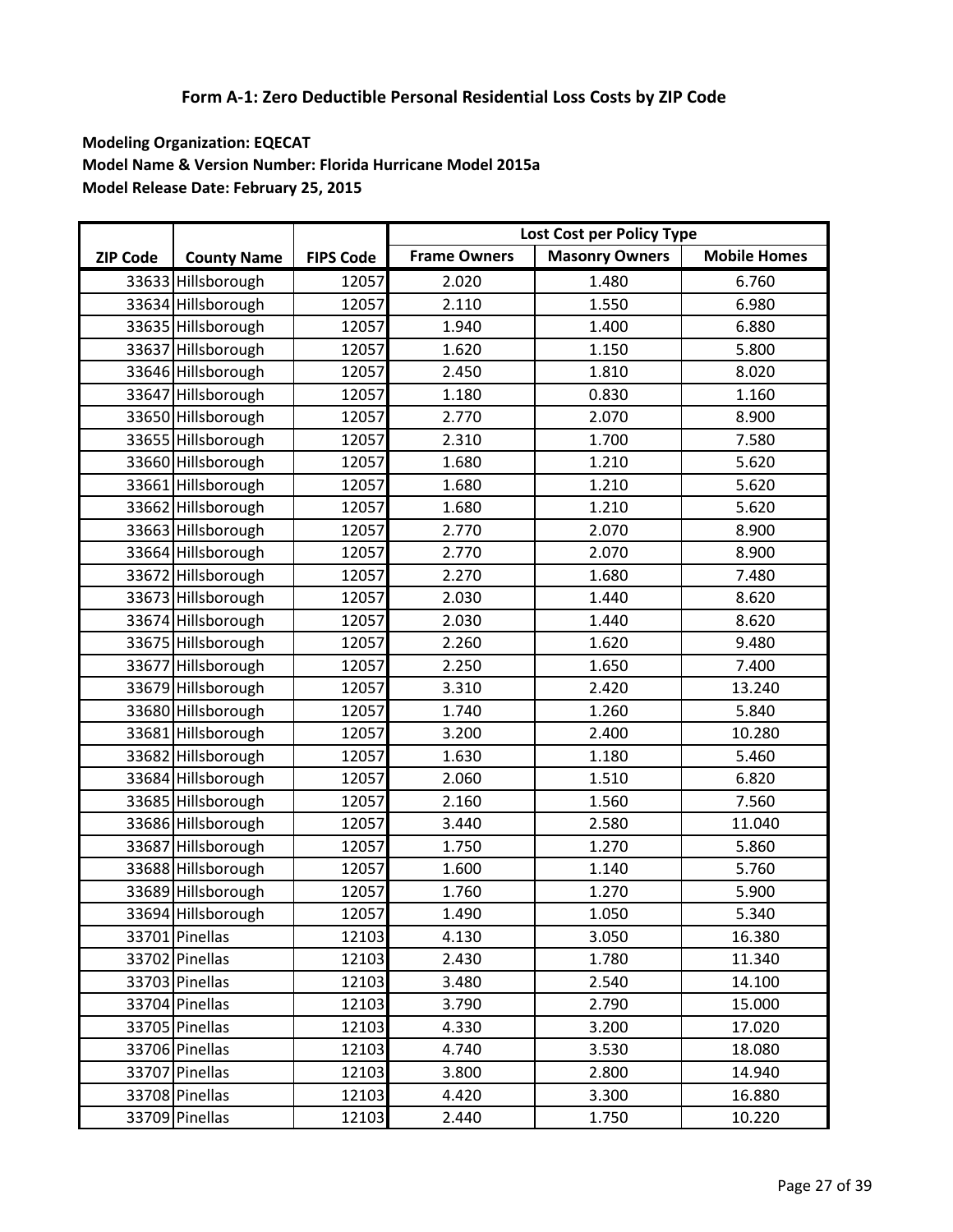|                 |                    |                  |                     | Lost Cost per Policy Type |                     |
|-----------------|--------------------|------------------|---------------------|---------------------------|---------------------|
| <b>ZIP Code</b> | <b>County Name</b> | <b>FIPS Code</b> | <b>Frame Owners</b> | <b>Masonry Owners</b>     | <b>Mobile Homes</b> |
|                 | 33710 Pinellas     | 12103            | 2.720               | 1.960                     | 11.180              |
|                 | 33711 Pinellas     | 12103            | 3.480               | 2.540                     | 14.000              |
|                 | 33712 Pinellas     | 12103            | 3.740               | 2.740                     | 15.020              |
|                 | 33713 Pinellas     | 12103            | 2.530               | 1.800                     | 10.700              |
|                 | 33714 Pinellas     | 12103            | 2.300               | 1.630                     | 9.820               |
|                 | 33715 Pinellas     | 12103            | 4.670               | 3.500                     | 15.200              |
|                 | 33716 Pinellas     | 12103            | 2.450               | 1.770                     | 8.760               |
|                 | 33729 Pinellas     | 12103            | 2.170               | 1.550                     | 7.840               |
|                 | 33730 Pinellas     | 12103            | 2.780               | 2.000                     | 11.640              |
|                 | 33731 Pinellas     | 12103            | 4.080               | 3.010                     | 16.200              |
|                 | 33732 Pinellas     | 12103            | 2.380               | 1.750                     | 11.160              |
|                 | 33733 Pinellas     | 12103            | 2.780               | 2.000                     | 11.660              |
|                 | 33734 Pinellas     | 12103            | 3.040               | 2.200                     | 12.560              |
|                 | 33736 Pinellas     | 12103            | 5.000               | 3.740                     | 18.860              |
|                 | 33737 Pinellas     | 12103            | 3.890               | 2.860                     | 15.420              |
|                 | 33738 Pinellas     | 12103            | 5.720               | 4.340                     | 20.640              |
|                 | 33740 Pinellas     | 12103            | 5.200               | 3.920                     | 19.120              |
|                 | 33741 Pinellas     | 12103            | 6.730               | 5.130                     | 23.780              |
|                 | 33742 Pinellas     | 12103            | 2.390               | 1.750                     | 11.160              |
|                 | 33743 Pinellas     | 12103            | 3.000               | 2.180                     | 12.180              |
|                 | 33744 Pinellas     | 12103            | 4.030               | 2.980                     | 15.680              |
|                 | 33747 Pinellas     | 12103            | 3.380               | 2.470                     | 13.620              |
|                 | 33755 Pinellas     | 12103            | 2.830               | 2.050                     | 11.520              |
|                 | 33756 Pinellas     | 12103            | 2.770               | 2.000                     | 11.340              |
|                 | 33757 Pinellas     | 12103            | 3.410               | 2.510                     | 13.260              |
|                 | 33758 Pinellas     | 12103            | 2.360               | 1.730                     | 7.900               |
|                 | 33759 Pinellas     | 12103            | 2.740               | 2.030                     | 9.040               |
|                 | 33760 Pinellas     | 12103            | 2.420               | 1.790                     | 8.060               |
|                 | 33761 Pinellas     | 12103            | 2.100               | 1.530                     | 7.040               |
|                 | 33762 Pinellas     | 12103            | 2.270               | 1.640                     | 8.140               |
|                 | 33763 Pinellas     | 12103            | 2.240               | 1.640                     | 7.480               |
|                 | 33764 Pinellas     | 12103            | 2.330               | 1.710                     | 7.800               |
|                 | 33765 Pinellas     | 12103            | 2.350               | 1.720                     | 7.840               |
|                 | 33766 Pinellas     | 12103            | 2.300               | 1.680                     | 7.660               |
|                 | 33767 Pinellas     | 12103            | 4.030               | 3.070                     | 12.340              |
|                 | 33769 Pinellas     | 12103            | 2.280               | 1.670                     | 7.620               |
|                 | 33770 Pinellas     | 12103            | 2.840               | 2.070                     | 11.400              |
|                 | 33771 Pinellas     | 12103            | 1.970               | 1.440                     | 6.680               |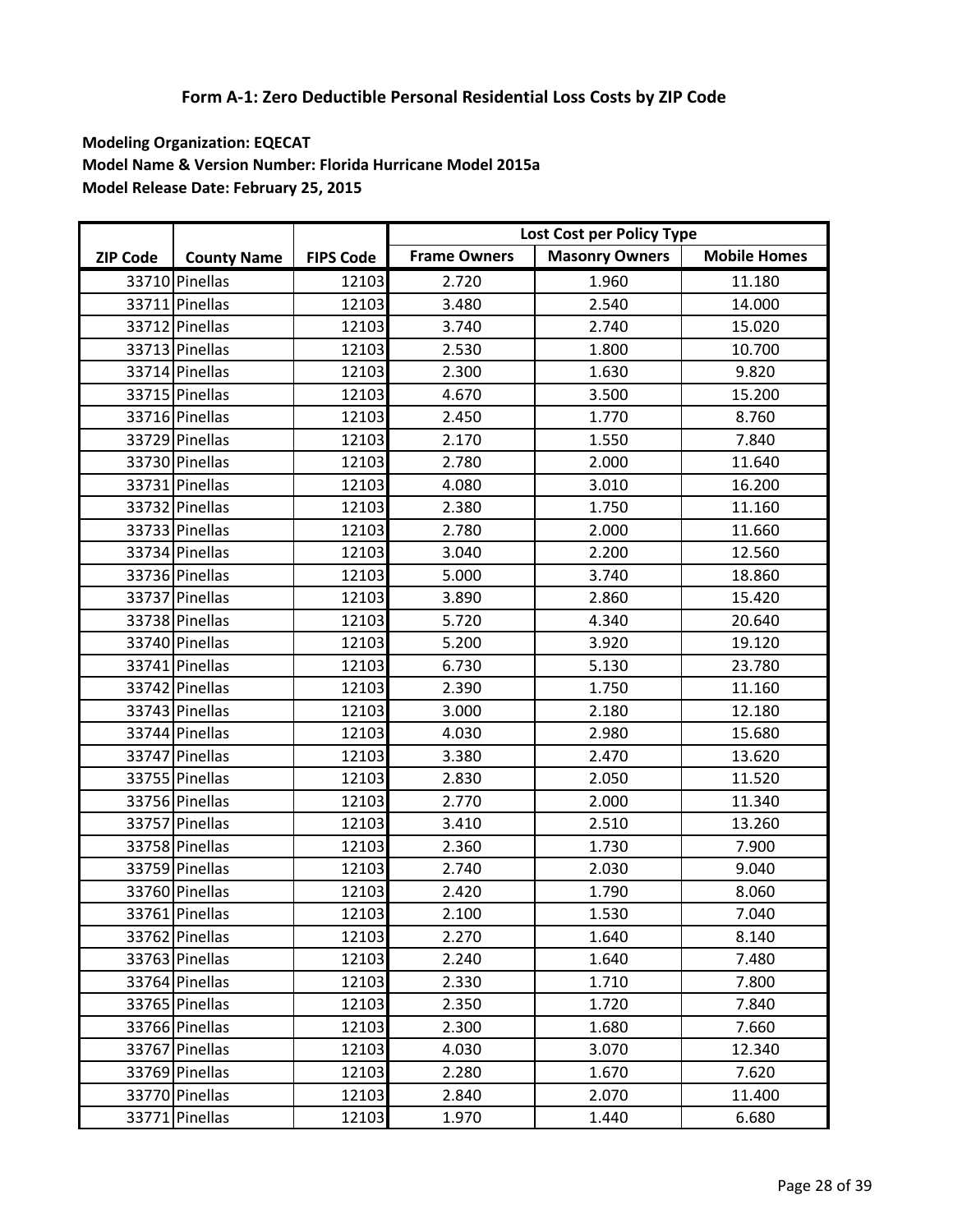|                 |                    |                  |                     | Lost Cost per Policy Type |                     |
|-----------------|--------------------|------------------|---------------------|---------------------------|---------------------|
| <b>ZIP Code</b> | <b>County Name</b> | <b>FIPS Code</b> | <b>Frame Owners</b> | <b>Masonry Owners</b>     | <b>Mobile Homes</b> |
|                 | 33772 Pinellas     | 12103            | 2.830               | 2.100                     | 9.240               |
|                 | 33773 Pinellas     | 12103            | 2.000               | 1.460                     | 6.780               |
|                 | 33774 Pinellas     | 12103            | 3.100               | 2.330                     | 9.920               |
|                 | 33775 Pinellas     | 12103            | 2.600               | 1.920                     | 8.560               |
|                 | 33776 Pinellas     | 12103            | 3.530               | 2.670                     | 11.200              |
|                 | 33777 Pinellas     | 12103            | 2.200               | 1.610                     | 7.380               |
|                 | 33778 Pinellas     | 12103            | 2.410               | 1.770                     | 7.980               |
|                 | 33779 Pinellas     | 12103            | 2.520               | 1.820                     | 10.440              |
|                 | 33780 Pinellas     | 12103            | 1.910               | 1.380                     | 6.480               |
|                 | 33781 Pinellas     | 12103            | 1.950               | 1.420                     | 6.620               |
|                 | 33782 Pinellas     | 12103            | 1.900               | 1.380                     | 6.480               |
|                 | 33784 Pinellas     | 12103            | 2.780               | 2.000                     | 11.660              |
|                 | 33785 Pinellas     | 12103            | 4.860               | 3.750                     | 14.320              |
|                 | 33786 Pinellas     | 12103            | 5.280               | 4.090                     | 15.420              |
| 33801 Polk      |                    | 12105            | 2.110               | 1.520                     | 6.980               |
| 33802 Polk      |                    | 12105            | 2.210               | 1.600                     | 7.300               |
| 33803 Polk      |                    | 12105            | 2.140               | 1.550                     | 7.080               |
| 33804 Polk      |                    | 12105            | 2.090               | 1.510                     | 6.920               |
| 33805 Polk      |                    | 12105            | 2.090               | 1.510                     | 6.920               |
| 33806 Polk      |                    | 12105            | 2.140               | 1.550                     | 7.080               |
| 33807 Polk      |                    | 12105            | 1.880               | 1.330                     | 6.640               |
| 33809 Polk      |                    | 12105            | 1.910               | 1.350                     | 6.780               |
| 33810 Polk      |                    | 12105            | 1.850               | 1.310                     | 6.580               |
| 33811 Polk      |                    | 12105            | 1.840               | 1.310                     | 6.520               |
| 33812 Polk      |                    | 12105            | 2.050               | 1.450                     | 7.280               |
| 33813 Polk      |                    | 12105            | 1.930               | 1.370                     | 6.840               |
| 33815 Polk      |                    | 12105            | 1.980               | 1.430                     | 6.540               |
| 33820 Polk      |                    | 12105            | 2.510               | 1.810                     | 8.380               |
| 33823 Polk      |                    | 12105            | 2.260               | 1.600                     | 8.100               |
|                 | 33825 Highlands    | 12055            | 2.810               | 2.020                     | 9.480               |
|                 | 33826 Highlands    | 12055            | 2.810               | 2.020                     | 9.480               |
| 33827 Polk      |                    | 12105            | 2.670               | 1.920                     | 9.000               |
| 33830 Polk      |                    | 12105            | 2.250               | 1.620                     | 7.500               |
| 33831 Polk      |                    | 12105            | 2.200               | 1.590                     | 7.320               |
|                 | 33834 Hardee       | 12049            | 2.510               | 1.820                     | 8.440               |
| 33835 Polk      |                    | 12105            | 2.560               | 1.860                     | 8.520               |
| 33836 Polk      |                    | 12105            | 1.880               | 1.320                     | 6.620               |
| 33837 Polk      |                    | 12105            | 1.790               | 1.260                     | 6.320               |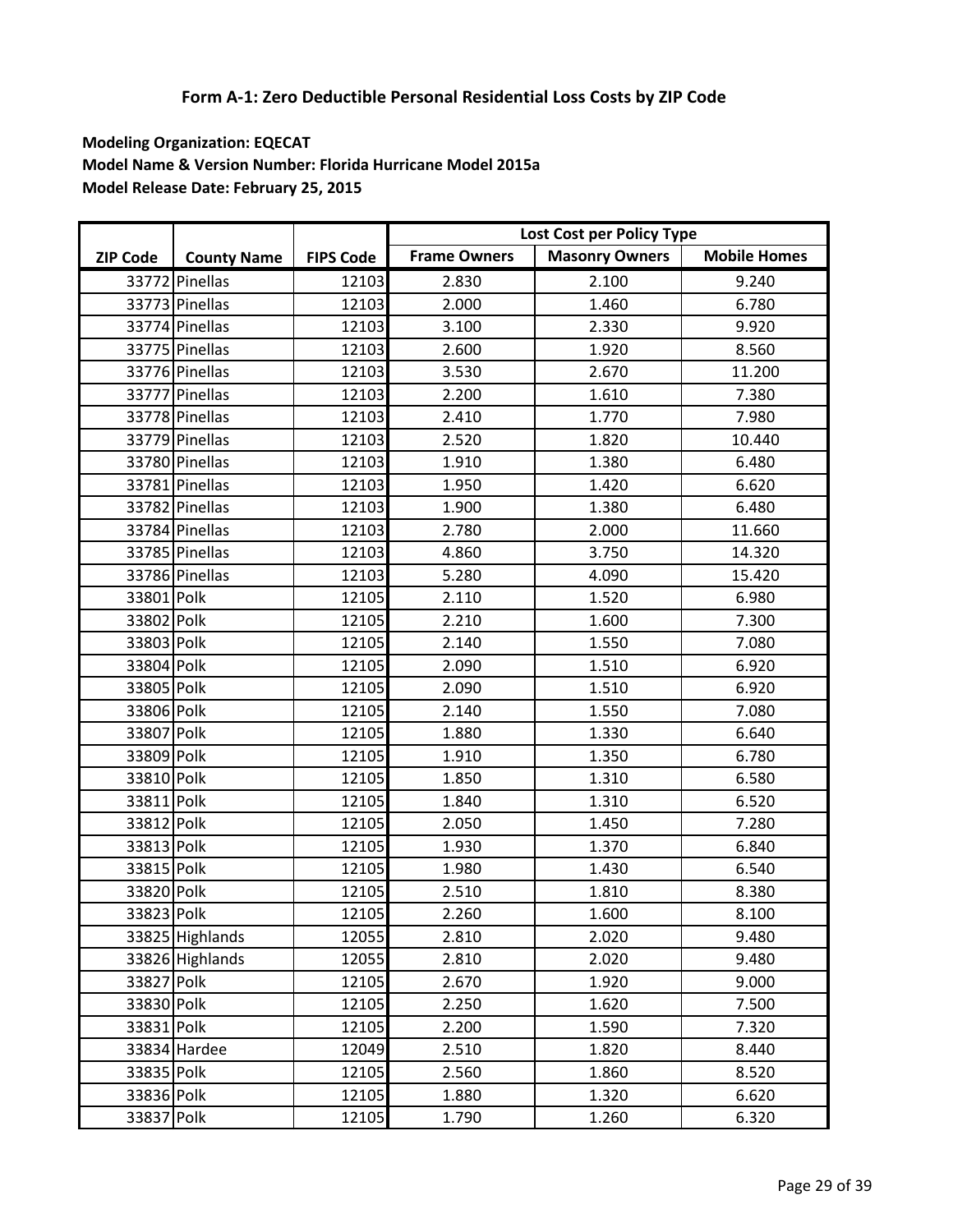|                 |                    |                  |                     | Lost Cost per Policy Type |                     |
|-----------------|--------------------|------------------|---------------------|---------------------------|---------------------|
| <b>ZIP Code</b> | <b>County Name</b> | <b>FIPS Code</b> | <b>Frame Owners</b> | <b>Masonry Owners</b>     | <b>Mobile Homes</b> |
| 33838 Polk      |                    | 12105            | 2.500               | 1.810                     | 8.380               |
| 33839 Polk      |                    | 12105            | 2.330               | 1.690                     | 7.760               |
| 33840 Polk      |                    | 12105            | 2.130               | 1.540                     | 7.040               |
| 33841 Polk      |                    | 12105            | 2.310               | 1.670                     | 7.740               |
| 33843 Polk      |                    | 12105            | 2.590               | 1.820                     | 9.340               |
| 33844 Polk      |                    | 12105            | 2.170               | 1.540                     | 7.740               |
| 33845 Polk      |                    | 12105            | 2.260               | 1.600                     | 8.060               |
| 33846 Polk      |                    | 12105            | 2.110               | 1.500                     | 7.500               |
| 33847 Polk      |                    | 12105            | 2.290               | 1.650                     | 7.640               |
|                 | 33848 Osceola      | 12097            | 1.280               | 0.900                     | 1.140               |
| 33849 Polk      |                    | 12105            | 1.350               | 0.950                     | 4.760               |
| 33850 Polk      |                    | 12105            | 2.280               | 1.650                     | 7.560               |
| 33851 Polk      |                    | 12105            | 2.380               | 1.680                     | 8.540               |
|                 | 33852 Highlands    | 12055            | 3.310               | 2.360                     | 12.100              |
| 33853 Polk      |                    | 12105            | 2.560               | 1.850                     | 8.640               |
| 33854 Polk      |                    | 12105            | 2.320               | 1.660                     | 7.700               |
| 33855 Polk      |                    | 12105            | 2.600               | 1.870                     | 8.740               |
| 33856 Polk      |                    | 12105            | 2.560               | 1.840                     | 8.580               |
|                 | 33857 Highlands    | 12055            | 3.250               | 2.350                     | 11.120              |
| 33858 Polk      |                    | 12105            | 1.470               | 1.040                     | 5.100               |
| 33859 Polk      |                    | 12105            | 2.440               | 1.760                     | 8.180               |
| 33860 Polk      |                    | 12105            | 2.000               | 1.420                     | 7.100               |
|                 | 33862 Highlands    | 12055            | 3.310               | 2.360                     | 12.100              |
| 33863 Polk      |                    | 12105            | 2.140               | 1.520                     | 7.620               |
|                 | 33865 Hardee       | 12049            | 2.420               | 1.760                     | 8.100               |
| 33867 Polk      |                    | 12105            | 2.760               | 1.990                     | 9.300               |
| 33868 Polk      |                    | 12105            | 1.700               | 1.200                     | 6.000               |
|                 | 33870 Highlands    | 12055            | 2.750               | 1.980                     | 9.260               |
|                 | 33871 Highlands    | 12055            | 2.910               | 2.100                     | 9.860               |
|                 | 33872 Highlands    | 12055            | 2.510               | 1.770                     | 9.040               |
|                 | 33873 Hardee       | 12049            | 2.260               | 1.630                     | 7.560               |
|                 | 33875 Highlands    | 12055            | 2.460               | 1.730                     | 8.860               |
|                 | 33876 Highlands    | 12055            | 3.220               | 2.330                     | 10.980              |
| 33877 Polk      |                    | 12105            | 2.430               | 1.750                     | 8.140               |
| 33880 Polk      |                    | 12105            | 2.330               | 1.690                     | 7.780               |
| 33881 Polk      |                    | 12105            | 2.360               | 1.710                     | 7.900               |
| 33882 Polk      |                    | 12105            | 2.330               | 1.680                     | 7.760               |
| 33883 Polk      |                    | 12105            | 2.330               | 1.680                     | 7.760               |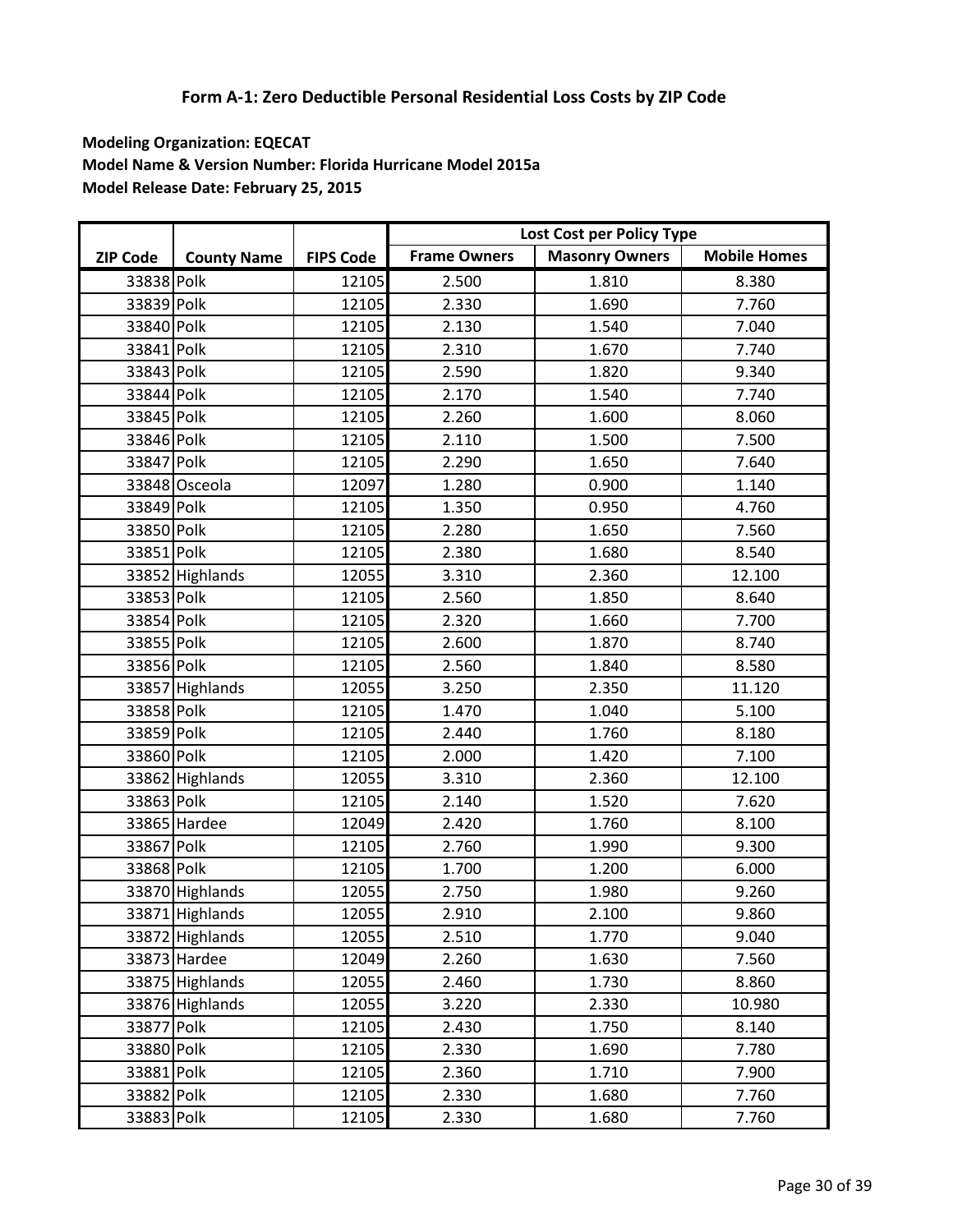|                 |                    |                  |                     | Lost Cost per Policy Type |                     |
|-----------------|--------------------|------------------|---------------------|---------------------------|---------------------|
| <b>ZIP Code</b> | <b>County Name</b> | <b>FIPS Code</b> | <b>Frame Owners</b> | <b>Masonry Owners</b>     | <b>Mobile Homes</b> |
| 33884 Polk      |                    | 12105            | 2.250               | 1.590                     | 8.020               |
| 33885 Polk      |                    | 12105            | 2.330               | 1.680                     | 7.760               |
| 33888 Polk      |                    | 12105            | 2.230               | 1.580                     | 7.980               |
|                 | 33890 Hardee       | 12049            | 2.380               | 1.690                     | 8.580               |
| 33896 Polk      |                    | 12105            | 1.490               | 1.040                     | 5.140               |
| 33897 Polk      |                    | 12105            | 1.160               | 0.800                     | 1.240               |
| 33898 Polk      |                    | 12105            | 2.630               | 1.890                     | 8.860               |
| 33901 Lee       |                    | 12071            | 3.430               | 2.510                     | 11.680              |
| 33902 Lee       |                    | 12071            | 3.160               | 2.300                     | 10.840              |
| 33903 Lee       |                    | 12071            | 3.080               | 2.210                     | 11.200              |
| 33904 Lee       |                    | 12071            | 3.850               | 2.800                     | 13.860              |
| 33905 Lee       |                    | 12071            | 3.170               | 2.270                     | 11.480              |
| 33906 Lee       |                    | 12071            | 2.960               | 2.110                     | 10.840              |
| 33907 Lee       |                    | 12071            | 3.030               | 2.160                     | 11.160              |
| 33908 Lee       |                    | 12071            | 3.520               | 2.550                     | 12.680              |
| 33909 Lee       |                    | 12071            | 3.350               | 2.420                     | 12.160              |
| 33910 Lee       |                    | 12071            | 3.360               | 2.420                     | 12.220              |
| 33911 Lee       |                    | 12071            | 3.160               | 2.300                     | 10.840              |
| 33912 Lee       |                    | 12071            | 3.220               | 2.310                     | 11.880              |
| 33913 Lee       |                    | 12071            | 2.950               | 2.000                     | 4.100               |
| 33914 Lee       |                    | 12071            | 3.510               | 2.550                     | 12.700              |
| 33915 Lee       |                    | 12071            | 3.360               | 2.420                     | 12.220              |
| 33916 Lee       |                    | 12071            | 2.940               | 2.090                     | 10.780              |
| 33917 Lee       |                    | 12071            | 3.050               | 2.190                     | 11.080              |
| 33918 Lee       |                    | 12071            | 3.890               | 2.850                     | 13.700              |
| 33919 Lee       |                    | 12071            | 3.250               | 2.330                     | 11.940              |
| 33920 Lee       |                    | 12071            | 3.180               | 2.270                     | 11.700              |
| 33921 Lee       |                    | 12071            | 7.580               | 5.790                     | 23.520              |
| 33922 Lee       |                    | 12071            | 4.260               | 3.130                     | 15.080              |
| 33924 Lee       |                    | 12071            | 8.680               | 6.690                     | 26.100              |
|                 | 33927 Charlotte    | 12015            | 3.510               | 2.570                     | 12.420              |
| 33928 Lee       |                    | 12071            | 3.250               | 2.330                     | 11.900              |
| 33929 Lee       |                    | 12071            | 3.330               | 2.400                     | 12.200              |
|                 | 33930 Hendry       | 12051            | 4.010               | 2.860                     | 14.960              |
| 33931 Lee       |                    | 12071            | 9.200               | 7.110                     | 27.380              |
| 33932 Lee       |                    | 12071            | 9.340               | 7.220                     | 27.900              |
|                 | 33935 Hendry       | 12051            | 3.700               | 2.640                     | 13.740              |
| 33936 Lee       |                    | 12071            | 4.060               | 2.940                     | 14.780              |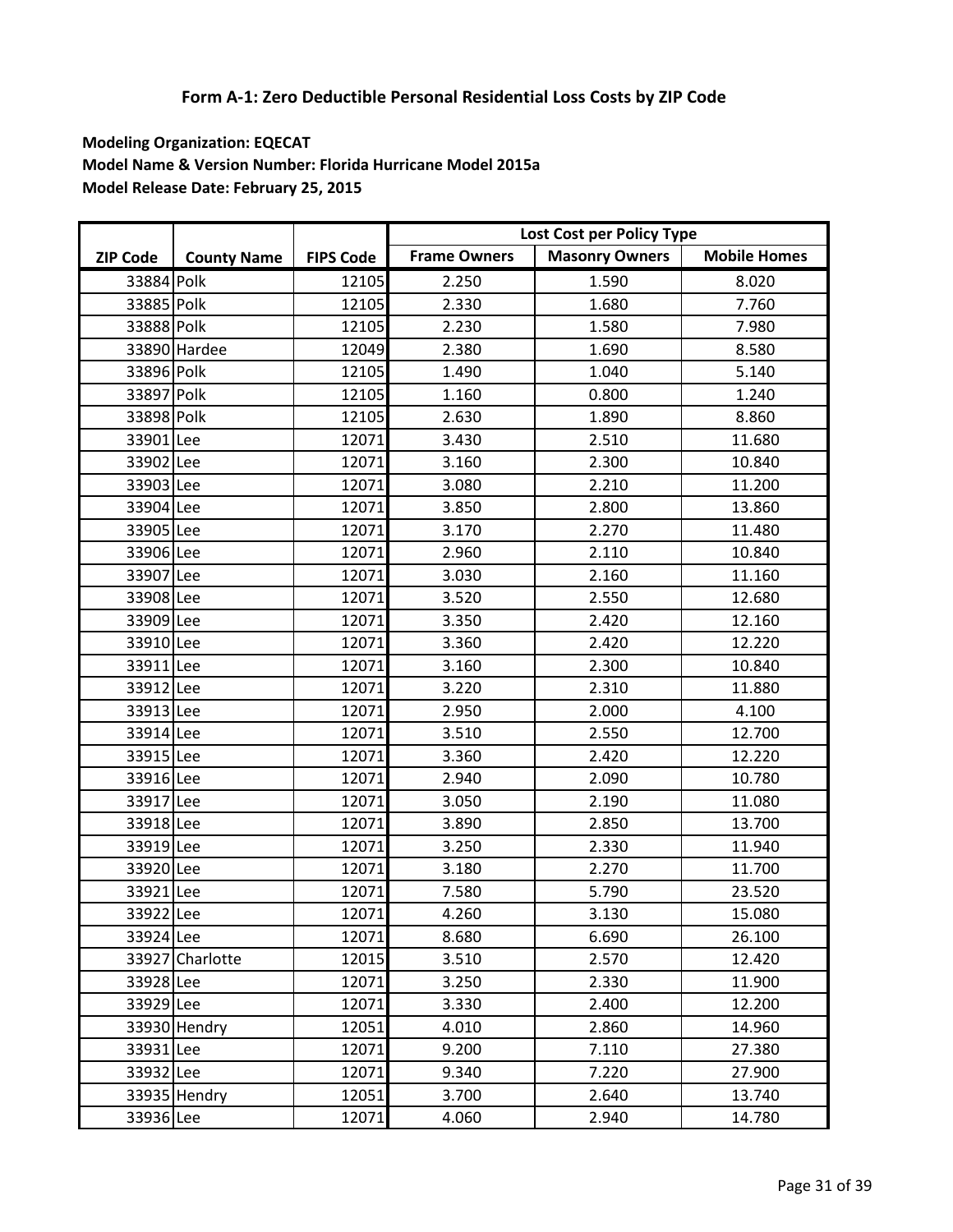|                 |                    |                  |                     | Lost Cost per Policy Type |                     |
|-----------------|--------------------|------------------|---------------------|---------------------------|---------------------|
| <b>ZIP Code</b> | <b>County Name</b> | <b>FIPS Code</b> | <b>Frame Owners</b> | <b>Masonry Owners</b>     | <b>Mobile Homes</b> |
|                 | 33938 Charlotte    | 12015            | 2.950               | 2.130                     | 10.680              |
|                 | 33944 Glades       | 12043            | 3.220               | 2.320                     | 11.080              |
| 33945 Lee       |                    | 12071            | 4.240               | 3.120                     | 15.060              |
|                 | 33946 Charlotte    | 12015            | 5.090               | 3.830                     | 16.700              |
|                 | 33947 Charlotte    | 12015            | 3.720               | 2.730                     | 13.080              |
|                 | 33948 Charlotte    | 12015            | 3.200               | 2.320                     | 11.460              |
|                 | 33949 Charlotte    | 12015            | 3.100               | 2.240                     | 11.200              |
|                 | 33950 Charlotte    | 12015            | 3.120               | 2.260                     | 11.220              |
|                 | 33951 Charlotte    | 12015            | 3.380               | 2.450                     | 12.180              |
|                 | 33952 Charlotte    | 12015            | 3.270               | 2.410                     | 11.040              |
|                 | 33953 Charlotte    | 12015            | 3.190               | 2.320                     | 11.420              |
|                 | 33954 Charlotte    | 12015            | 2.940               | 2.120                     | 10.660              |
|                 | 33955 Charlotte    | 12015            | 2.670               | 1.910                     | 9.780               |
| 33956 Lee       |                    | 12071            | 5.120               | 3.830                     | 17.240              |
| 33957 Lee       |                    | 12071            | 5.900               | 4.420                     | 19.860              |
|                 | 33960 Highlands    | 12055            | 3.180               | 2.300                     | 10.880              |
| 33965 Lee       |                    | 12071            | 2.790               | 1.890                     | 3.880               |
| 33966 Lee       |                    | 12071            | 2.870               | 2.040                     | 10.520              |
| 33967 Lee       |                    | 12071            | 3.240               | 2.330                     | 11.940              |
| 33970 Lee       |                    | 12071            | 3.910               | 2.830                     | 14.220              |
| 33971 Lee       |                    | 12071            | 3.780               | 2.730                     | 4.580               |
| 33972 Lee       |                    | 12071            | 3.950               | 2.850                     | 14.380              |
| 33973 Lee       |                    | 12071            | 3.790               | 2.740                     | 4.620               |
| 33974 Lee       |                    | 12071            | 4.300               | 3.110                     | 15.600              |
|                 | 33975 Hendry       | 12051            | 3.540               | 2.520                     | 13.080              |
| 33976 Lee       |                    | 12071            | 3.880               | 2.810                     | 4.740               |
|                 | 33980 Charlotte    | 12015            | 3.350               | 2.440                     | 11.920              |
|                 | 33981 Charlotte    | 12015            | 3.520               | 2.570                     | 12.520              |
|                 | 33982 Charlotte    | 12015            | 3.000               | 2.150                     | 10.880              |
|                 | 33983 Charlotte    | 12015            | 3.130               | 2.260                     | 11.260              |
| 33990 Lee       |                    | 12071            | 3.360               | 2.420                     | 12.220              |
| 33991 Lee       |                    | 12071            | 3.340               | 2.410                     | 12.280              |
| 33993 Lee       |                    | 12071            | 3.810               | 2.780                     | 13.680              |
| 33994 Lee       |                    | 12071            | 3.200               | 2.290                     | 11.580              |
|                 | 34101 Collier      | 12021            | 6.250               | 4.760                     | 19.980              |
|                 | 34102 Collier      | 12021            | 7.110               | 5.470                     | 22.060              |
|                 | 34103 Collier      | 12021            | 6.270               | 4.700                     | 21.080              |
|                 | 34104 Collier      | 12021            | 3.900               | 2.810                     | 14.520              |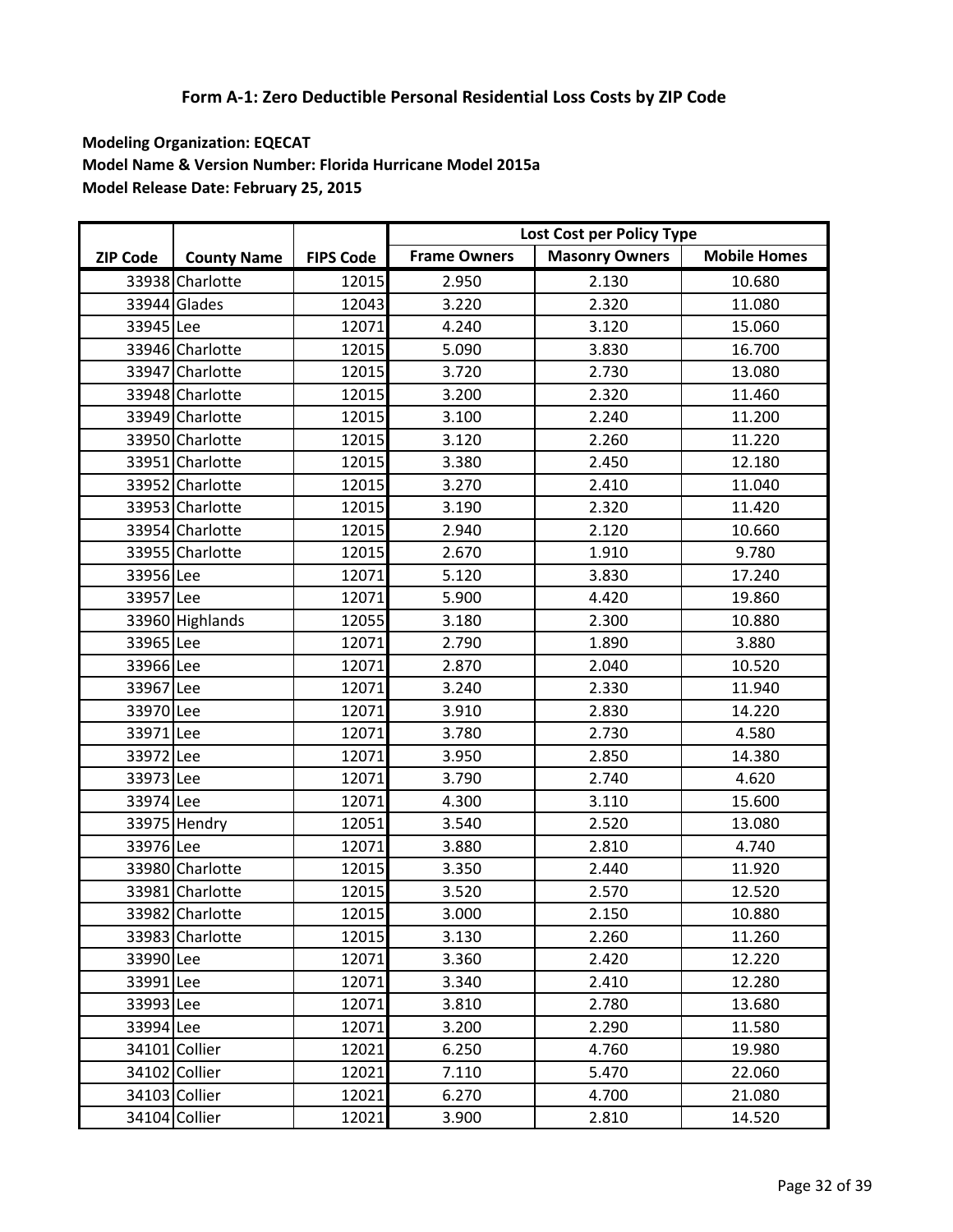|                 |                    |                  |                     | Lost Cost per Policy Type |                     |
|-----------------|--------------------|------------------|---------------------|---------------------------|---------------------|
| <b>ZIP Code</b> | <b>County Name</b> | <b>FIPS Code</b> | <b>Frame Owners</b> | <b>Masonry Owners</b>     | <b>Mobile Homes</b> |
|                 | 34105 Collier      | 12021            | 4.450               | 3.250                     | 16.040              |
|                 | 34106 Collier      | 12021            | 6.250               | 4.760                     | 19.980              |
|                 | 34107 Collier      | 12021            | 6.260               | 4.770                     | 19.980              |
|                 | 34108 Collier      | 12021            | 6.050               | 4.530                     | 20.340              |
|                 | 34109 Collier      | 12021            | 3.460               | 2.350                     | 5.040               |
|                 | 34110 Collier      | 12021            | 4.060               | 2.950                     | 14.760              |
|                 | 34112 Collier      | 12021            | 4.300               | 3.130                     | 15.740              |
|                 | 34113 Collier      | 12021            | 4.170               | 3.020                     | 15.380              |
|                 | 34114 Collier      | 12021            | 4.100               | 2.970                     | 15.160              |
|                 | 34116 Collier      | 12021            | 3.390               | 2.420                     | 12.720              |
|                 | 34117 Collier      | 12021            | 3.360               | 2.390                     | 12.680              |
|                 | 34119 Collier      | 12021            | 2.970               | 2.010                     | 4.200               |
|                 | 34120 Collier      | 12021            | 3.440               | 2.460                     | 4.120               |
| 34133 Lee       |                    | 12071            | 3.430               | 2.470                     | 12.580              |
| 34134 Lee       |                    | 12071            | 4.730               | 3.490                     | 16.400              |
| 34135 Lee       |                    | 12071            | 3.550               | 2.550                     | 13.100              |
| 34136 Lee       |                    | 12071            | 3.700               | 2.670                     | 13.600              |
|                 | 34137 Collier      | 12021            | 4.190               | 3.000                     | 15.820              |
|                 | 34138 Collier      | 12021            | 6.860               | 5.180                     | 22.860              |
|                 | 34139 Collier      | 12021            | 5.680               | 4.260                     | 19.140              |
|                 | 34140 Collier      | 12021            | 6.780               | 5.090                     | 22.720              |
|                 | 34141 Collier      | 12021            | 3.680               | 2.650                     | 13.000              |
|                 | 34142 Collier      | 12021            | 3.860               | 2.750                     | 14.440              |
|                 | 34143 Collier      | 12021            | 3.860               | 2.750                     | 14.440              |
|                 | 34145 Collier      | 12021            | 7.920               | 6.000                     | 25.920              |
|                 | 34146 Collier      | 12021            | 7.430               | 5.610                     | 24.620              |
|                 | 34201 Manatee      | 12081            | 2.280               | 1.630                     | 8.260               |
|                 | 34202 Manatee      | 12081            | 2.360               | 1.690                     | 2.740               |
|                 | 34203 Manatee      | 12081            | 2.260               | 1.620                     | 8.180               |
|                 | 34204 Manatee      | 12081            | 2.230               | 1.600                     | 8.080               |
|                 | 34205 Manatee      | 12081            | 2.590               | 1.900                     | 8.720               |
|                 | 34206 Manatee      | 12081            | 2.810               | 2.080                     | 9.340               |
|                 | 34207 Manatee      | 12081            | 2.900               | 2.150                     | 9.540               |
|                 | 34208 Manatee      | 12081            | 2.490               | 1.820                     | 8.420               |
|                 | 34209 Manatee      | 12081            | 2.960               | 2.160                     | 10.380              |
|                 | 34210 Manatee      | 12081            | 3.430               | 2.530                     | 11.680              |
|                 | 34211 Manatee      | 12081            | 2.500               | 1.800                     | 2.940               |
|                 | 34212 Manatee      | 12081            | 2.360               | 1.700                     | 2.740               |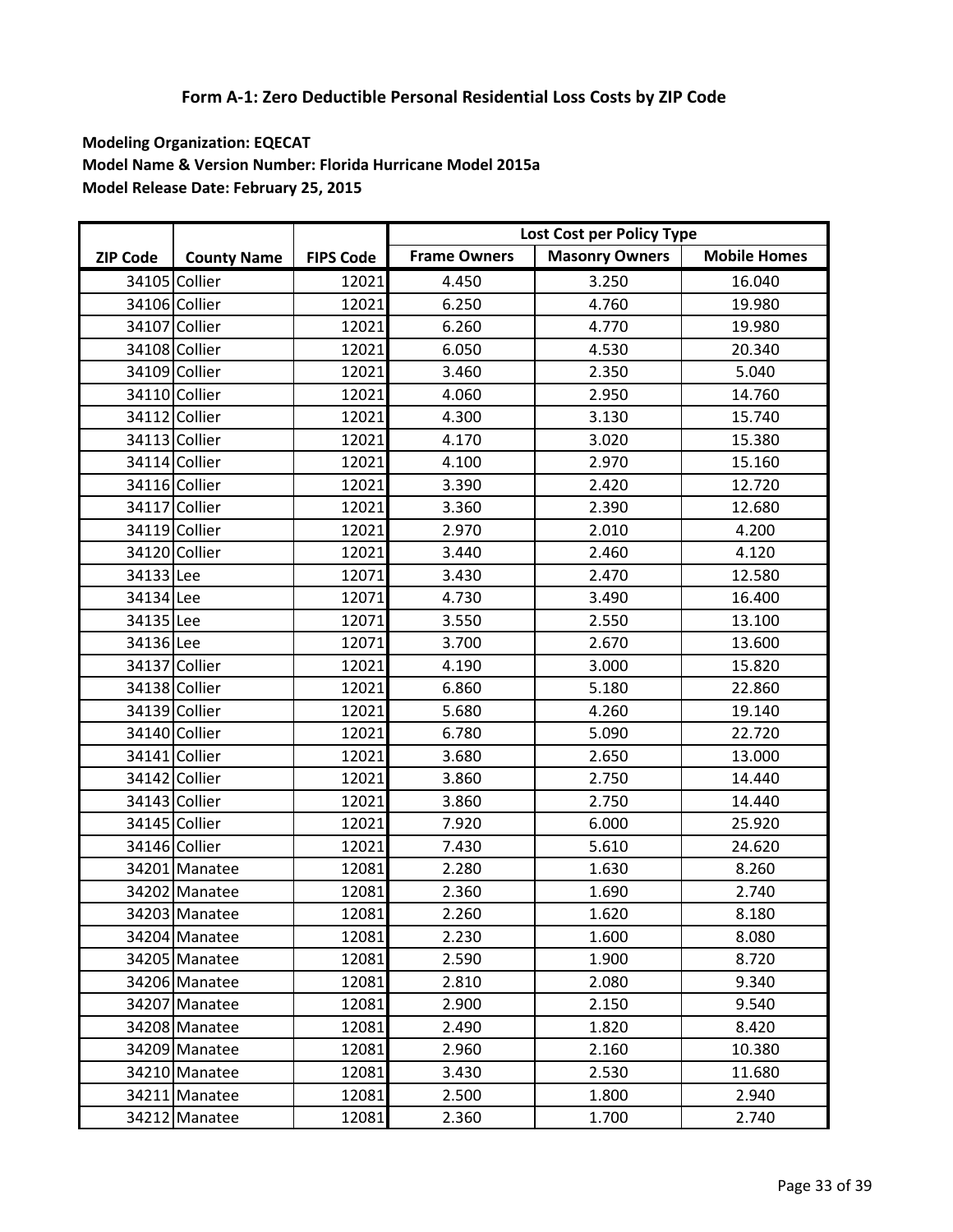|                 |                    |                  |                     | Lost Cost per Policy Type |                     |
|-----------------|--------------------|------------------|---------------------|---------------------------|---------------------|
| <b>ZIP Code</b> | <b>County Name</b> | <b>FIPS Code</b> | <b>Frame Owners</b> | <b>Masonry Owners</b>     | <b>Mobile Homes</b> |
|                 | 34215 Manatee      | 12081            | 4.630               | 3.530                     | 14.340              |
|                 | 34216 Manatee      | 12081            | 5.240               | 4.020                     | 16.000              |
|                 | 34217 Manatee      | 12081            | 6.700               | 5.230                     | 19.280              |
|                 | 34218 Manatee      | 12081            | 5.760               | 4.460                     | 17.040              |
|                 | 34219 Manatee      | 12081            | 2.230               | 1.600                     | 8.040               |
|                 | 34220 Manatee      | 12081            | 2.680               | 1.950                     | 9.480               |
|                 | 34221 Manatee      | 12081            | 2.670               | 1.940                     | 9.460               |
|                 | 34222 Manatee      | 12081            | 2.520               | 1.820                     | 9.020               |
|                 | 34223 Sarasota     | 12115            | 4.870               | 3.730                     | 14.780              |
|                 | 34224 Charlotte    | 12015            | 3.600               | 2.640                     | 12.600              |
|                 | 34228 Sarasota     | 12115            | 5.590               | 4.230                     | 17.680              |
|                 | 34229 Sarasota     | 12115            | 4.040               | 3.020                     | 13.240              |
|                 | 34230 Sarasota     | 12115            | 3.470               | 2.620                     | 11.000              |
|                 | 34231 Sarasota     | 12115            | 3.530               | 2.660                     | 11.220              |
|                 | 34232 Sarasota     | 12115            | 2.260               | 1.620                     | 8.220               |
|                 | 34233 Sarasota     | 12115            | 2.490               | 1.790                     | 8.940               |
|                 | 34234 Sarasota     | 12115            | 3.120               | 2.340                     | 10.060              |
|                 | 34235 Sarasota     | 12115            | 2.400               | 1.720                     | 8.640               |
|                 | 34236 Sarasota     | 12115            | 4.160               | 3.180                     | 12.780              |
|                 | 34237 Sarasota     | 12115            | 2.760               | 2.050                     | 9.020               |
|                 | 34238 Sarasota     | 12115            | 3.050               | 2.240                     | 10.560              |
|                 | 34239 Sarasota     | 12115            | 3.290               | 2.410                     | 13.240              |
|                 | 34240 Sarasota     | 12115            | 2.640               | 1.900                     | 9.460               |
|                 | 34241 Sarasota     | 12115            | 2.710               | 1.960                     | 9.680               |
|                 | 34242 Sarasota     | 12115            | 4.850               | 3.720                     | 14.760              |
|                 | 34243 Manatee      | 12081            | 2.410               | 1.740                     | 8.520               |
|                 | 34250 Manatee      | 12081            | 3.310               | 2.440                     | 11.300              |
|                 | 34251 Manatee      | 12081            | 2.230               | 1.590                     | 8.060               |
|                 | 34260 Manatee      | 12081            | 3.390               | 2.520                     | 11.300              |
|                 | 34264 Manatee      | 12081            | 2.330               | 1.680                     | 8.380               |
|                 | 34265 De Soto      | 12027            | 2.740               | 1.990                     | 9.280               |
|                 | 34266 De Soto      | 12027            | 2.970               | 2.170                     | 9.980               |
|                 | 34267 De Soto      | 12027            | 2.740               | 1.990                     | 9.280               |
|                 | 34268 De Soto      | 12027            | 2.740               | 1.990                     | 9.280               |
|                 | 34269 De Soto      | 12027            | 2.630               | 1.880                     | 9.520               |
|                 | 34270 Manatee      | 12081            | 2.910               | 2.140                     | 9.860               |
|                 | 34272 Sarasota     | 12115            | 4.190               | 3.190                     | 13.000              |
|                 | 34274 Sarasota     | 12115            | 4.630               | 3.540                     | 14.140              |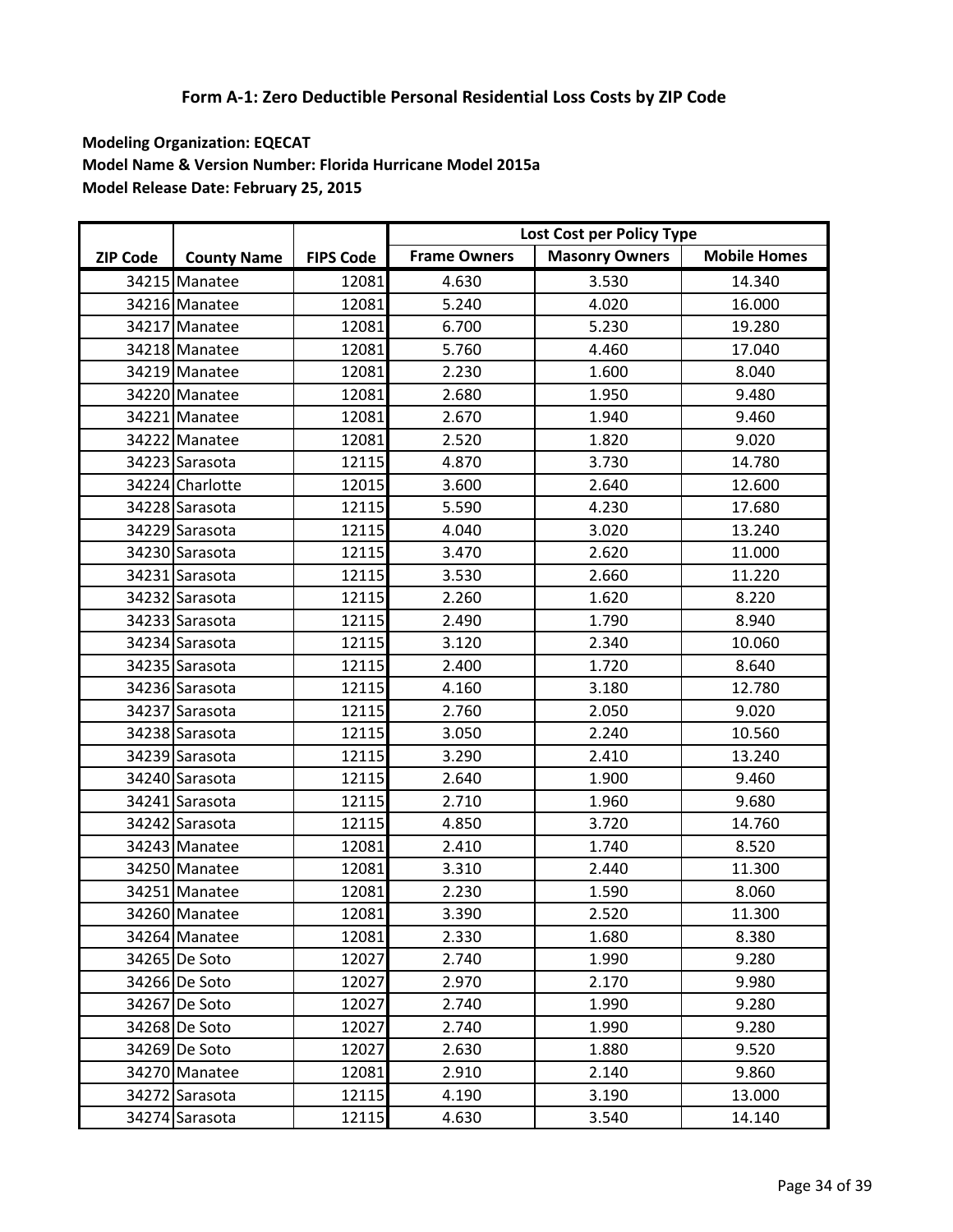|                 |                    |                  |                     | Lost Cost per Policy Type |                     |
|-----------------|--------------------|------------------|---------------------|---------------------------|---------------------|
| <b>ZIP Code</b> | <b>County Name</b> | <b>FIPS Code</b> | <b>Frame Owners</b> | <b>Masonry Owners</b>     | <b>Mobile Homes</b> |
|                 | 34275 Sarasota     | 12115            | 3.670               | 2.770                     | 11.640              |
|                 | 34276 Sarasota     | 12115            | 3.770               | 2.860                     | 11.720              |
|                 | 34277 Sarasota     | 12115            | 3.290               | 2.470                     | 10.560              |
|                 | 34278 Sarasota     | 12115            | 3.720               | 2.830                     | 11.540              |
|                 | 34280 Manatee      | 12081            | 3.100               | 2.260                     | 10.860              |
|                 | 34281 Manatee      | 12081            | 2.980               | 2.220                     | 9.760               |
|                 | 34282 Manatee      | 12081            | 2.980               | 2.220                     | 9.760               |
|                 | 34284 Sarasota     | 12115            | 5.220               | 4.040                     | 15.500              |
|                 | 34285 Sarasota     | 12115            | 3.770               | 2.850                     | 11.920              |
|                 | 34286 Sarasota     | 12115            | 2.580               | 1.750                     | 3.620               |
|                 | 34287 Sarasota     | 12115            | 2.930               | 2.120                     | 10.540              |
|                 | 34288 Sarasota     | 12115            | 3.010               | 2.180                     | 10.860              |
|                 | 34289 Sarasota     | 12115            | 2.400               | 1.630                     | 3.300               |
|                 | 34290 Sarasota     | 12115            | 2.740               | 1.980                     | 9.860               |
|                 | 34291 Sarasota     | 12115            | 2.830               | 2.050                     | 10.140              |
|                 | 34292 Sarasota     | 12115            | 2.590               | 1.870                     | 9.340               |
|                 | 34293 Sarasota     | 12115            | 3.230               | 2.370                     | 11.140              |
|                 | 34295 Sarasota     | 12115            | 3.600               | 2.690                     | 11.780              |
|                 | 34420 Marion       | 12083            | 1.110               | 0.780                     | 3.800               |
|                 | 34421 Marion       | 12083            | 1.050               | 0.740                     | 3.620               |
| 34423 Citrus    |                    | 12017            | 0.990               | 0.700                     | 3.440               |
| 34428 Citrus    |                    | 12017            | 0.930               | 0.660                     | 3.240               |
| 34429 Citrus    |                    | 12017            | 0.980               | 0.690                     | 3.400               |
|                 | 34430 Marion       | 12083            | 0.960               | 0.680                     | 3.320               |
|                 | 34431 Marion       | 12083            | 1.100               | 0.770                     | 3.820               |
|                 | 34432 Marion       | 12083            | 1.150               | 0.810                     | 4.000               |
| 34433 Citrus    |                    | 12017            | 1.120               | 0.790                     | 3.900               |
| 34434 Citrus    |                    | 12017            | 1.060               | 0.750                     | 3.660               |
|                 | 34436 Citrus       | 12017            | 1.190               | 0.840                     | 4.160               |
|                 | 34441 Citrus       | 12017            | 1.080               | 0.760                     | 3.760               |
| 34442 Citrus    |                    | 12017            | 0.950               | 0.670                     | 3.280               |
| 34445 Citrus    |                    | 12017            | 0.960               | 0.680                     | 3.300               |
| 34446 Citrus    |                    | 12017            | 1.040               | 0.730                     | 3.620               |
| 34447 Citrus    |                    | 12017            | 1.010               | 0.710                     | 3.500               |
| 34448 Citrus    |                    | 12017            | 1.010               | 0.710                     | 3.500               |
| 34449 Levy      |                    | 12075            | 0.650               | 0.460                     | 2.180               |
|                 | 34450 Citrus       | 12017            | 1.000               | 0.700                     | 3.440               |
| 34451 Citrus    |                    | 12017            | 1.000               | 0.700                     | 3.440               |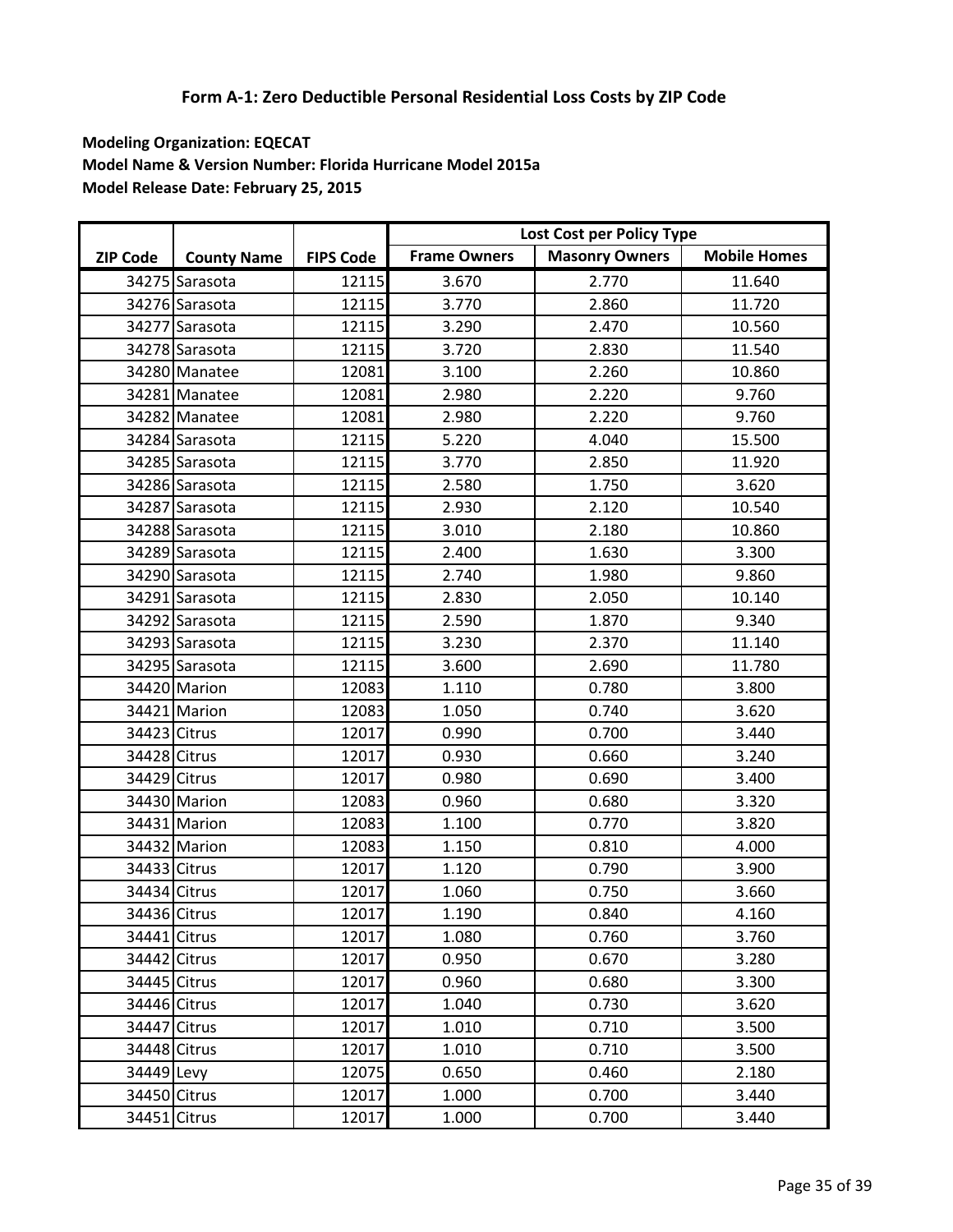|                 |                    |                  |                     | Lost Cost per Policy Type |                     |
|-----------------|--------------------|------------------|---------------------|---------------------------|---------------------|
| <b>ZIP Code</b> | <b>County Name</b> | <b>FIPS Code</b> | <b>Frame Owners</b> | <b>Masonry Owners</b>     | <b>Mobile Homes</b> |
| 34452 Citrus    |                    | 12017            | 0.960               | 0.680                     | 3.320               |
| 34453 Citrus    |                    | 12017            | 1.020               | 0.720                     | 3.540               |
| 34460 Citrus    |                    | 12017            | 0.830               | 0.580                     | 2.840               |
| 34461 Citrus    |                    | 12017            | 0.830               | 0.580                     | 2.840               |
| 34464 Citrus    |                    | 12017            | 0.960               | 0.680                     | 3.320               |
| 34465 Citrus    |                    | 12017            | 1.060               | 0.750                     | 3.680               |
|                 | 34470 Marion       | 12083            | 1.050               | 0.750                     | 3.320               |
|                 | 34471 Marion       | 12083            | 0.960               | 0.680                     | 3.260               |
|                 | 34472 Marion       | 12083            | 1.090               | 0.770                     | 3.740               |
|                 | 34473 Marion       | 12083            | 1.090               | 0.770                     | 3.760               |
|                 | 34474 Marion       | 12083            | 0.920               | 0.650                     | 3.140               |
|                 | 34475 Marion       | 12083            | 0.990               | 0.710                     | 3.140               |
|                 | 34476 Marion       | 12083            | 1.060               | 0.750                     | 3.640               |
|                 | 34477 Marion       | 12083            | 0.880               | 0.620                     | 2.960               |
|                 | 34478 Marion       | 12083            | 0.880               | 0.620                     | 2.960               |
|                 | 34479 Marion       | 12083            | 0.960               | 0.680                     | 3.260               |
|                 | 34480 Marion       | 12083            | 1.110               | 0.780                     | 3.820               |
|                 | 34481 Marion       | 12083            | 1.190               | 0.840                     | 4.140               |
|                 | 34482 Marion       | 12083            | 1.010               | 0.710                     | 3.480               |
|                 | 34483 Marion       | 12083            | 1.150               | 0.810                     | 3.940               |
|                 | 34484 Sumter       | 12119            | 1.280               | 0.900                     | 4.440               |
| 34487 Citrus    |                    | 12017            | 1.030               | 0.730                     | 3.600               |
|                 | 34488 Marion       | 12083            | 0.620               | 0.430                     | 2.020               |
|                 | 34489 Marion       | 12083            | 0.710               | 0.500                     | 2.360               |
|                 | 34491 Marion       | 12083            | 1.330               | 0.930                     | 4.600               |
|                 | 34492 Marion       | 12083            | 1.300               | 0.910                     | 4.500               |
| 34498 Levy      |                    | 12075            | 1.190               | 0.860                     | 5.420               |
|                 | 34601 Hernando     | 12053            | 0.990               | 0.700                     | 3.440               |
|                 | 34602 Hernando     | 12053            | 1.400               | 0.990                     | 4.960               |
|                 | 34603 Hernando     | 12053            | 1.000               | 0.700                     | 3.480               |
|                 | 34604 Hernando     | 12053            | 1.290               | 0.910                     | 4.580               |
|                 | 34605 Hernando     | 12053            | 1.000               | 0.700                     | 3.480               |
|                 | 34606 Hernando     | 12053            | 1.420               | 1.010                     | 5.060               |
|                 | 34607 Hernando     | 12053            | 1.390               | 0.990                     | 4.940               |
|                 | 34608 Hernando     | 12053            | 1.280               | 0.900                     | 4.520               |
|                 | 34609 Hernando     | 12053            | 1.310               | 0.930                     | 4.660               |
| 34610 Pasco     |                    | 12101            | 1.440               | 1.020                     | 5.160               |
|                 | 34611 Hernando     | 12053            | 1.480               | 1.050                     | 5.260               |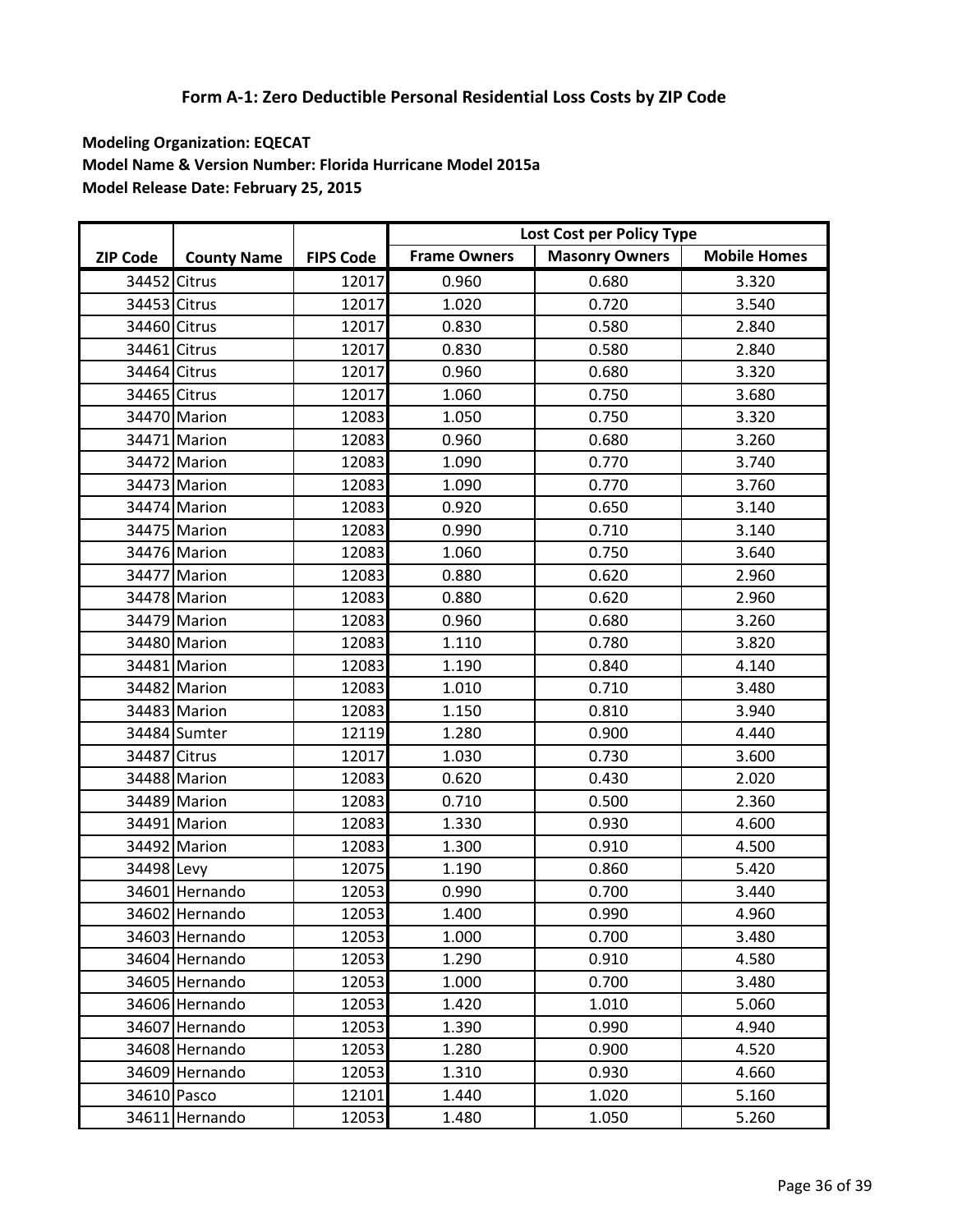|                 |                    |                  | Lost Cost per Policy Type |                       |                     |
|-----------------|--------------------|------------------|---------------------------|-----------------------|---------------------|
| <b>ZIP Code</b> | <b>County Name</b> | <b>FIPS Code</b> | <b>Frame Owners</b>       | <b>Masonry Owners</b> | <b>Mobile Homes</b> |
|                 | 34613 Hernando     | 12053            | 1.210                     | 0.850                 | 4.280               |
|                 | 34614 Hernando     | 12053            | 1.250                     | 0.880                 | 4.420               |
|                 | 34636 Hernando     | 12053            | 0.960                     | 0.670                 | 3.300               |
| 34637 Pasco     |                    | 12101            | 1.410                     | 1.000                 | 5.040               |
| 34638 Pasco     |                    | 12101            | 1.560                     | 1.110                 | 5.580               |
| 34639 Pasco     |                    | 12101            | 1.260                     | 0.890                 | 4.480               |
| 34652 Pasco     |                    | 12101            | 1.920                     | 1.410                 | 6.360               |
| 34653 Pasco     |                    | 12101            | 1.500                     | 1.070                 | 5.340               |
| 34654 Pasco     |                    | 12101            | 1.200                     | 0.850                 | 4.260               |
| 34655 Pasco     |                    | 12101            | 1.530                     | 1.080                 | 5.500               |
| 34656 Pasco     |                    | 12101            | 1.530                     | 1.090                 | 5.460               |
|                 | 34660 Pinellas     | 12103            | 2.880                     | 2.140                 | 9.560               |
|                 | 34661 Hernando     | 12053            | 0.940                     | 0.660                 | 3.220               |
| 34667 Pasco     |                    | 12101            | 1.700                     | 1.220                 | 6.000               |
| 34668 Pasco     |                    | 12101            | 1.630                     | 1.170                 | 5.720               |
| 34669 Pasco     |                    | 12101            | 1.420                     | 1.000                 | 5.060               |
| 34673 Pasco     |                    | 12101            | 2.160                     | 1.580                 | 7.340               |
| 34674 Pasco     |                    | 12101            | 2.070                     | 1.510                 | 7.140               |
|                 | 34677 Pinellas     | 12103            | 1.880                     | 1.350                 | 6.680               |
| 34679 Pasco     |                    | 12101            | 2.270                     | 1.660                 | 7.760               |
| 34680 Pasco     |                    | 12101            | 1.680                     | 1.220                 | 5.600               |
|                 | 34681 Pinellas     | 12103            | 2.960                     | 2.190                 | 9.800               |
|                 | 34682 Pinellas     | 12103            | 2.880                     | 2.140                 | 9.560               |
|                 | 34683 Pinellas     | 12103            | 2.190                     | 1.590                 | 7.680               |
|                 | 34684 Pinellas     | 12103            | 1.780                     | 1.270                 | 6.400               |
|                 | 34685 Pinellas     | 12103            | 1.610                     | 1.140                 | 5.740               |
|                 | 34688 Pinellas     | 12103            | 1.670                     | 1.190                 | 6.000               |
|                 | 34689 Pinellas     | 12103            | 2.290                     | 1.680                 | 7.580               |
| 34690 Pasco     |                    | 12101            | 1.740                     | 1.260                 | 5.840               |
| 34691 Pasco     |                    | 12101            | 2.100                     | 1.550                 | 6.940               |
| 34692 Pasco     |                    | 12101            | 1.810                     | 1.320                 | 6.080               |
|                 | 34695 Pinellas     | 12103            | 2.830                     | 2.110                 | 9.220               |
|                 | 34697 Pinellas     | 12103            | 2.350                     | 1.740                 | 10.620              |
|                 | 34698 Pinellas     | 12103            | 2.440                     | 1.810                 | 10.940              |
| 34705 Lake      |                    | 12069            | 1.850                     | 1.300                 | 6.500               |
| 34711 Lake      |                    | 12069            | 1.920                     | 1.350                 | 6.780               |
| 34712 Lake      |                    | 12069            | 1.910                     | 1.360                 | 6.760               |
| 34713 Lake      |                    | 12069            | 1.230                     | 0.840                 | 1.320               |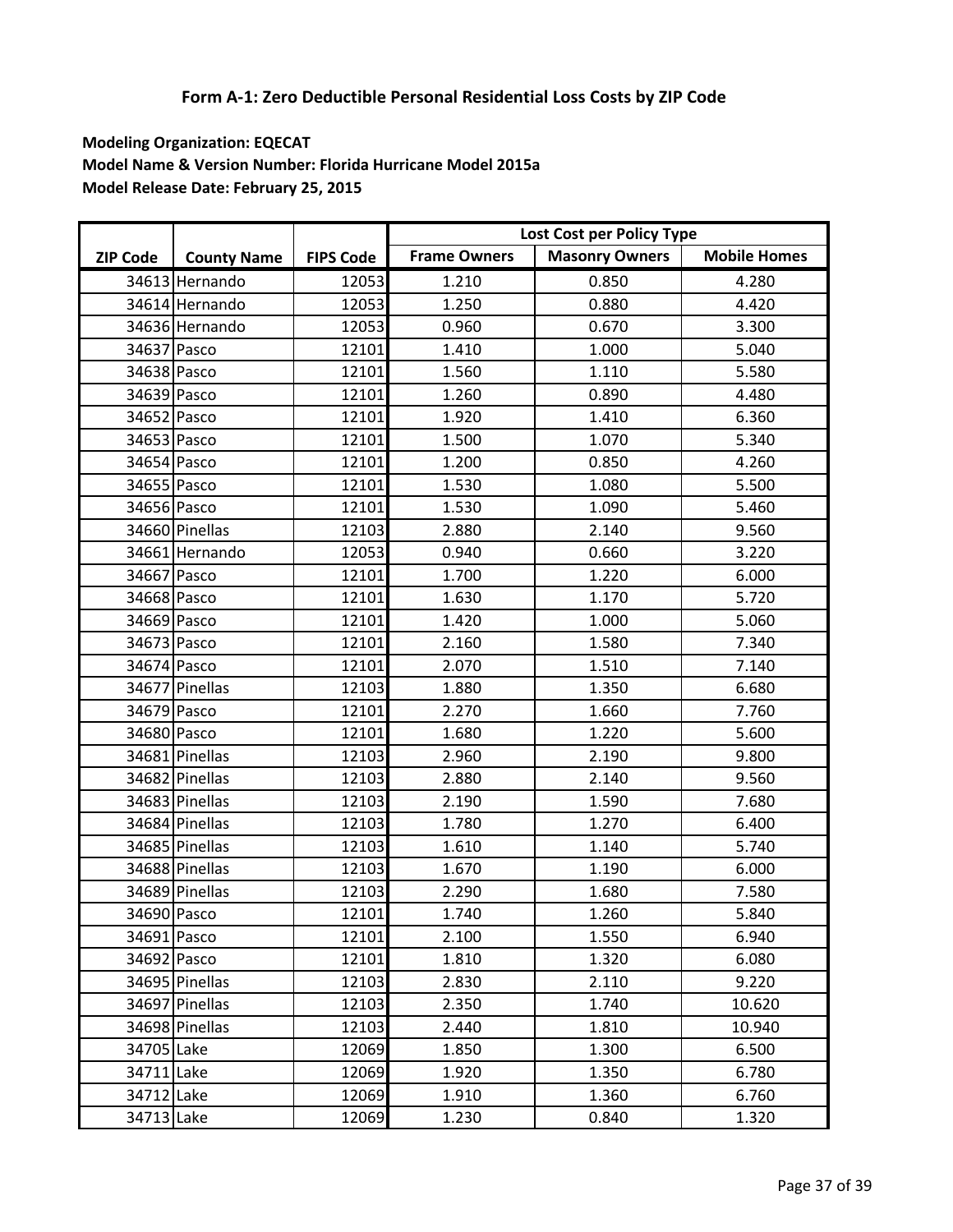|                 |                    |                  | Lost Cost per Policy Type |                       |                     |
|-----------------|--------------------|------------------|---------------------------|-----------------------|---------------------|
| <b>ZIP Code</b> | <b>County Name</b> | <b>FIPS Code</b> | <b>Frame Owners</b>       | <b>Masonry Owners</b> | <b>Mobile Homes</b> |
| 34714 Lake      |                    | 12069            | 1.330                     | 0.910                 | 1.460               |
| 34715 Lake      |                    | 12069            | 1.890                     | 1.330                 | 6.700               |
| 34729 Lake      |                    | 12069            | 2.180                     | 1.540                 | 7.800               |
| 34731 Lake      |                    | 12069            | 1.390                     | 0.980                 | 4.840               |
|                 | 34734 Orange       | 12095            | 1.580                     | 1.110                 | 5.480               |
| 34736 Lake      |                    | 12069            | 1.690                     | 1.190                 | 5.940               |
| 34737 Lake      |                    | 12069            | 1.750                     | 1.240                 | 6.160               |
|                 | 34739 Osceola      | 12097            | 2.440                     | 1.720                 | 8.800               |
|                 | 34740 Orange       | 12095            | 2.060                     | 1.450                 | 7.320               |
|                 | 34741 Osceola      | 12097            | 1.810                     | 1.280                 | 6.360               |
|                 | 34742 Osceola      | 12097            | 1.810                     | 1.280                 | 6.360               |
|                 | 34743 Osceola      | 12097            | 1.890                     | 1.330                 | 6.660               |
|                 | 34744 Osceola      | 12097            | 2.000                     | 1.410                 | 7.100               |
|                 | 34745 Osceola      | 12097            | 1.810                     | 1.280                 | 6.360               |
|                 | 34746 Osceola      | 12097            | 1.720                     | 1.210                 | 6.040               |
|                 | 34747 Osceola      | 12097            | 1.050                     | 0.720                 | 1.080               |
| 34748 Lake      |                    | 12069            | 1.860                     | 1.320                 | 6.580               |
| 34749 Lake      |                    | 12069            | 1.550                     | 1.100                 | 5.420               |
| 34753 Lake      |                    | 12069            | 1.650                     | 1.170                 | 5.820               |
| 34755 Lake      |                    | 12069            | 1.820                     | 1.280                 | 6.420               |
| 34756 Lake      |                    | 12069            | 2.350                     | 1.670                 | 8.440               |
|                 | 34758 Osceola      | 12097            | 1.540                     | 1.080                 | 1.420               |
| 34759 Polk      |                    | 12105            | 1.550                     | 1.090                 | 5.360               |
|                 | 34760 Orange       | 12095            | 2.170                     | 1.570                 | 7.160               |
|                 | 34761 Orange       | 12095            | 1.540                     | 1.080                 | 5.280               |
| 34762 Lake      |                    | 12069            | 1.420                     | 1.000                 | 4.960               |
|                 | 34769 Osceola      | 12097            | 2.360                     | 1.670                 | 8.460               |
|                 | 34770 Osceola      | 12097            | 2.340                     | 1.660                 | 8.360               |
|                 | 34771 Osceola      | 12097            | 2.050                     | 1.450                 | 7.280               |
|                 | 34772 Osceola      | 12097            | 2.280                     | 1.610                 | 2.360               |
|                 | 34773 Osceola      | 12097            | 1.920                     | 1.350                 | 6.820               |
|                 | 34777 Orange       | 12095            | 2.290                     | 1.630                 | 8.140               |
|                 | 34778 Orange       | 12095            | 2.290                     | 1.630                 | 8.140               |
|                 | 34785 Sumter       | 12119            | 1.270                     | 0.900                 | 4.400               |
|                 | 34786 Orange       | 12095            | 1.800                     | 1.260                 | 6.300               |
|                 | 34787 Orange       | 12095            | 1.810                     | 1.270                 | 6.340               |
| 34788 Lake      |                    | 12069            | 1.610                     | 1.130                 | 5.620               |
| 34789 Lake      |                    | 12069            | 1.610                     | 1.130                 | 5.620               |